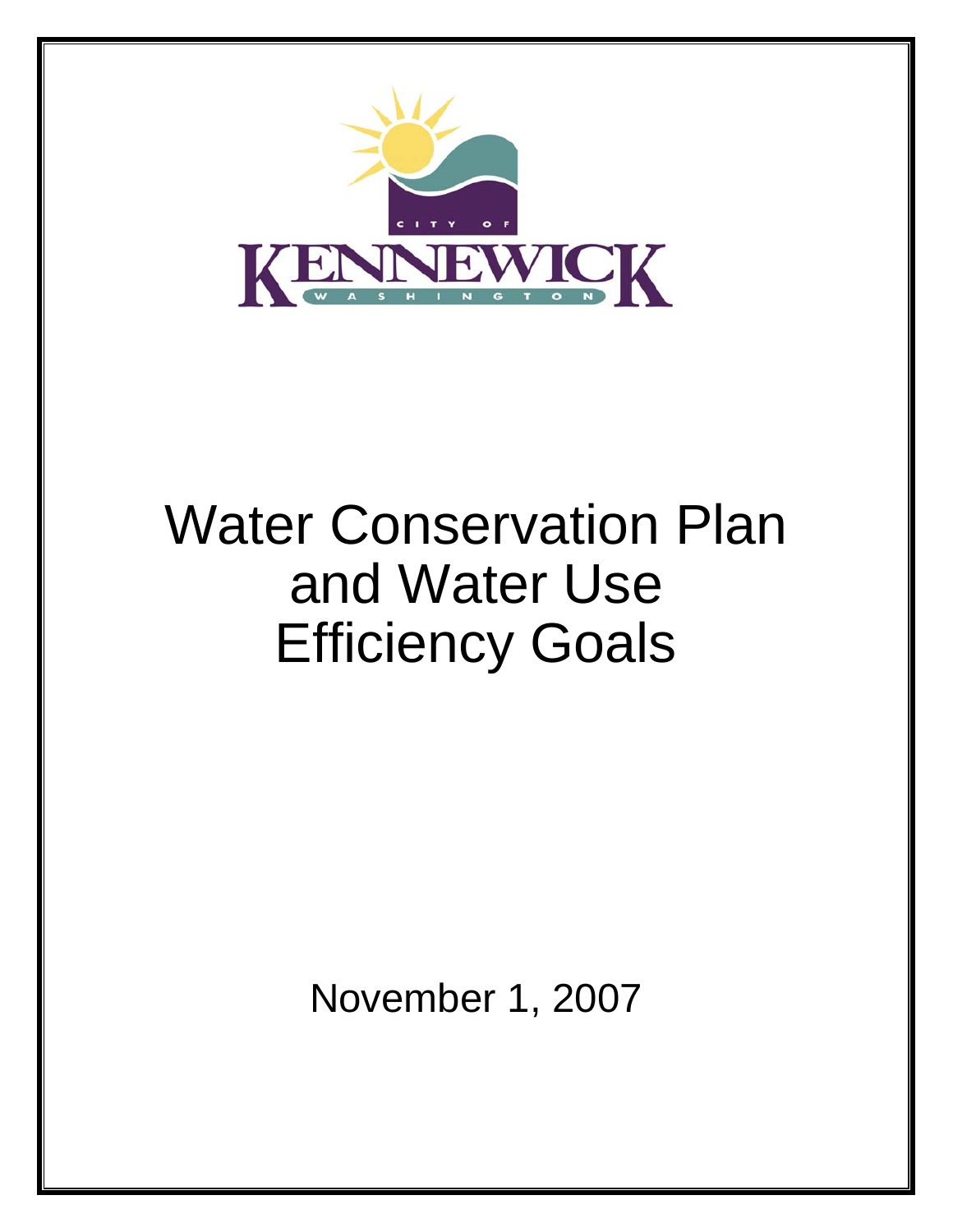# **CHAPTER 3 DEMANDS FOR WATER**

#### **3.1 EXISTING DEMANDS FOR WATER**

Table 3-1 shows the annual water production values for 1994 - 2006. The Average Day Demand (ADD) and the Maximum Day Demand (MDD) are based on total water production and therefore include all accounted for or unaccounted for. Figure 3-1 shows the fluctuation in Average Day Demand and Maximum Day Demand over the same time period. The total water production for 1994 was 3,757 MG, (11,534 ac-ft), an all-time high. 1994's annual production corresponds to an ADD of 10.29 MGD. The Maximum Day Demand recorded during 1994 was 18.28 MGD, however, the highest Maximum Day Demand was 19.07 MGD in 2006. Demand for water in the service area follows an expected seasonal pattern of summer highs and winter lows, increasing during the growing season as those customers without access to supplemental irrigation water utilize City water. Figure 3-2 illustrates the seasonal variation in water production for between 1994 and 2006. Year-to-year fluctuations in total water demand may be attributable to variations in annual precipitation rates, and temperature variations.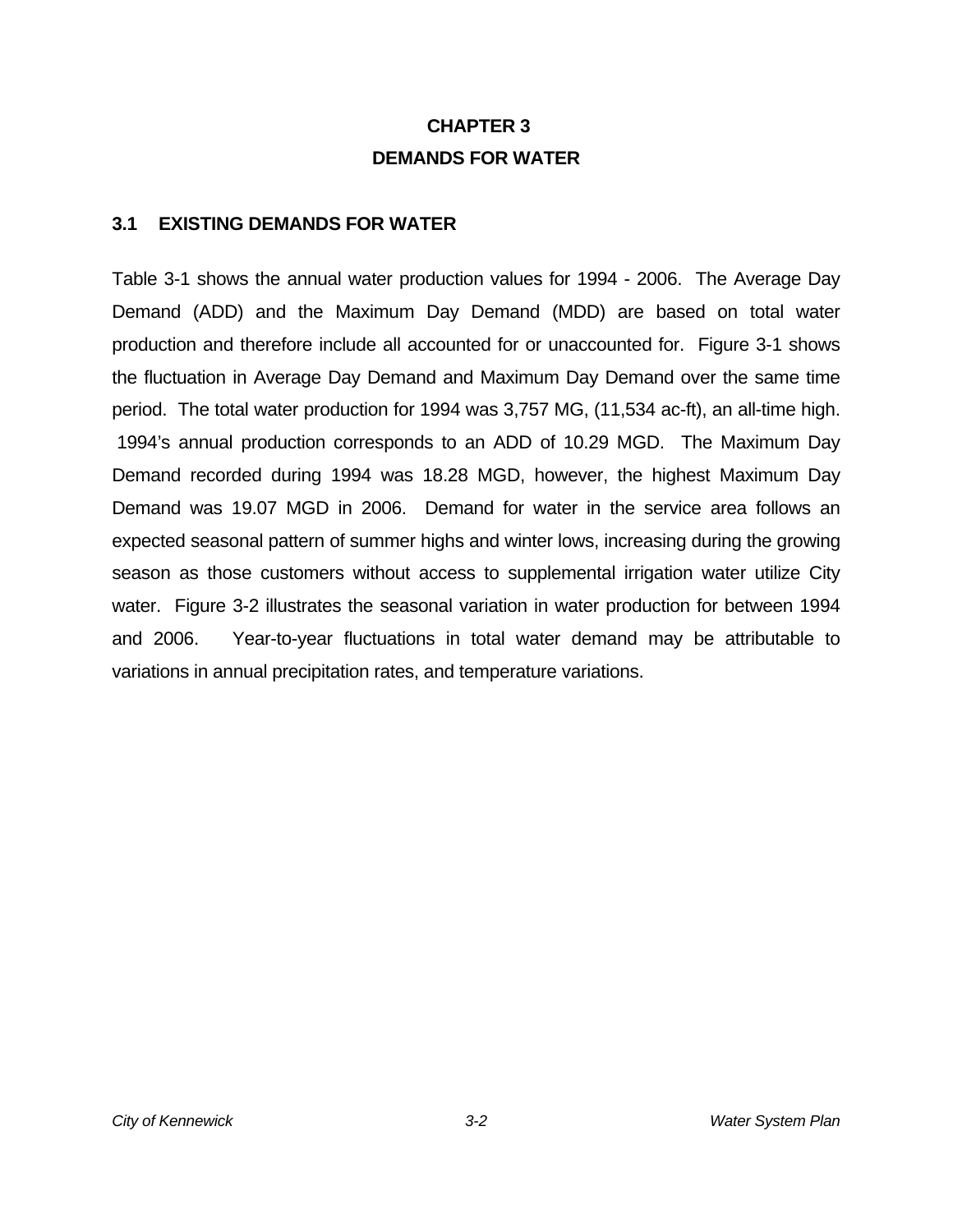|      | Table 3-1<br><b>City of Kennewick</b><br><b>Total Annual Water Production</b>                                   |       |       |      |  |  |  |  |  |  |  |  |
|------|-----------------------------------------------------------------------------------------------------------------|-------|-------|------|--|--|--|--|--|--|--|--|
| Year | <b>Total Water Produced</b><br><b>Average Day Demand</b><br><b>Maximum Day Demand</b><br>(MGD)<br>(MG)<br>(MGD) |       |       |      |  |  |  |  |  |  |  |  |
| 1994 | 3757                                                                                                            | 10.29 | 18.28 | 1.78 |  |  |  |  |  |  |  |  |
| 1995 | 3684                                                                                                            | 10.09 | 17.13 | 1.70 |  |  |  |  |  |  |  |  |
| 1996 | 3405                                                                                                            | 9.30  | 16.12 | 1.73 |  |  |  |  |  |  |  |  |
| 1997 | 2870                                                                                                            | 7.86  | 12.78 | 1.63 |  |  |  |  |  |  |  |  |
| 1998 | 3189                                                                                                            | 8.74  | 16.96 | 1.94 |  |  |  |  |  |  |  |  |
| 1999 | 3437                                                                                                            | 9.42  | 17.26 | 1.83 |  |  |  |  |  |  |  |  |
| 2000 | 3406                                                                                                            | 9.31  | 17.70 | 1.90 |  |  |  |  |  |  |  |  |
| 2001 | 3483                                                                                                            | 9.54  | 16.29 | 1.71 |  |  |  |  |  |  |  |  |
| 2002 | 3538                                                                                                            | 9.69  | 17.65 | 1.82 |  |  |  |  |  |  |  |  |
| 2003 | 3674                                                                                                            | 10.07 | 18.74 | 1.86 |  |  |  |  |  |  |  |  |
| 2004 | 3739                                                                                                            | 10.22 | 16.93 | 1.66 |  |  |  |  |  |  |  |  |
| 2005 | 3704                                                                                                            | 10.15 | 17.74 | 1.75 |  |  |  |  |  |  |  |  |
| 2006 | 3541                                                                                                            | 9.70  | 19.07 | 1.97 |  |  |  |  |  |  |  |  |

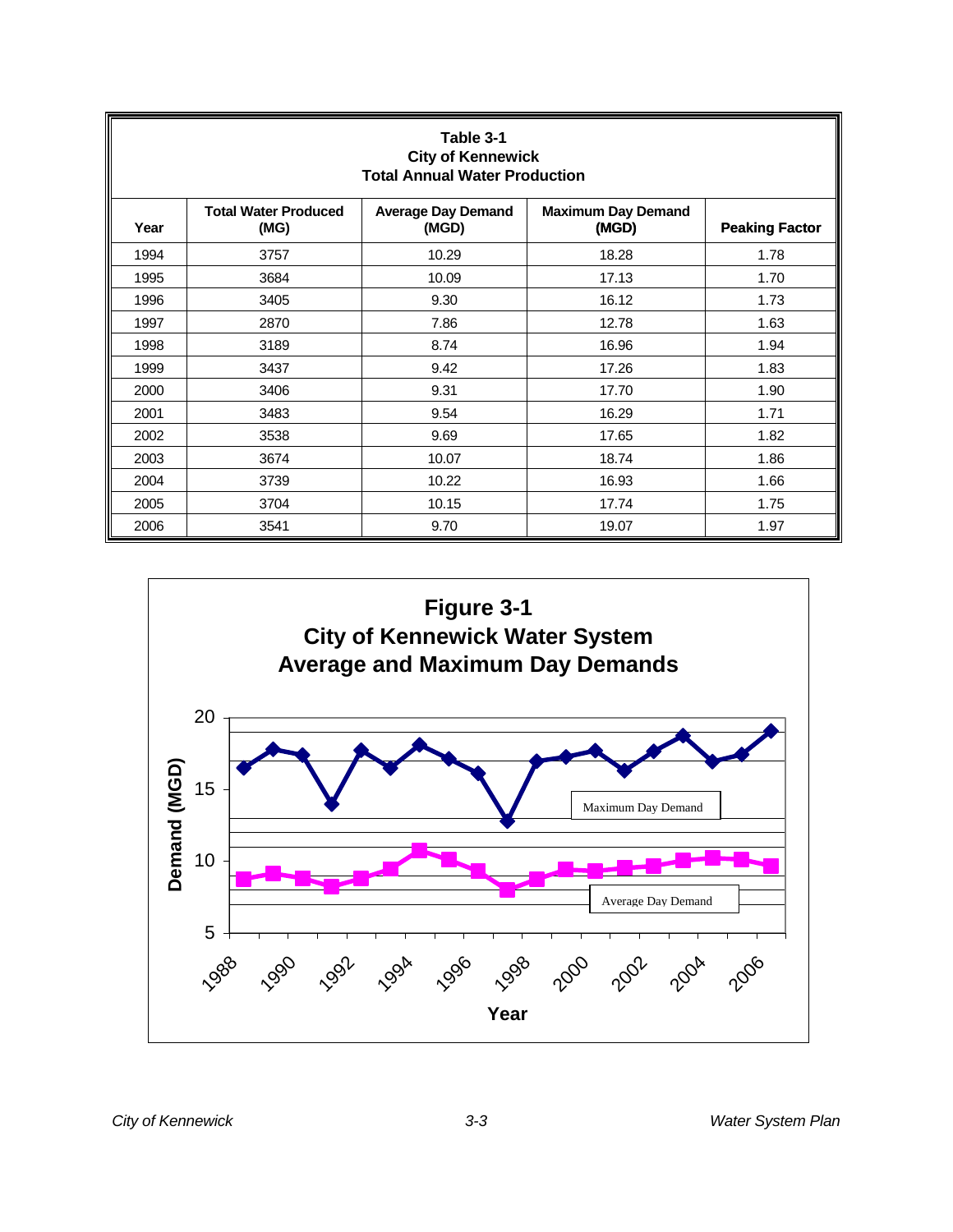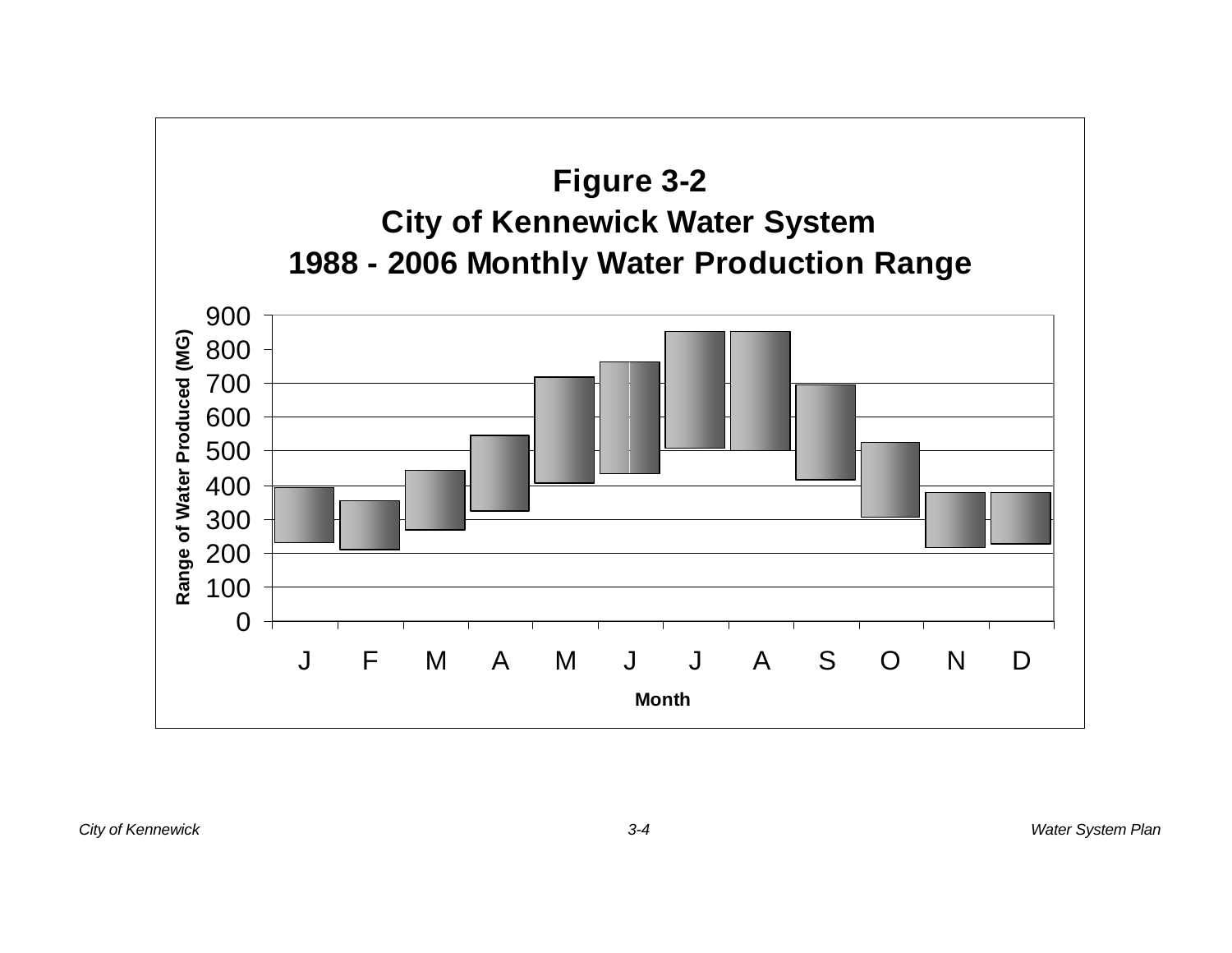The monthly average daily demands for the summer months of June through August were compared to the monthly average daily demands for the winter months of January through March, November and December and are shown in Table 3-2.

|      |                                              | Table 3-2<br><b>City of Kennewick</b><br><b>Seasonal Water Demands</b> |                                                    |
|------|----------------------------------------------|------------------------------------------------------------------------|----------------------------------------------------|
| Year | <b>Average Day</b><br><b>Demand</b><br>(mgd) | <b>Winter Month Demand</b><br>Jan. - Mar.<br>Nov. - Dec.<br>(mgd)      | <b>Summer Month Demand</b><br>Jun. - Aug.<br>(mgd) |
| 1994 | 10.29                                        | 7.02                                                                   | 15.66                                              |
| 1995 | 10.09                                        | 7.13                                                                   | 13.91                                              |
| 1996 | 9.30                                         | 6.14                                                                   | 14.00                                              |
| 1997 | 7.86                                         | 5.27                                                                   | 11.14                                              |
| 1998 | 8.74                                         | 5.67                                                                   | 13.04                                              |
| 1999 | 9.42                                         | 6.14                                                                   | 13.67                                              |
| 2000 | 9.31                                         | 6.16                                                                   | 13.66                                              |
| 2001 | 9.54                                         | 6.41                                                                   | 13.76                                              |
| 2002 | 9.69                                         | 6.43                                                                   | 13.86                                              |
| 2003 | 10.07                                        | 6.52                                                                   | 14.93                                              |
| 2004 | 10.22                                        | 6.76                                                                   | 14.64                                              |
| 2005 | 10.15                                        | 6.87                                                                   | 15.05                                              |
| 2006 | 9.70                                         | 6.29                                                                   | 14.55                                              |
| AVG. | 9.57                                         | 6.37                                                                   | 13.99                                              |

Per capita water demands were developed based on the estimated populations for the service area for the period from 1994 through 2006. These were determined for average annual demand, winter demand, and summer demand and are shown on Table 3-3.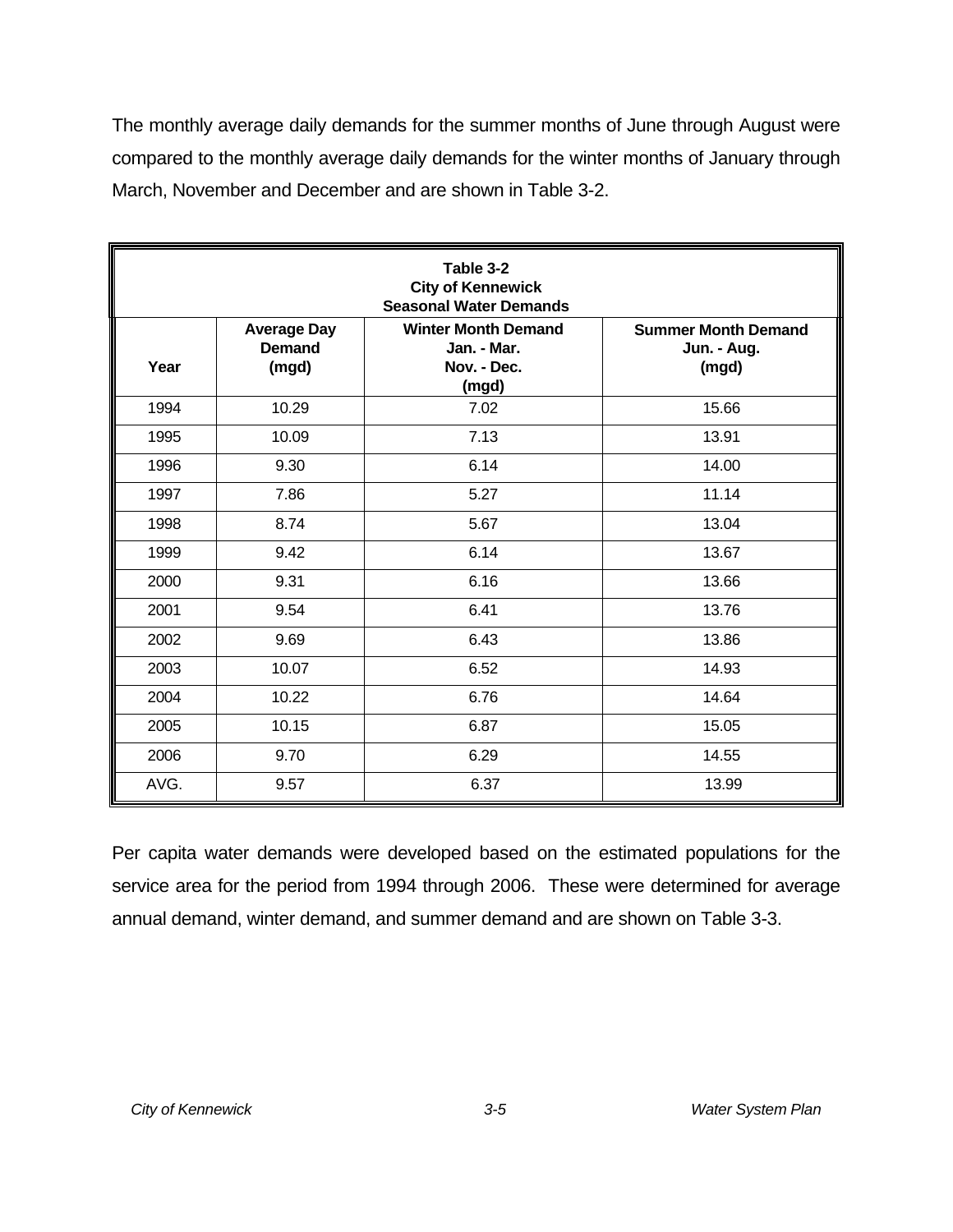|            | Table 3-3<br><b>City of Kennewick</b><br>Per Capita Water Demand (1994 - 2006) |                                                      |                                                                                          |                                                                          |  |  |  |  |  |  |  |  |
|------------|--------------------------------------------------------------------------------|------------------------------------------------------|------------------------------------------------------------------------------------------|--------------------------------------------------------------------------|--|--|--|--|--|--|--|--|
| Year       | <b>Population</b>                                                              | <b>Annual Average</b><br>Per Capita Demand<br>(gpcd) | <b>Winter Month Per</b><br><b>Capita Demand</b><br>Jan. - Mar.,<br>Nov. - Dec.<br>(gpcd) | <b>Summer Month Per</b><br><b>Capita Demand</b><br>Jun. - Aug.<br>(gpcd) |  |  |  |  |  |  |  |  |
| 1994       | 55,274                                                                         | 186                                                  | 127                                                                                      | 283                                                                      |  |  |  |  |  |  |  |  |
| 1995       | 56,419                                                                         | 179                                                  | 126                                                                                      | 247                                                                      |  |  |  |  |  |  |  |  |
| 1996       | 56,358                                                                         | 165                                                  | 109                                                                                      | 248                                                                      |  |  |  |  |  |  |  |  |
| 1997       | 57,649                                                                         | 136                                                  | 91                                                                                       | 193                                                                      |  |  |  |  |  |  |  |  |
| 1998       | 58,763                                                                         | 149                                                  | 96                                                                                       | 222                                                                      |  |  |  |  |  |  |  |  |
| 1999       | 59,498                                                                         | 158                                                  | 103                                                                                      | 230                                                                      |  |  |  |  |  |  |  |  |
| 2000       | 60,780                                                                         | 155                                                  | 102                                                                                      | 227                                                                      |  |  |  |  |  |  |  |  |
| 2001       | 61,130                                                                         | 156                                                  | 105                                                                                      | 225                                                                      |  |  |  |  |  |  |  |  |
| 2002       | 61,709                                                                         | 157                                                  | 104                                                                                      | 225                                                                      |  |  |  |  |  |  |  |  |
| 2003       | 63,415                                                                         | 159                                                  | 103                                                                                      | 235                                                                      |  |  |  |  |  |  |  |  |
| 2004       | 64,144                                                                         | 159                                                  | 105                                                                                      | 228                                                                      |  |  |  |  |  |  |  |  |
| 2005       | 65,744                                                                         | 154                                                  | 104                                                                                      | 229                                                                      |  |  |  |  |  |  |  |  |
| 2006       | 67,143                                                                         | 144                                                  | 94                                                                                       | 217                                                                      |  |  |  |  |  |  |  |  |
| <b>AVG</b> |                                                                                | 158                                                  | 105                                                                                      | 231                                                                      |  |  |  |  |  |  |  |  |

A comparison of average winter month demands to summer demands (105 gpcd to 231 gpcd) shows the impact of activities such as irrigation, seasonal industrial usage, car washing, construction projects, and fire hydrant flushing. Summer per capita demands are more than twice the winter demands.

A review of the per capita winter month water demand shows a fairly stable unit demand ranging from a low of 91 to a high of 127 gallons per capita per day. The average for the period is 105 gallons per capita per day. This per capita demand includes non-domestic uses including commercial and industrial usage in addition to unaccounted for water such as water loss due to leaks in the system.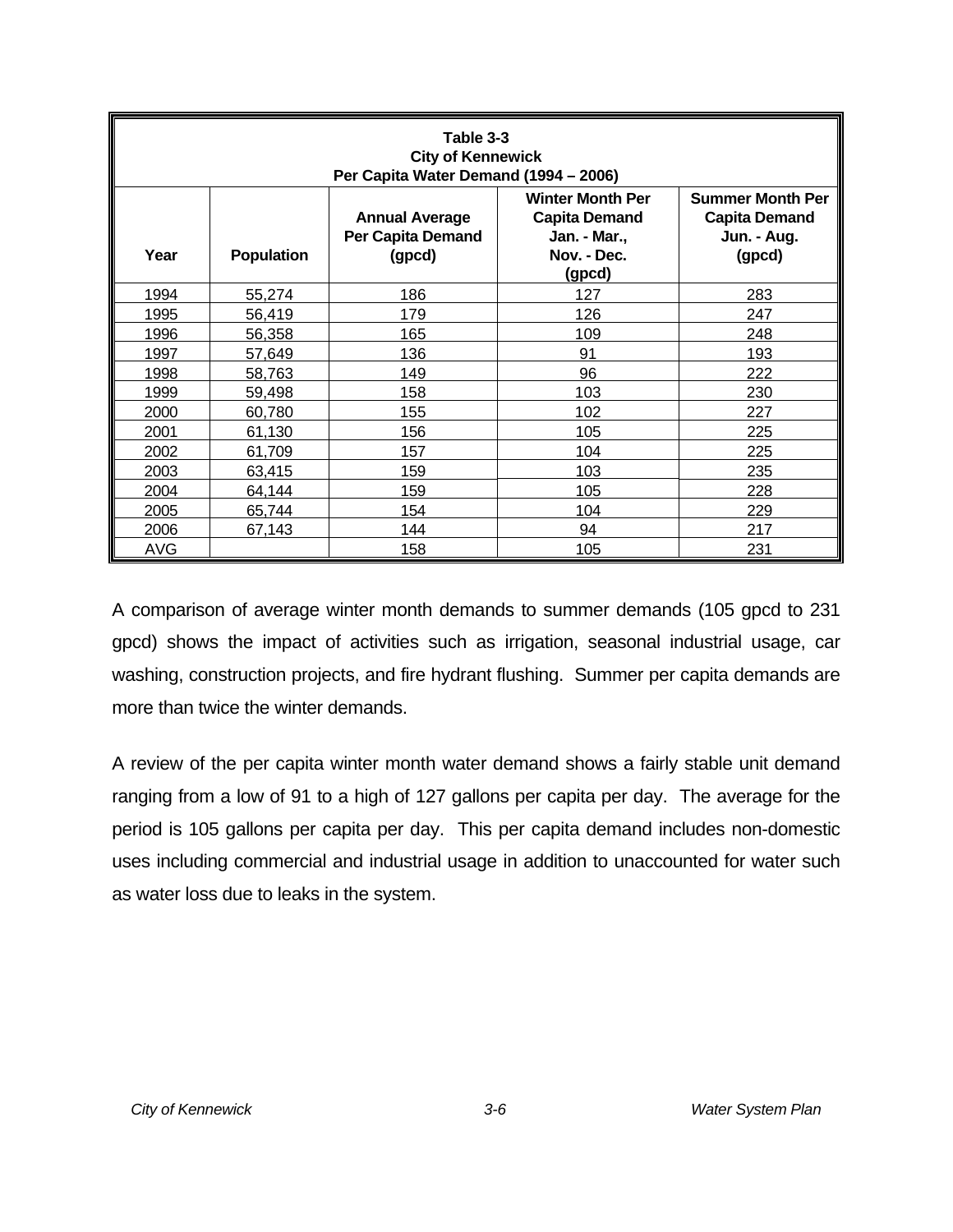#### **3.2 DEMAND CATEGORIES**

Table 3-4 lists the numbers of active water service accounts in various categories for the period from 1994 through 2006. Water system demands are categorized as single-family residential, multi-family residential, commercial, and municipal for both In-City and Out-of-City. The City's utility billing database provides information regarding the number of connections in each category. In 2006, there were a total of 17,064 single-family residential connections, 1,189 multi-family residential connections, 1,821 commercial connections, and 144 municipal connections. Total In-City connections numbered 18,288, while Out-of-City connections totaled 1,786.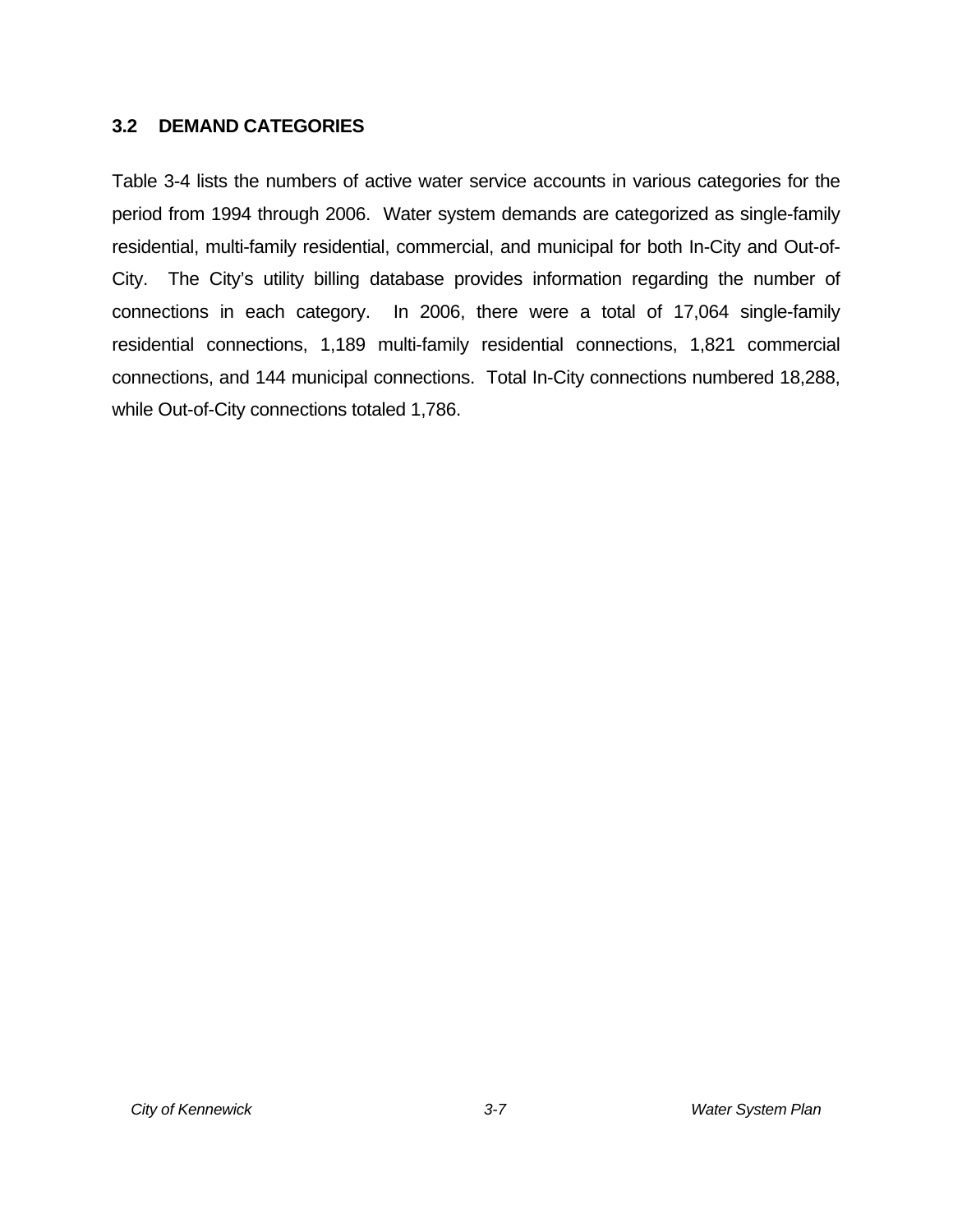|                           | Table 3-4<br><b>City of Kennewick</b><br><b>Active Water System Accounts</b><br>1994 - 2006 |       |                      |       |                             |                           |               |               |        |               |        |       |               |  |
|---------------------------|---------------------------------------------------------------------------------------------|-------|----------------------|-------|-----------------------------|---------------------------|---------------|---------------|--------|---------------|--------|-------|---------------|--|
| <b>Type of Account</b>    |                                                                                             |       |                      |       |                             | <b>Number of Accounts</b> |               |               |        |               |        |       |               |  |
|                           | 1994                                                                                        | 1995  | 1996                 | 1997  | 1998                        | 1999                      | 2000          | 2001          | 2002   | 2003          | 2004   | 2005  | 2006          |  |
| <b>Residential</b>        |                                                                                             |       |                      |       |                             |                           |               |               |        |               |        |       |               |  |
| Single                    |                                                                                             |       |                      |       |                             |                           |               |               |        |               |        |       |               |  |
| In City                   | 11,068                                                                                      |       | 11,136 11,272 11,476 |       | 11,644                      |                           | 12,723 12,970 | 13,251        | 13,646 | 13,918        | 14,407 |       | 15,019 15,330 |  |
| Out of City               | 2,607                                                                                       | 2,612 | 2,624                | 2,616 | 2,635                       | 1,690                     | 1,993         | 2,006         | 2,042  | 2,082         | 1,938  | 1,728 | 1,734         |  |
| <b>Subtotal Accounts</b>  | 13,675                                                                                      |       | 13,748 13,896 14,092 |       | 14,279                      |                           | 14,413 14,963 | 15,257        | 15,688 | 16,000        | 16,345 |       | 16,747 17,064 |  |
| Multi-Family              |                                                                                             |       |                      |       |                             |                           |               |               |        |               |        |       |               |  |
| In City                   | 956                                                                                         | 1032  | 1046                 | 1054  | 1050                        | 1061                      | 1061          | 1,062         | 1,062  | 1,096         | 1,110  | 1,148 | 1,145         |  |
| Out of City               | 75                                                                                          | 73    | 69                   | 67    | 67                          | 54                        | 55            | 52            | 52     | 50            | 51     | 44    | 44            |  |
| <b>Subtotal Accounts</b>  | 1,031                                                                                       | 1,105 | 1,115                | 1,121 | 1,117                       | 1,115                     | 1,116         | 1,114         | 1,115  | 1,146         | 1,161  | 1,192 | 1,189         |  |
| Commercial                |                                                                                             |       |                      |       |                             |                           |               |               |        |               |        |       |               |  |
| In City                   | 1,242                                                                                       | 1,268 | 1,315                | 1,351 | 1,404                       | 1,448                     | 1,466         | 1,556         | 1,556  | 1,655         | 1,713  | 1,764 | 1,813         |  |
| Out of City               | 20                                                                                          | 18    | 16                   | 16    | 14                          | 9                         | 9             |               |        | 10            | 9      |       | 8             |  |
| <b>Subtotal Accounts</b>  | 1,262                                                                                       | 1,286 | 1,331                | 1,367 | 1,416                       | 1,457                     | 1,475         | 1,563         | 1,615  | 1,665         | 1,722  | 1,772 | 1,821         |  |
| <b>Municipal Accounts</b> | 83                                                                                          | 84    | 94                   | 94    | 92                          | 92                        | 92            | 98            | 109    | 116           | 117    | 133   | 144           |  |
| <b>TOTAL ACCOUNTS</b>     | 16,051                                                                                      |       |                      |       | 16,223 16,436 16,674 16,903 | 17,077                    |               | 17,646 18,032 |        | 18,474 18,927 | 19,345 |       | 19,844 20,218 |  |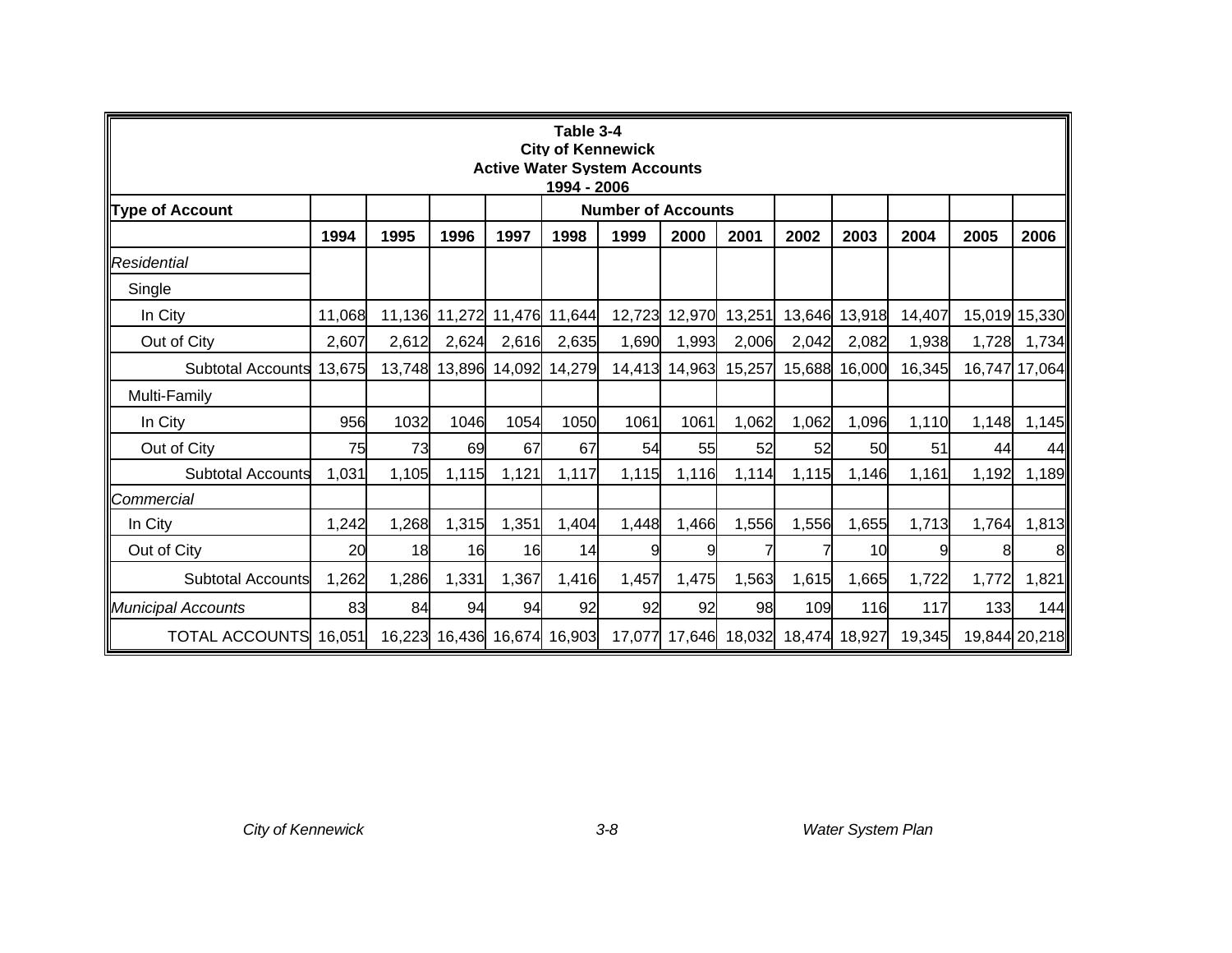#### **3.3 WATER DEMAND FORECAST**

As the City's population grows and commercial/industrial development occurs, demands on the water system will increase accordingly. Diversification of the Tri-Cities area through a collaboration of efforts by State and local government agencies to secure industrial development has the greatest potential to impact the demand for water for the region. Long-range water demand forecasts were developed as part of the Regional Water Supply Plan (Regional Plan) in June 2000. The Cities of Kennewick, Richland, Pasco, and West Richland collaboratively prepared the Regional Plan in an effort to integrate their individual Water System Plans into a long-term regional water supply program.

The demand forecasts presented in this plan use current production and consumption data and carry forward the commercial/industrial development assumptions that were estimated in the Regional Plan. The major industrial components that are anticipated will likely include food processing industries, research and development, and high technology companies. These types of industries tend to have high water requirements, ranging from 100,000 to well over 1,000,000 gallons per day. The major industrial average daily demands, which have been assumed in the demand calculations included in this plan, are identified in the following tables. Since the location and magnitude of usage for these demands are not known, the major industrial demands identified in this chapter have not been used in the evaluation of specific water system components such as water mains, booster stations, and water reservoirs. These specific infrastructure improvements will be addressed once the major industrial user has been identified and has made a commitment to the area.

To ensure a thorough long-range planning effort, four approaches to water demand forecasting are presented in this plan.

*City of Kennewick 3-9 Water System Plan Equivalent Residential Unit Forecast:* Equivalent Residential Units (ERUs) are defined by the Washington State Department of Health as "the amount of water consumed by a typical full-time single family residence". Kennewick calculates these values by dividing the projected annual single-family consumption by the number of projected single-family residential connections. This provides an Average Day Demand (ADD) per single-family residence. Dividing the projected annual single-family consumption by the projected ADD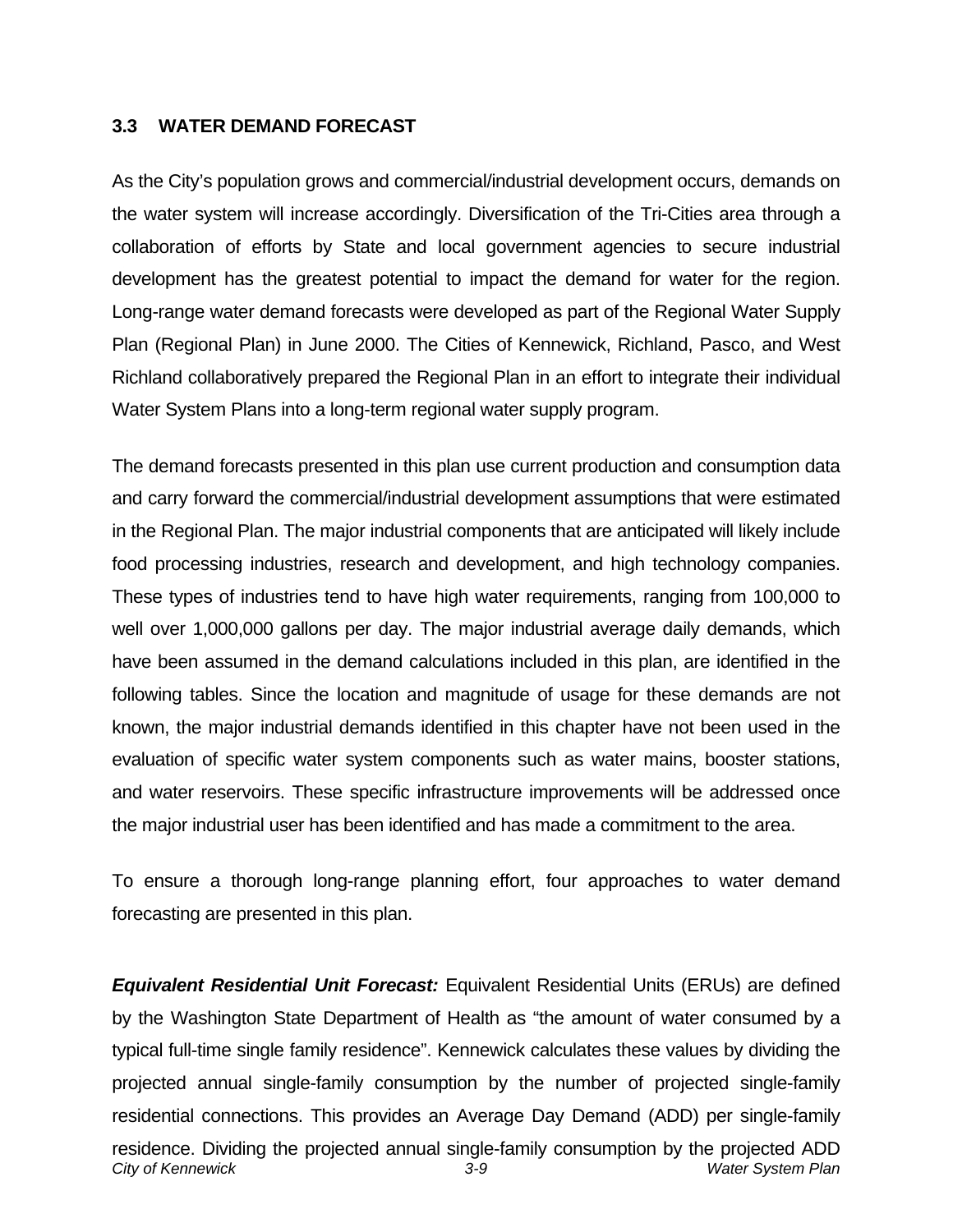provides the projected number of ERUs used by the City for one, six, and twenty years into the future. Table 3-5 provides the data for projecting ERUs.

|                                                  | Table 3-5<br><b>City of Kennewick</b><br><b>Equivalent Residential Unit Calculation Data</b> |           |           |           |
|--------------------------------------------------|----------------------------------------------------------------------------------------------|-----------|-----------|-----------|
|                                                  | 2008                                                                                         | 2009      | 2015      | 2029      |
| Single-Family Consumption - MG                   | 1,664                                                                                        | 1,685     | 1,819     | 2,159     |
| <b>Single-Family Connections</b>                 | 26,491                                                                                       | 26,831    | 28,963    | 34,372    |
| Gal. Per Single-Family Connection                | 62,813                                                                                       | 62,782    | 62,787    | 62,798    |
| One ERU = ADD/ERU - Gallons                      | 172                                                                                          | 172       | 172       | 172       |
| MDD/ERU - Gallons                                | 326                                                                                          | 327       | 327       | 327       |
| <b>Total Equivalent Residential Units - ERUs</b> | 52,982                                                                                       | 53,662    | 57,926    | 68,744    |
| Maximum ERU Capacity - 30 MGD Max. Production    | 104,882                                                                                      | 104,647   | 104,640   | 104,621   |
|                                                  |                                                                                              |           |           |           |
| Multi-Family Consumption - MG                    | 633                                                                                          | 641       | 692       | 821       |
| Multi-Family Connections                         | 1,149                                                                                        | 1,164     | 1,256     | 1,490     |
| Gal. Per Multi-Family Connection                 | 551,049                                                                                      | 551,049   | 551,049   | 551,049   |
| ADD/ERU - Gallons                                | 480                                                                                          | 474       | 439       | 370       |
| <b>Multi-Family Factor</b>                       | 2.80                                                                                         | 2.75      | 2.55      | 2.15      |
|                                                  |                                                                                              |           |           |           |
| Non-Residential Consumption - MG                 | 1,190                                                                                        | 1,206     | 1,306     | 1,545     |
| Non-Residential Connections                      | 309                                                                                          | 313       | 339       | 401       |
| Gal. Per Non-Residential Connection              | 3,853,443                                                                                    | 3,853,443 | 3,853,443 | 3,853,443 |
| ADD/ERU - Gallons                                | 10,529                                                                                       | 10,557    | 10,557    | 10,557    |
| <b>Non-Residential Factor</b>                    | 61.35                                                                                        | 61.38     | 61.37     | 61.36     |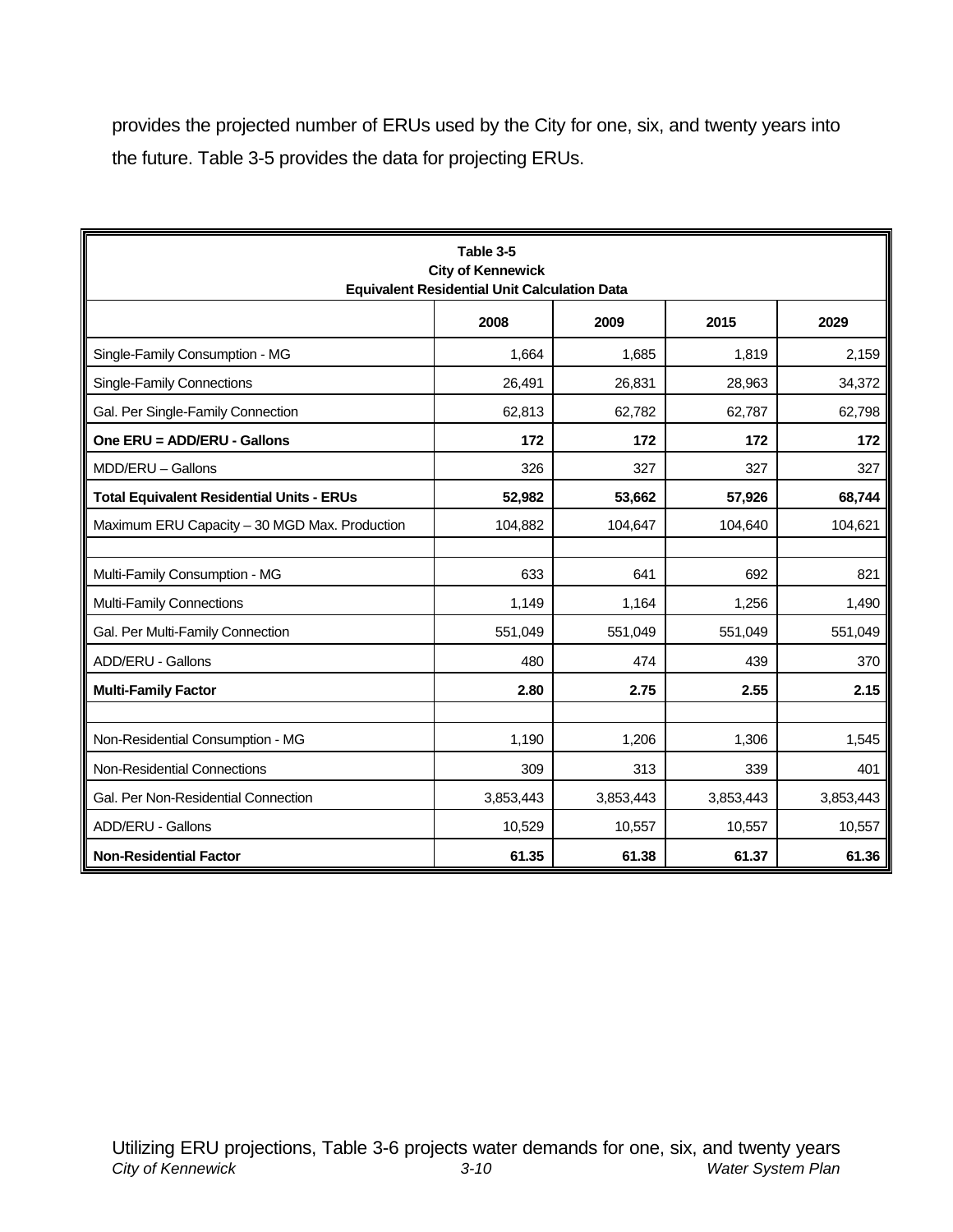|      | Table 3-6<br><b>City of Kennewick</b><br><b>Equivalent Residential Unit Demand Forecast</b> |                            |                                  |                            |                           |                           |                                               |                                |                                |  |  |  |
|------|---------------------------------------------------------------------------------------------|----------------------------|----------------------------------|----------------------------|---------------------------|---------------------------|-----------------------------------------------|--------------------------------|--------------------------------|--|--|--|
| Year | <b>Projected</b><br><b>Population</b>                                                       | Single-<br>Family<br>(mgd) | Multi-<br><b>Family</b><br>(mgd) | Comm./<br>Indust.<br>(mgd) | Major<br>Indust.<br>(mgd) | <b>Municipal</b><br>(mgd) | Unmetered/<br><b>Unaccounted</b><br>for water | Avg.<br>Day<br>Demand<br>(mgd) | Max.<br>Day<br>Demand<br>(mgd) |  |  |  |
| 2008 | 68.877                                                                                      | 4.55                       | 0.55                             | 3.25                       | 0.00                      | 0.53                      | 0.94                                          | 9.82                           | 18.66                          |  |  |  |
| 2009 | 69,760                                                                                      | 4.62                       | 0.55                             | 3.30                       | 0.00                      | 0.54                      | 0.95                                          | 9.96                           | 18.92                          |  |  |  |
| 2015 | 75.304                                                                                      | 4.98                       | 0.55                             | 3.58                       | 2.00                      | 0.58                      | 1.02                                          | 12.72                          | 24.17                          |  |  |  |
| 2029 | 89,367                                                                                      | 5.91                       | 0.55                             | 4.23                       | 5.00                      | 0.69                      | 1.22                                          | 17.60                          | 33.45                          |  |  |  |

into the future, including adding in major industrial demand forecasts discussed earlier.

*Zoning Category Based Demand Forecast:* Historical water demands were further evaluated to determine unit demands to be used in the development of future demands and in assignment of demands to the hydraulic model.

A database was established which included water consumption information for each of the zoning categories. This included eight categories for residential demand. A key factor in identification of unit demands was whether or not irrigation service was provided to the customer from an irrigation district since this has a major impact on summer demands. Commercial, industrial, schools, and public facilities demands were determined based on gallons per day per acre of the total site area. Park demands were based on gallons per day per acre. Unit demands for the winter and summer period used for the forecast model are summarized in Table 3-7.

> **Table 3-7 City of Kennewick Unit Water Demands**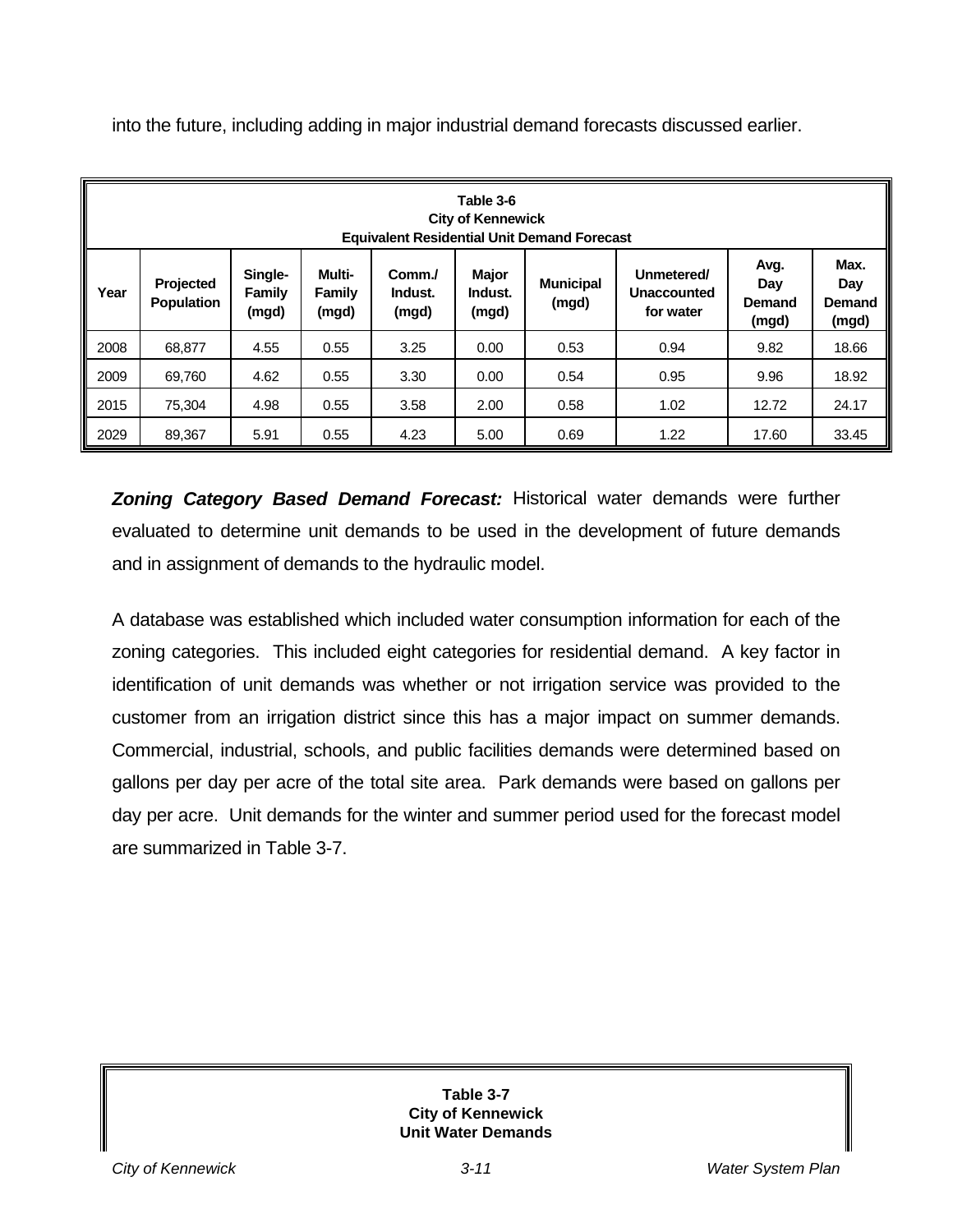| Zoning<br>Category<br>(1) | <b>Description</b>                                                                                                                                                                       | <b>Population</b><br>Per Lot | <b>GPCD</b><br><b>Winter</b> | <b>GPCD</b><br>w/Irrigatio<br>n(3) | <b>GPCD</b><br>w/o<br><b>Irrigation</b><br>(4) | <b>Acres of</b><br>Zoning<br>Category | Peak<br><b>Demand</b><br>per Acre |
|---------------------------|------------------------------------------------------------------------------------------------------------------------------------------------------------------------------------------|------------------------------|------------------------------|------------------------------------|------------------------------------------------|---------------------------------------|-----------------------------------|
| SFR <sub>1</sub>          | Single Family<br>$<$ 1 AC                                                                                                                                                                | 2.2                          | 80                           | 102                                | 106                                            | 8369.4                                | 234 gpd                           |
| SFR <sub>2</sub>          | Single Family<br>$>1$ AC                                                                                                                                                                 | 2.2                          | 80                           | 102                                | 106                                            | 2274.0                                | 234 gpd                           |
| MF <sub>2</sub>           | Multi-Family<br><b>Duplex</b>                                                                                                                                                            | 3.2                          | 45                           | 50                                 | 52                                             | 262.6                                 | 166 gpd                           |
| MF3                       | Multi-Family<br><b>Triplex</b>                                                                                                                                                           | 4.8                          | 45                           | 50                                 | 52                                             | 21.7                                  | 248 gpd                           |
| MF4                       | Multi-Family<br>Quadraplex                                                                                                                                                               | 6.4                          | 45                           | 50                                 | 52                                             | 79.0                                  | 331 gpd                           |
| MF <sub>5</sub>           | Multi-Family >4<br>Units                                                                                                                                                                 | 8                            | 45                           | 50                                 | 52                                             | 720.7                                 | 414 gpd                           |
| MH <sub>1</sub>           | Mobile Home<br>Single Unit                                                                                                                                                               | 2.2                          | 80                           | 102                                | 106                                            | 248.9                                 | 234 gpd                           |
| <b>MHP</b>                | Mobile Home<br>Park                                                                                                                                                                      | 11                           | 45                           | 50                                 | 52                                             | 649.8                                 | 569 gpd                           |
| <b>COM</b>                | Commercial                                                                                                                                                                               | gpd/ac(2)                    | 800                          | 1024                               | 1064                                           | 1070.0                                | 1064 gpd                          |
| <b>IND</b>                | Industrial                                                                                                                                                                               | gpd/ac                       | 1700                         | 2176                               | 2261                                           | 265.6                                 | 2261 gpd                          |
| <b>SCH</b>                | School                                                                                                                                                                                   | gpd/ac                       | 150                          | 192                                | 200                                            | 354.5                                 | 200 gpd                           |
| <b>PRK</b>                | Park                                                                                                                                                                                     | gpd/ac                       | 325                          | 416                                | 432                                            | 744.2                                 | 432 gpd                           |
| PF                        | <b>Public Facility</b>                                                                                                                                                                   | gpd/ac                       | 100                          | 128                                | 133                                            | 144.9                                 | 133 gpd                           |
| (1)<br>(2)<br>(3)<br>(4)  | Per City of Kennewick Land Use Plan<br>gpd/ac: gallons per day per acre<br>With irrigation service from an irrigation district<br>Without irrigation service from an irrigation district |                              |                              |                                    |                                                |                                       |                                   |

These unit demands were input into the water system model to develop future demands. This model develops loads based on land and projected growth. The projected demands obtained from this model along with estimated future major industrial demands are summarized in Table 3-8.

| Table 3-8                                    |  |
|----------------------------------------------|--|
|                                              |  |
| <b>City of Kennewick</b>                     |  |
| <b>Zoning Category Based Demand Forecast</b> |  |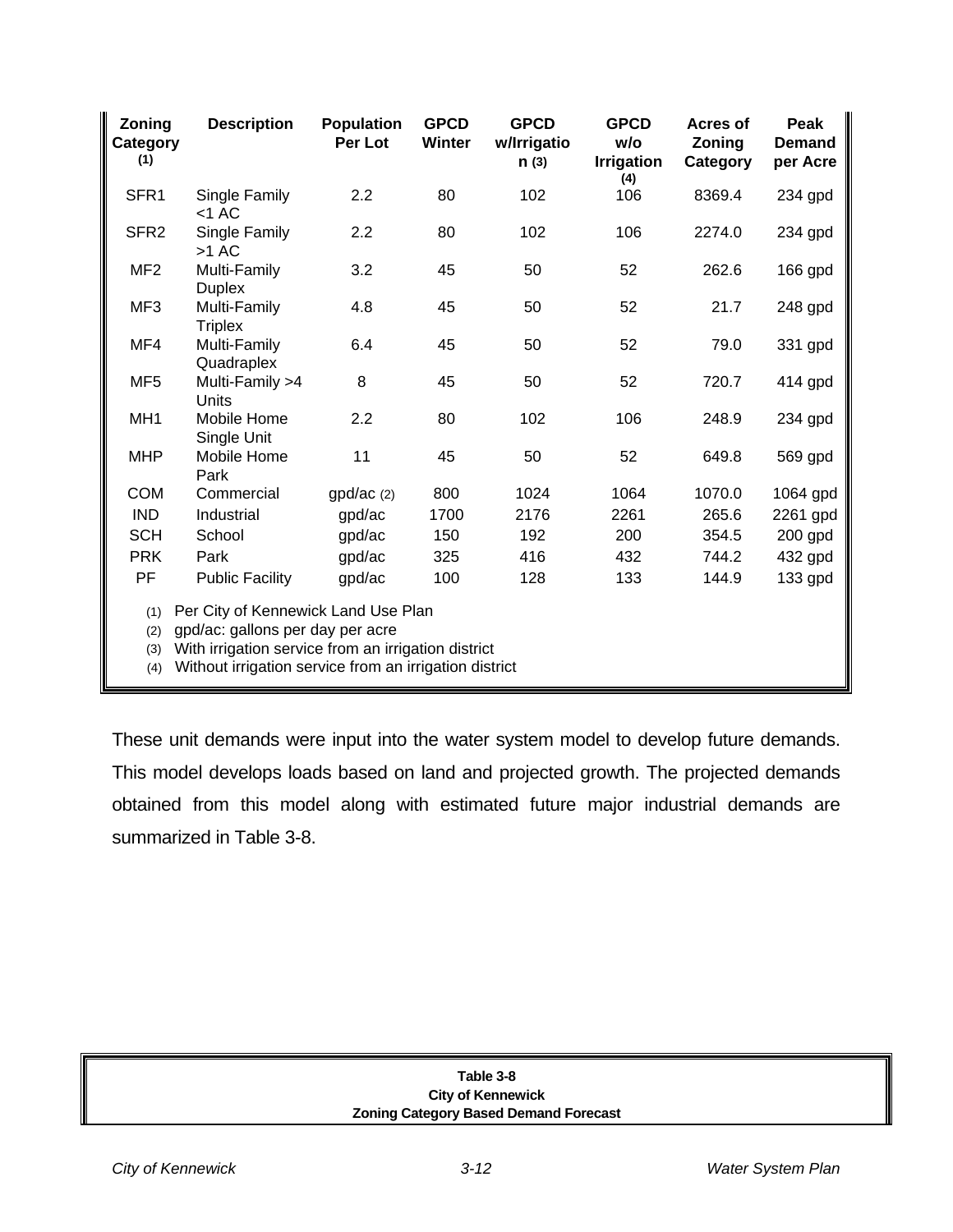| Year | Projected<br><b>Population</b> | Single-<br>Family<br>(mgd) | Multi-<br>Family<br>(mgd) | Comm./<br>Indust.<br>(mgd) | Major<br>Indust.<br>(mgd) | <b>Municipal</b><br>(mgd) | Unmetered/<br><b>Unaccounted</b><br>for water | Avg.<br>Day<br><b>Demand</b><br>(mgd) | Max.<br>Day<br><b>Demand</b><br>(mgd) |
|------|--------------------------------|----------------------------|---------------------------|----------------------------|---------------------------|---------------------------|-----------------------------------------------|---------------------------------------|---------------------------------------|
| 2008 | 68,877                         | 4.61                       | 1.80                      | 2.67                       | 0.00                      | 0.57                      | 1.02                                          | 10.68                                 | 18.58                                 |
| 2009 | 69,760                         | 4.66                       | 1.83                      | 2.71                       | 0.00                      | 0.58                      | 1.03                                          | 10.81                                 | 18.82                                 |
| 2015 | 75,304                         | 5.04                       | 1.97                      | 2.92                       | 2.00                      | 0.63                      | 1.12                                          | 13.67                                 | 23.79                                 |
| 2029 | 89,367                         | 5.98                       | 2.34                      | 3.47                       | 5.00                      | 0.74                      | 1.32                                          | 18.85                                 | 32.80                                 |

*Population Based Demand Forecast:* Historical population growth, annual average per capita demand, and demand category information are evaluated in this forecast. The historical annual average per capita demand and individual category usage for years 2004, 2005, and 2006 was used to determine an average per capita demand of 152 gallons and average daily production distribution of 43.45 percent for Single-Family, 16.53 percent for Multi-Family, 26.00 percent for Commercial/Industrial, 5.09 percent for Municipal, and 8.93 percent for Unmetered/Unaccounted for Water. The projected demands obtained from this analysis along with estimated major industrial demands are summarized in Table 3-9.

|      | Table 3-9<br><b>City of Kennewick</b><br><b>Population Based Demand Forecast</b> |                            |                           |                            |                           |                           |                                               |                                |                                       |  |  |  |  |
|------|----------------------------------------------------------------------------------|----------------------------|---------------------------|----------------------------|---------------------------|---------------------------|-----------------------------------------------|--------------------------------|---------------------------------------|--|--|--|--|
| Year | Projected<br><b>Population</b>                                                   | Single-<br>Family<br>(mgd) | Multi-<br>Family<br>(mgd) | Comm./<br>Indust.<br>(mgd) | Major<br>Indust.<br>(mgd) | <b>Municipal</b><br>(mgd) | Unmetered/<br><b>Unaccounted</b><br>for water | Avg.<br>Day<br>Demand<br>(mgd) | Max.<br>Day<br><b>Demand</b><br>(mgd) |  |  |  |  |
| 2008 | 68,877                                                                           | 4.56                       | 1.73                      | 2.73                       | 0.00                      | 0.53                      | 0.94                                          | 10.49                          | 18.78                                 |  |  |  |  |
| 2009 | 69,760                                                                           | 4.62                       | 1.75                      | 2.76                       | 0.00                      | 0.54                      | 0.95                                          | 10.62                          | 19.02                                 |  |  |  |  |
| 2015 | 75.304                                                                           | 4.99                       | 1.90                      | 2.98                       | 2.00                      | 0.58                      | 1.02                                          | 13.47                          | 24.11                                 |  |  |  |  |
| 2029 | 89,367                                                                           | 5.91                       | 2.25                      | 3.54                       | 5.00                      | 0.69                      | 1.22                                          | 18.61                          | 33.31                                 |  |  |  |  |

*Connection Based Demand Forecast:* This method of demand forecasting is very similar to the previous method but utilizes a projection of the number of service connections. Historical water usage information for the years 2004 through 2006 was evaluated to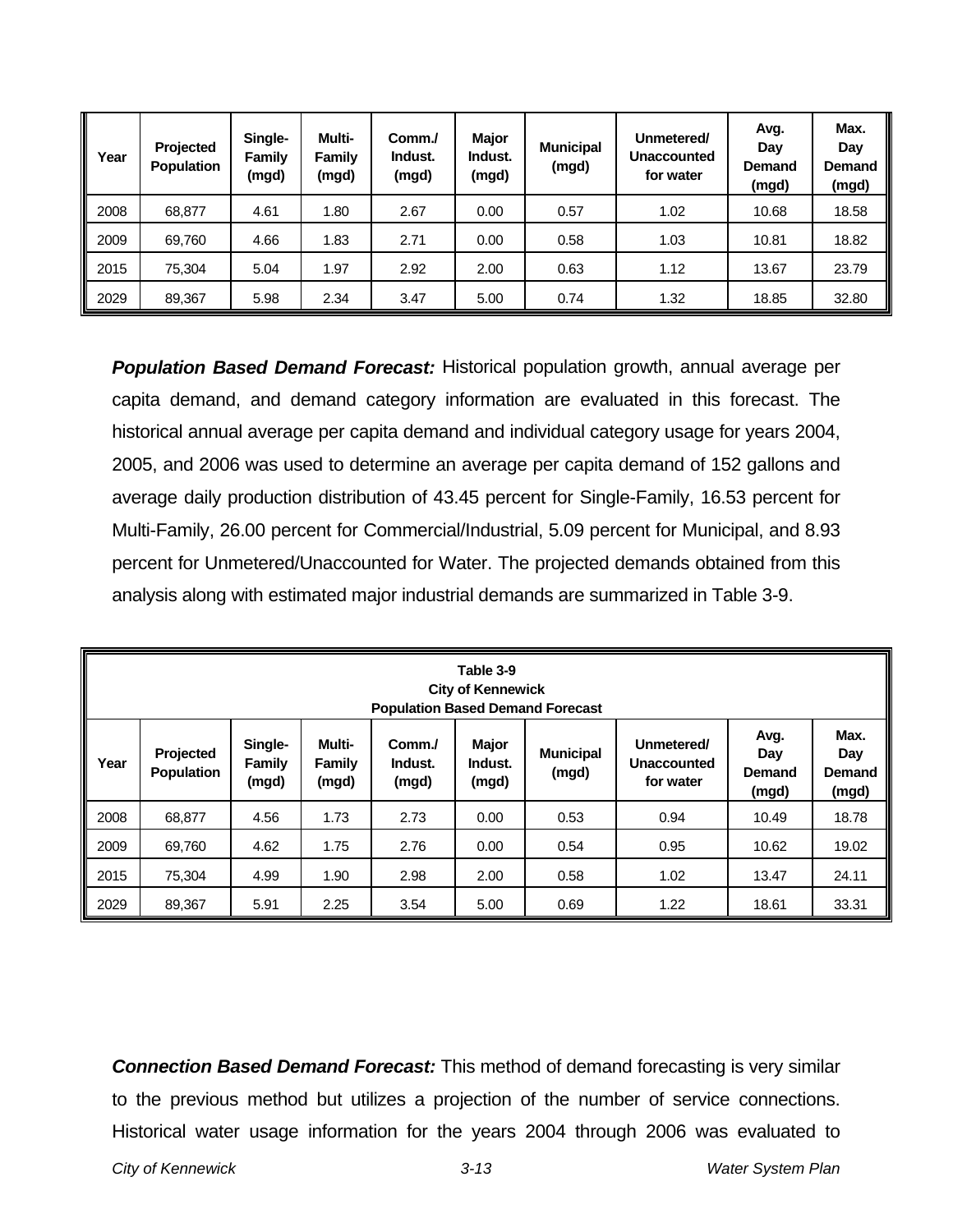determine per connection usage, which resulted in a daily average usage of 261 gallons per Single-Family connection, 1,404 gallons for Multi-Family, 1,472 gallons for Commercial/Industrial, and 3,894 gallons for Municipal. The daily average for Unmetered/Unaccounted for Water for this same period was 896,301 gallons. Per connection usages were then applied to the total number of connections that were projected using population growth rate estimates of 1.28 percent through the year 2015 and 1.1 percent per year through 2029. Unmetered/Unaccounted for Water was estimated by increasing the volume of water in this category for the years 2004 through 2006 by the projected population growth rates. The projected demands obtained from this analysis along with the major industrial demands are summarized in Tables 3-10 and 3-11.

|      | <b>Table 3-10</b><br><b>City of Kennewick</b><br><b>Connections Forecast</b> |                            |                                                  |                                  |                           |     |  |  |  |  |  |  |
|------|------------------------------------------------------------------------------|----------------------------|--------------------------------------------------|----------------------------------|---------------------------|-----|--|--|--|--|--|--|
| Year | Projected<br>Population                                                      | Single-<br>Family<br>Conn. | <b>Commercial/</b><br><b>Industrial</b><br>Conn. | <b>Major Industrial</b><br>Conn. | <b>Municipal</b><br>Conn. |     |  |  |  |  |  |  |
| 2008 | 68,877                                                                       | 17,150                     | 1,211                                            | 1,817                            | N/A                       | 135 |  |  |  |  |  |  |
| 2009 | 69.760                                                                       | 17,370                     | 1,227                                            | 1,841                            | N/A                       | 136 |  |  |  |  |  |  |
| 2015 | 75,304                                                                       | 18,751                     | 1,324                                            | 1,987                            | N/A                       | 147 |  |  |  |  |  |  |
| 2029 | 89,367                                                                       | 22,252                     | 1,571                                            | 2,358                            | N/A                       | 175 |  |  |  |  |  |  |

|      | Table 3-11<br><b>City of Kennewick</b><br><b>Connection Based Demand Forecast</b> |                            |                           |                            |                           |                           |                                        |                                |                                |  |  |  |
|------|-----------------------------------------------------------------------------------|----------------------------|---------------------------|----------------------------|---------------------------|---------------------------|----------------------------------------|--------------------------------|--------------------------------|--|--|--|
| Year | Projected<br><b>Population</b>                                                    | Single-<br>Family<br>(mgd) | Multi-<br>Family<br>(mgd) | Comm./<br>Indust.<br>(mgd) | Major<br>Indust.<br>(mgd) | <b>Municipal</b><br>(mgd) | Unmetered/<br>Unaccounted<br>for water | Avg.<br>Day<br>Demand<br>(mgd) | Max.<br>Day<br>Demand<br>(mgd) |  |  |  |
| 2008 | 68.877                                                                            | 4.56                       | 1.71                      | 2.75                       | 0.00                      | 0.58                      | 0.92                                   | 10.52                          | 18.83                          |  |  |  |
| 2009 | 69,760                                                                            | 4.62                       | 1.73                      | 2.79                       | 0.00                      | 0.58                      | 0.93                                   | 10.65                          | 19.07                          |  |  |  |
| 2015 | 75.304                                                                            | 4.99                       | 1.87                      | 3.01                       | 2.00                      | 0.63                      | 1.00                                   | 13.50                          | 24.17                          |  |  |  |
| 2029 | 89,367                                                                            | 5.92                       | 2.22                      | 3.57                       | 5.00                      | 0.75                      | 1.19                                   | 18.65                          | 33.38                          |  |  |  |

*Water Conservation Forecast:* Tables 3-6, 3-8, 3-9, and 3-11 are forecasted based on continuing current water conservation efforts in the areas of pipeline leak detection, large and small meter testing and maintenance, residential fixture retrofit, reservoir maintenance, source metering maintenance, unmetered water tracking, and public education outreach.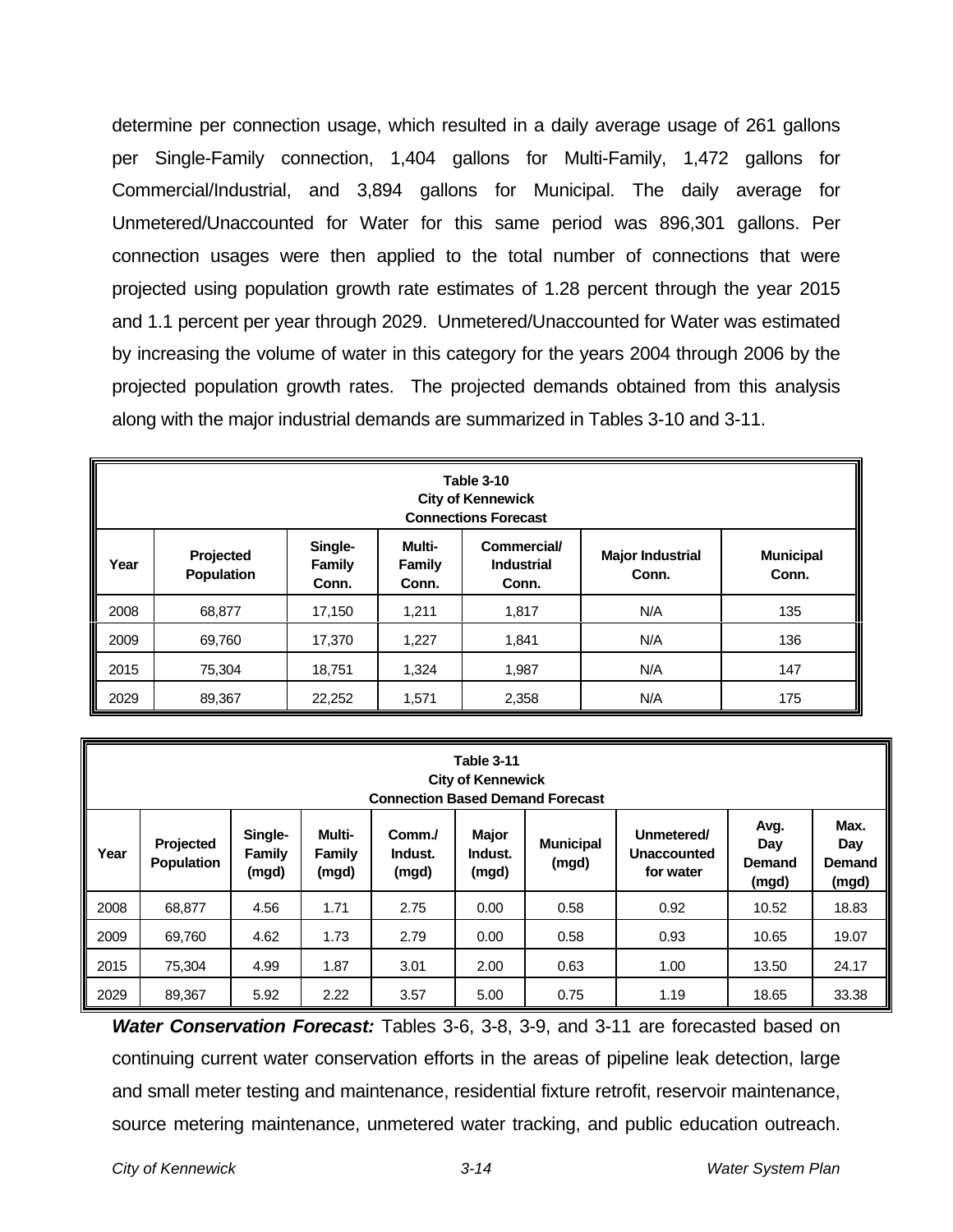From 1994 (when Kennewick began tracking it's conservation efforts) through 2006, the City estimates having conserved 51.6 million cubic feet (Mcf) or 386 million gallons (MG) of water that might otherwise have been wasted. This averages out to approximately 29.7 MG per year. The average annual volume of water saved has reduced over time due to significant system improvements that were completed early in the City's efforts associated with water conservation. The City continues to operate an extremely efficient distribution system with very little unaccounted loss of water. Much of the past conserved water is the result of distribution system improvements rather than per connection conservation. Table 3-12 distributes volumes of water associated with the City's 2004, 2005, and 2006 water conservation effort to the applicable demand categories. The volumes of water listed in Table 3-12 can be added to the values shown in the above forecasts to determine Kennewick's demands without conservations.

|                                                                                                                                                                                                                                                                                                   | <b>Table 3-12</b><br><b>City of Kennewick</b><br><b>Conservation Forecast</b> |       |       |       |       |       |       |      |                                       |  |
|---------------------------------------------------------------------------------------------------------------------------------------------------------------------------------------------------------------------------------------------------------------------------------------------------|-------------------------------------------------------------------------------|-------|-------|-------|-------|-------|-------|------|---------------------------------------|--|
| Avg.<br><b>Major</b><br>Single-<br>Multi-<br>Unmetered/<br>Comm./<br><b>Municipal</b><br><b>Projected</b><br>Day<br>Year<br>Family<br>Indust.<br>Indust.<br><b>Family</b><br>Unaccounted<br><b>Population</b><br><b>Demand</b><br>(mgd)<br>for water<br>(mgd)<br>(mgd)<br>(mgd)<br>(mgd)<br>(mgd) |                                                                               |       |       |       |       |       |       |      | Max.<br>Day<br><b>Demand</b><br>(mgd) |  |
| 2008                                                                                                                                                                                                                                                                                              | 68,877                                                                        | 0.000 | 0.000 | 0.000 | 0.000 | 0.000 | 0.009 | 0.01 | 0.02                                  |  |
| 2009                                                                                                                                                                                                                                                                                              | 69,760                                                                        | 0.000 | 0.000 | 0.000 | 0.000 | 0.000 | 0.009 | 0.01 | 0.02                                  |  |
| 2015                                                                                                                                                                                                                                                                                              | 75,304                                                                        | 0.000 | 0.000 | 0.000 | 0.000 | 0.000 | 0.010 | 0.01 | 0.02                                  |  |
| 2029                                                                                                                                                                                                                                                                                              | 89,367                                                                        | 0.000 | 0.000 | 0.000 | 0.000 | 0.000 | 0.012 | 0.01 | 0.02                                  |  |

# **3.4 WATER CONSERVATION PLAN**

*Conservation Planning Requirements* were prepared jointly by the Washington Water Utilities Council, Washington State Department of Health (WDOH) and the Washington State Department of Ecology (WDOE). These requirements were issued in March 1994 and replaced the Interim Guidelines that were previously issued. Utilities are required to prepare a **Water Conservation Plan** in compliance with these requirements for approval of comprehensive water plans and for issuance of a water right permit.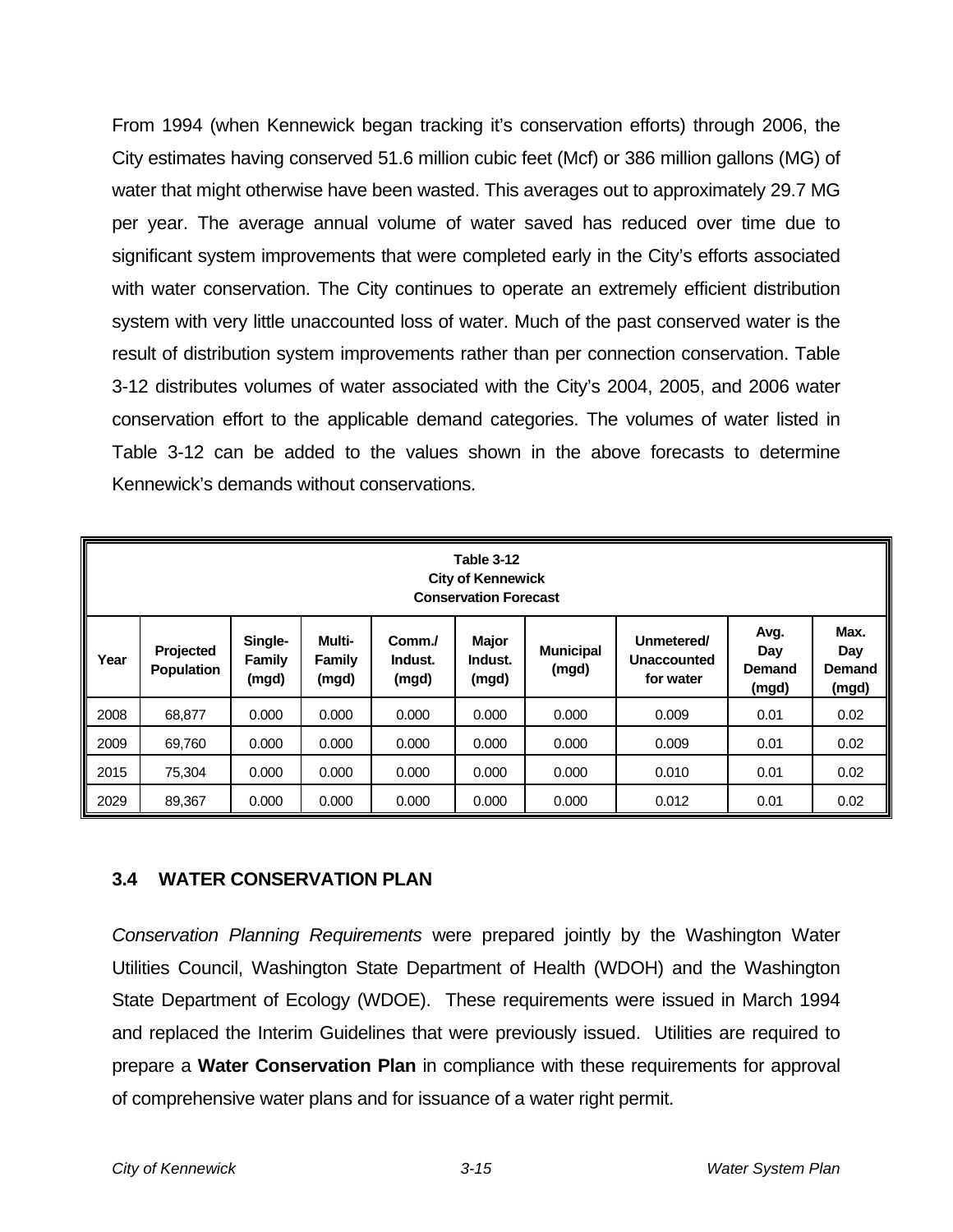More recently, the Washington State Legislature passed the Municipal Water Supply – Efficiency Requirements Act of 2003 otherwise known as the Municipal Water Law. This act provided water suppliers with certain benefits and obligations. This plan is intended to address water use efficiency requirements that were mandated as part of the Municipal Water Law.

This plan provides an overview of the requirements of a conservation plan and provides information on Kennewick's current, proposed, and potential water conservation efforts.

A **Water Conservation Plan** consists of three components:

- Water use data collection
- \* Demand forecasting
- Conservation program

# **Data Collection**

Kennewick has approximately 20,218 direct service connections (2006) and must meet the data collection requirements for utilities serving from 10,001 to 25,000 direct services. The data collection requirements for this size of utility are summarized in Table 3-13.

| <b>Table 3-13</b><br><b>City of Kennewick</b><br>Data Collection Requirements <sup>(1)</sup> |                                                        |                                                                 |  |  |  |  |  |
|----------------------------------------------------------------------------------------------|--------------------------------------------------------|-----------------------------------------------------------------|--|--|--|--|--|
| <b>Type of Data</b>                                                                          | <b>Description and Frequency</b><br>of Data Collection | <b>Current City of</b><br><b>Kennewick</b><br><b>Compliance</b> |  |  |  |  |  |
| Source of Supply Readings                                                                    | Read daily, report monthly, and annual totals          | Yes                                                             |  |  |  |  |  |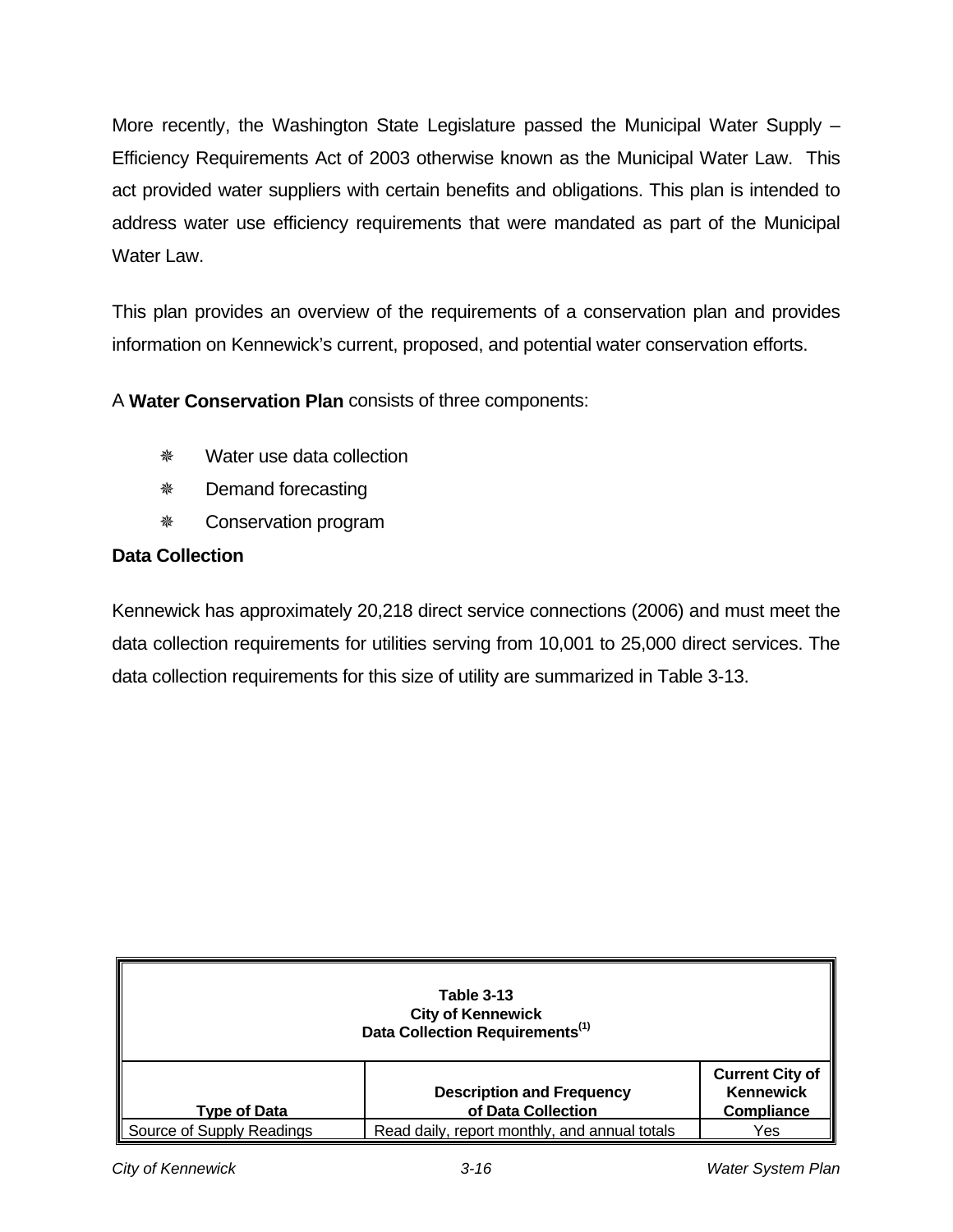| <b>Table 3-13</b><br><b>City of Kennewick</b><br>Data Collection Requirements <sup>(1)</sup> |                                                                                                                                                                                                           |                                                                 |  |  |  |  |
|----------------------------------------------------------------------------------------------|-----------------------------------------------------------------------------------------------------------------------------------------------------------------------------------------------------------|-----------------------------------------------------------------|--|--|--|--|
| <b>Type of Data</b>                                                                          | <b>Description and Frequency</b><br>of Data Collection                                                                                                                                                    | <b>Current City of</b><br><b>Kennewick</b><br><b>Compliance</b> |  |  |  |  |
| <b>Emergency Interties Amount</b><br>Imported and/or Exported                                | Collect: monthly total                                                                                                                                                                                    | Yes                                                             |  |  |  |  |
| <b>Wholesale Amount Purchase</b><br>and/or Sold                                              | Collect: monthly total                                                                                                                                                                                    | N/A                                                             |  |  |  |  |
| Peak Day/Peak Months<br><b>Unmetered Water</b>                                               | Collect: Monthly totals and maximum peak day                                                                                                                                                              | Yes                                                             |  |  |  |  |
| <b>Unaccounted for Water</b>                                                                 | Collect: annual total                                                                                                                                                                                     | Yes                                                             |  |  |  |  |
| <b>Accounted for Water</b>                                                                   | Collect: annual total                                                                                                                                                                                     | Yes                                                             |  |  |  |  |
| <b>Single Family Service Meters</b>                                                          | Collect: monthly totals <sup>(1)</sup>                                                                                                                                                                    | $Yes^{(1)}$                                                     |  |  |  |  |
| <b>Multi-Family Service Meters</b>                                                           | Collect: monthly totals <sup>(1)</sup>                                                                                                                                                                    | Yes <sup>(1)</sup>                                              |  |  |  |  |
| Commercial/Governmental/<br><b>Industrial Service Meters</b>                                 | Collect: monthly totals <sup>(1)</sup>                                                                                                                                                                    | Yes <sup>(1)</sup>                                              |  |  |  |  |
| <b>Agricultural Service Meters</b>                                                           | Collect: monthly totals                                                                                                                                                                                   | N/A                                                             |  |  |  |  |
| <b>Population Served</b>                                                                     | Estimate the number of customers and<br>connections for residential, and number of<br>connections for commercial, industrial and<br>agricultural classes. These must be<br>determined on an annual basis. | Yes                                                             |  |  |  |  |
| Economic Data                                                                                | Water rates for each customer class to be<br>documented                                                                                                                                                   | Yes                                                             |  |  |  |  |
| <b>Water Conservation Data</b>                                                               | Report the type of measure, the levels of<br>implementation, the duration of the measure<br>and the date of implementation. This<br>information to be collected on an annual basis.                       | Yes                                                             |  |  |  |  |
| (1)<br>Monthly data may be estimated if the water system bills less frequently               |                                                                                                                                                                                                           |                                                                 |  |  |  |  |

A listed requirement for data collection is to obtain customer usage on a monthly basis. The City of Kennewick presently bills on a bimonthly basis, but the requirements of the

WDOH allow the utility to estimate the monthly consumption if the billing cycle is less frequent. The City of Kennewick complies with the requirements for data collection.

A substantial quantity of annual City water use is associated with authorized consumption that is unmetered. These uses have been tracked and reported by the City as part of the Annual Water Conservation Summary Report since 1996.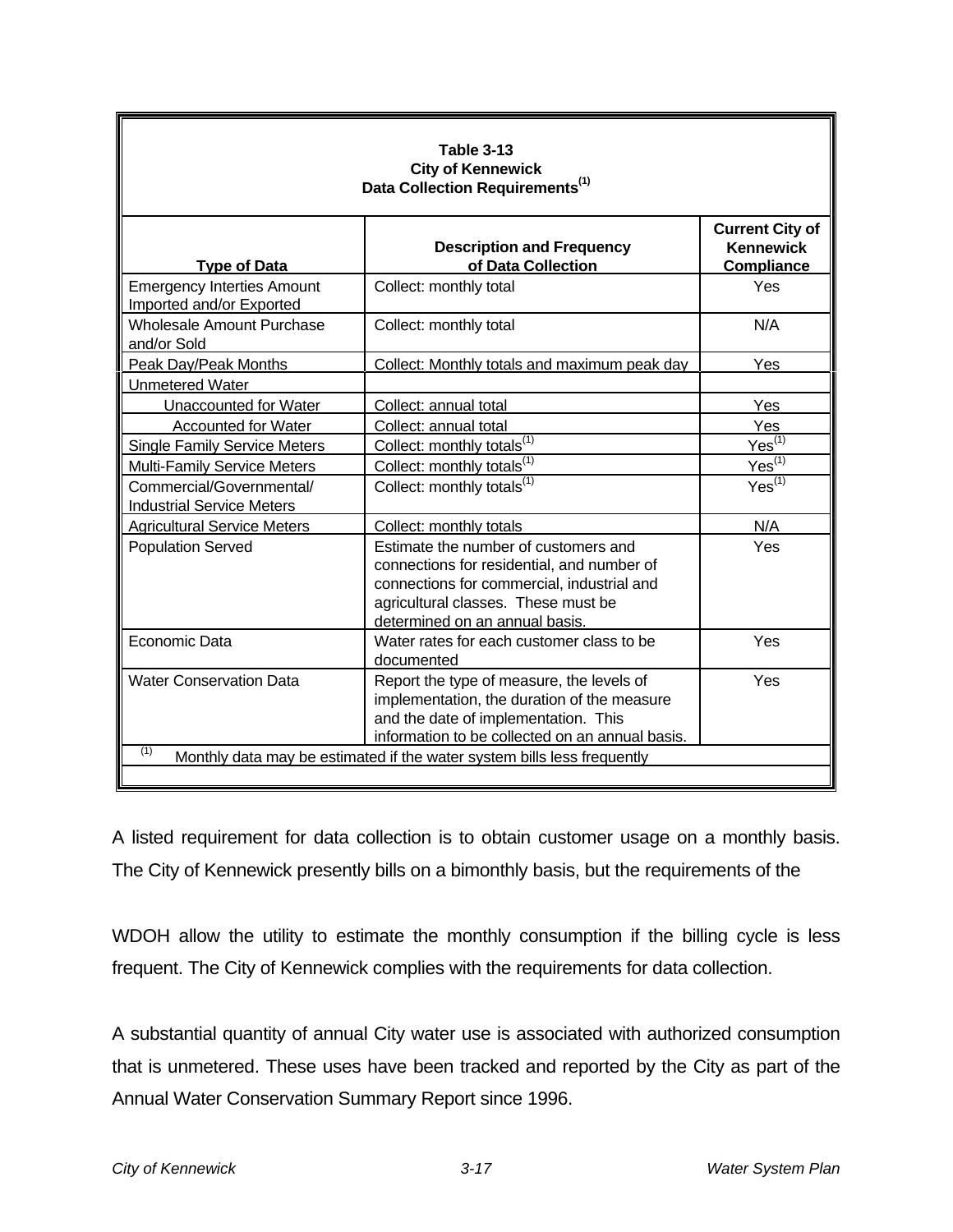The City reports and tracks this data element for unmetered uses that include:

- **\*\*** Distribution system repairs
- **EXECUTE:** Routine maintenance and system repairs
- Water and Sewer line flushing
- Fire-fighting
- Street sweeping
- Other miscellaneous uses authorized by City policy

The City has identified distribution system leakage as unaccounted for water. This is water that is not authorized consumption and is water lost in the distribution system. Examples of distribution system leakage include:

- Theft
- \* Meter inaccuracies
- **\*\*** Meter reading errors
- **\*\*** Water distribution system leakage

The City has tracked unaccounted water as an element of the Annual Water Conservation Summary Report since 1996. Table 3-14 lists the historical percentage of distribution system leakage or unaccounted water as a percentage of total water production.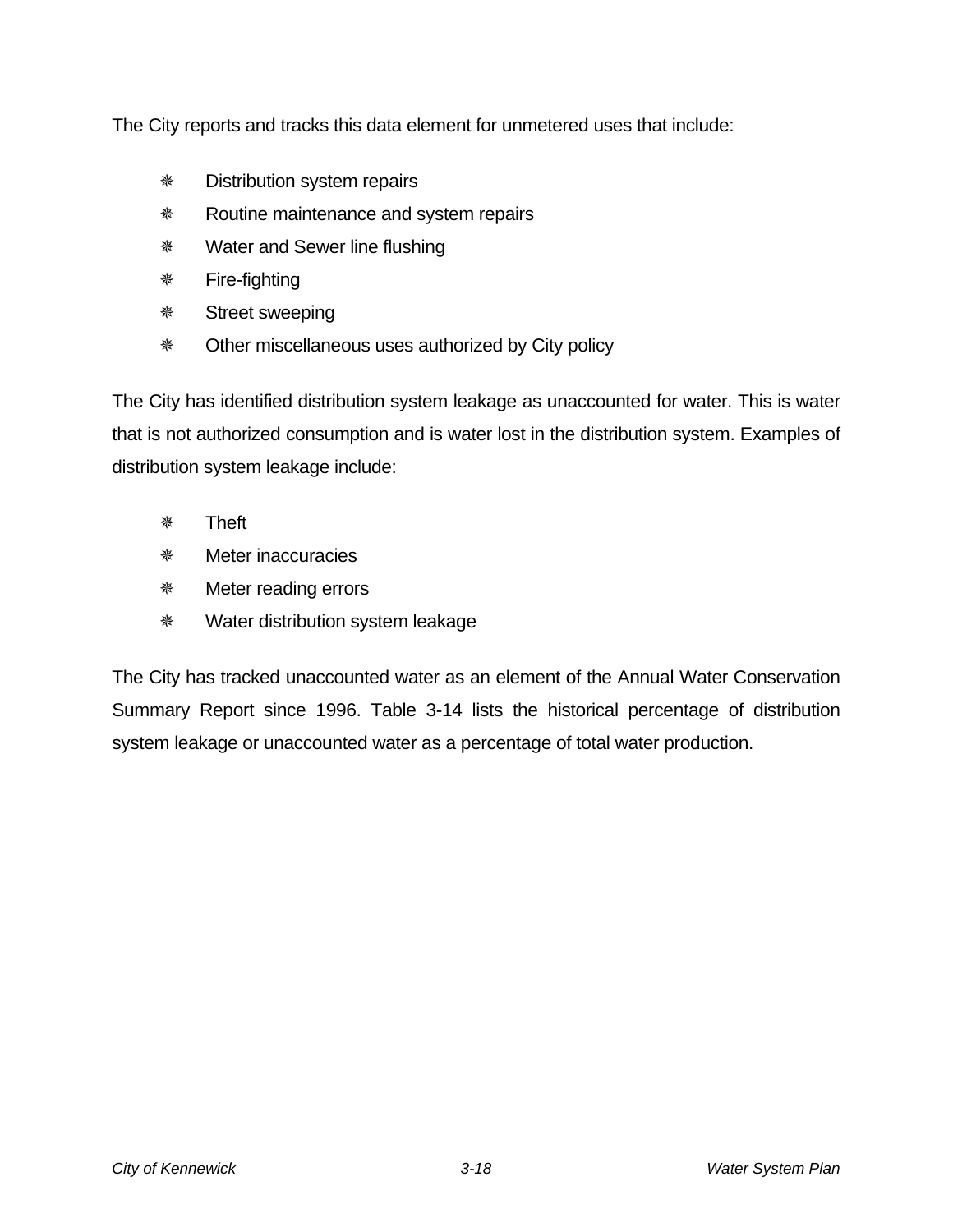| Table 3-14<br><b>City of Kennewick</b><br><b>Unaccounted for Water</b>                                                |                           |      |      |  |  |  |  |  |
|-----------------------------------------------------------------------------------------------------------------------|---------------------------|------|------|--|--|--|--|--|
| <b>Total Consumption</b> <sup>(1)</sup><br><b>Total Production</b><br>% Unaccounted for Water<br>Year<br>(MG)<br>(MG) |                           |      |      |  |  |  |  |  |
| 1996                                                                                                                  | 2921                      | 3406 | 14.2 |  |  |  |  |  |
| 1997                                                                                                                  | 3038                      | 3363 | 9.7  |  |  |  |  |  |
| 1998                                                                                                                  | 3087                      | 3283 | 6.0  |  |  |  |  |  |
| 1999                                                                                                                  | 3229                      | 3437 | 6.1  |  |  |  |  |  |
| 2000                                                                                                                  | 3173                      | 3406 | 6.8  |  |  |  |  |  |
| 2001                                                                                                                  | 3153                      | 3483 | 9.5  |  |  |  |  |  |
| 2002                                                                                                                  | 3287                      | 3538 | 7.1  |  |  |  |  |  |
| 2003                                                                                                                  | 3373                      | 3674 | 8.2  |  |  |  |  |  |
| 2004                                                                                                                  | 3431                      | 3739 | 8.2  |  |  |  |  |  |
| 2005                                                                                                                  | 3368                      | 3703 | 9.0  |  |  |  |  |  |
| 2006                                                                                                                  | 3281                      | 3541 | 7.4  |  |  |  |  |  |
| Average                                                                                                               |                           |      | 8.4  |  |  |  |  |  |
| (1)                                                                                                                   | Total accounted for water |      |      |  |  |  |  |  |

Municipal water systems can experience levels of unaccounted for water from under 5 percent to greater than 50 percent of total production. Although, Kennewick has had unaccounted water as high as 14%, the City has been able to maintain an unaccounted for water below 10% since 1997.

Kennewick meets the 10% or less distribution system leakage standard and is not required to implement a water loss control action plan.

#### **Demand Forecast**

The second component of the **Water Conservation Plan** is the development of a method for demand forecasting. For utilities with services ranging from 10,001 to 25,000 services (which included the City of Kennewick at approximately 20,218 services) requirements for the Demand Forecasting Model are defined in the *Conservation Planning Requirements* and as described herein.

The demand forecasts must be prepared for at least four customer classes (Single Family, Multi-Family, Commercial/Governmental/Industrial and Agricultural. The projected demand must be based on zoning, population, historical water use and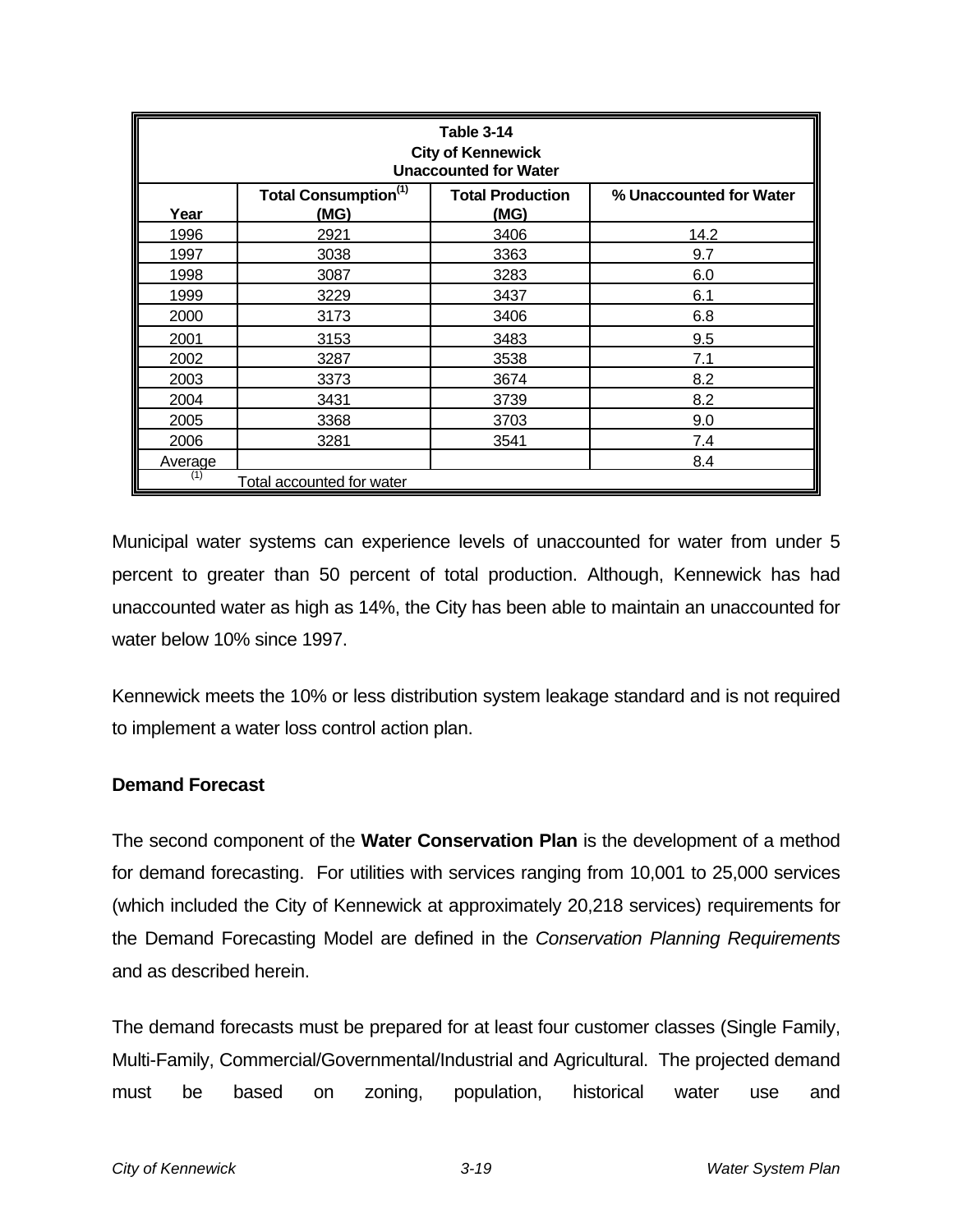anticipated water conservation efforts. Demand forecasts, which comply with this requirement, were developed and are described in Section 3.3.

#### **Conservation Program**

The third component of the **Water Conservation Plan** is the development of a conservation program. The required water conservation measures are grouped into four categories:

- Public Education
- Technical Assistance
- \* System Measures
- Incentives/Other Measures

The recommended measures that should be included in a **Water Conservation Plan** are included in Table 3-15. Kennewick with approximately 20,218 services and would be classified as a medium water system. The WDOH requires the City to evaluate all of the recommended conservation measures in Table 3-15 for a medium water system to determine whether to implement each recommended measure.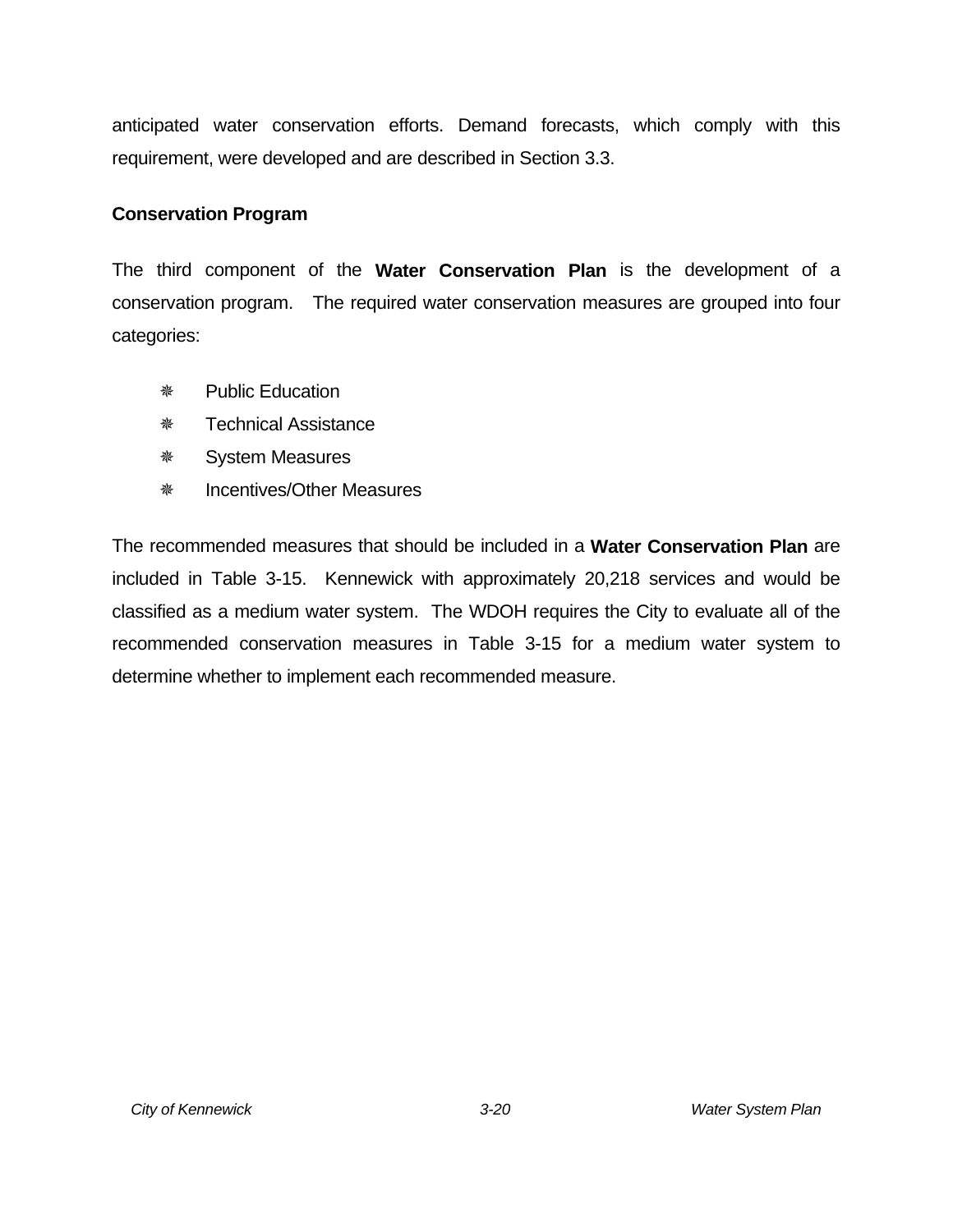|                                                | <b>Table 3-15</b><br><b>City of Kennewick</b>                   |                                                    |               |                       |               |        |  |  |  |
|------------------------------------------------|-----------------------------------------------------------------|----------------------------------------------------|---------------|-----------------------|---------------|--------|--|--|--|
|                                                | Recommended Water Conservation Program for Public Water Systems |                                                    |               |                       |               |        |  |  |  |
| <b>Public Water Systems</b><br><b>Measures</b> |                                                                 |                                                    |               |                       |               |        |  |  |  |
|                                                |                                                                 |                                                    | $Large^{(1)}$ | Medium <sup>(2)</sup> | $Small^{(3)}$ | Region |  |  |  |
| А.                                             |                                                                 | <b>Public Education</b>                            |               |                       |               |        |  |  |  |
|                                                | 1.                                                              | <b>School Outreach</b>                             | X             |                       |               | X      |  |  |  |
|                                                | 2.                                                              | Speakers Bureau                                    | X             |                       |               | X      |  |  |  |
|                                                | 3.                                                              | Program Promotion (implementation                  | X             | X                     | X             | Χ      |  |  |  |
|                                                |                                                                 | required)                                          | X             |                       |               | X      |  |  |  |
|                                                | 4.                                                              | Theme Shows and Fairs                              |               |                       |               |        |  |  |  |
| <b>B.</b>                                      |                                                                 | <b>Technical Assistance</b>                        |               |                       |               |        |  |  |  |
|                                                | 1.                                                              | <b>Purveyor Assistance</b>                         | X             | X                     |               | X      |  |  |  |
|                                                | 2.                                                              | <b>Customer Assistance</b>                         | Χ             | $\overline{X}$        |               | X      |  |  |  |
|                                                | 3.                                                              | <b>Technical Studies</b>                           | X             |                       |               | X      |  |  |  |
|                                                | 4.                                                              | <b>Bill Showing Consumption History</b>            | X             | X                     |               |        |  |  |  |
| C.                                             |                                                                 | <b>System Measures</b>                             |               |                       |               |        |  |  |  |
|                                                | 1.                                                              | Source Meters (required if requesting              | X             | X                     | X             | X      |  |  |  |
|                                                |                                                                 | water rights)                                      | Χ             | X                     | X             | Χ      |  |  |  |
|                                                | 2.                                                              | <b>Service Meters</b>                              | X             | X                     |               | X      |  |  |  |
|                                                | 3.                                                              | Unaccounted Water/Leak Detection                   |               |                       |               |        |  |  |  |
| D.                                             |                                                                 | <b>Incentives/Other Measures</b>                   |               |                       |               |        |  |  |  |
|                                                | 1.                                                              | Single-Family/Multi-Family Kits                    | Х             | X                     |               | X      |  |  |  |
|                                                | 2.                                                              | Nurseries/Agriculture                              | Χ             | X                     |               | Χ      |  |  |  |
|                                                | 3.                                                              | Landscape Management/Playfields -                  | X             | $\sf X$               |               | X      |  |  |  |
|                                                |                                                                 | Xeriscaping                                        | X             | X                     | X             | X      |  |  |  |
|                                                | 4.                                                              | Conservation pricing                               | X             |                       |               | X      |  |  |  |
|                                                | 5.                                                              | <b>Utility Financed Retrofit</b>                   | X             |                       |               | X      |  |  |  |
|                                                | 6.                                                              | Seasonal Demand Management                         | X             |                       |               | X      |  |  |  |
|                                                | 7.                                                              | Recycling/Reuse                                    |               |                       |               |        |  |  |  |
| (1)                                            |                                                                 | Large Water System: More than 25,000 services      |               |                       |               |        |  |  |  |
| (2)                                            |                                                                 | Medium Water System: From 1,000 to 25,000 services |               |                       |               |        |  |  |  |
| (3)                                            |                                                                 | Small Water System: Less than 1,000 services       |               |                       |               |        |  |  |  |

Each of these four categories and the recommended measures for a medium system are discussed in the following sections.

# *PUBLIC EDUCATION*

Promotion of the Water Conservation program is a required. The need for water conservation should be provided to utility customers through numerous sources such as television and radio announcements, news articles and the inclusion of bill inserts. Water conservation information is available from the WDOH for this purpose. The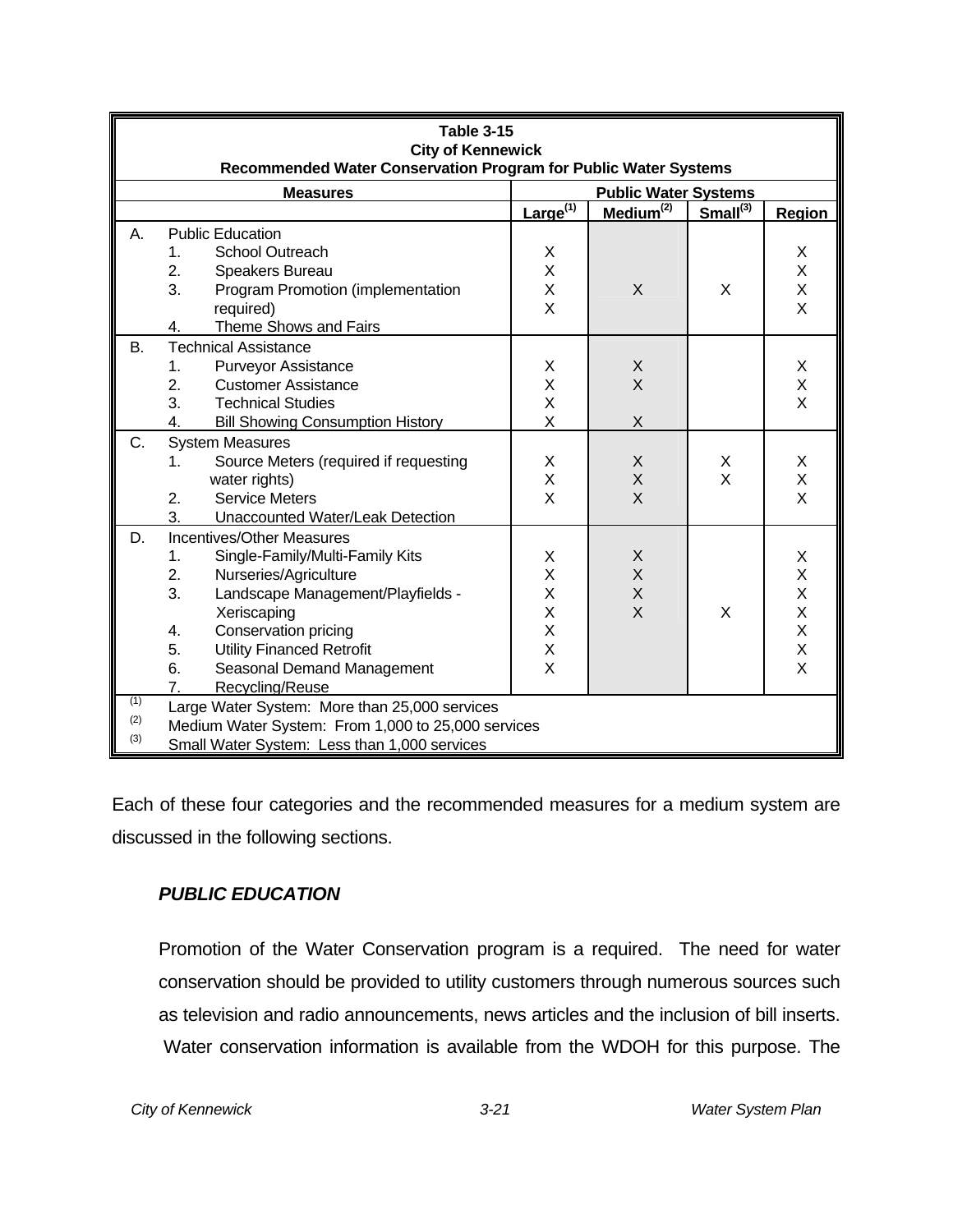AWWA has pre-printed brochures, which can be used as "bill stuffers." The City has elected to participate jointly with the City of Richland, City of Pasco, City of West Richland, Columbia Irrigation District, Kennewick Irrigation District, Franklin County Irrigation District, and Benton PUD in the promotion of water conservation. This effort includes regional conservation mailings and other notices.

The City has also entered into a Memorandum of Understanding (MOU) with the Cities of Pasco, Richland, West Richland and the Benton-Franklin Health District for a water conservation public education and outreach program for the Quad-Cities. This MOU provide the framework for public education and outreach program provided by the Benton-Franklin Health District. This program provides water conservation curriculum for K-12 that included classroom presentations and an annual water conservation brochure.

#### *TECHNICAL ASSISTANCE*

The City provides customer assistance and bills which show consumptive history. Consumptive history for a one-year period including the current billing cycle (2 month period) is included in the City's utility bill. Customer assistance includes responding to customers questions related to water conservation. Through this assistance the customer is provided with the information on their water usage and how they can use various measures to conserve water.

#### *SYSTEM MEASURES*

System measures include requiring source and customer metering, meter testing and repair program, and system leak detection. The City continues to emphasize its water audit program and continues to pursue programs intended to reduce the

quantity of unaccounted for water. These programs have been very successful in

*City of Kennewick 3-22 Water System Plan*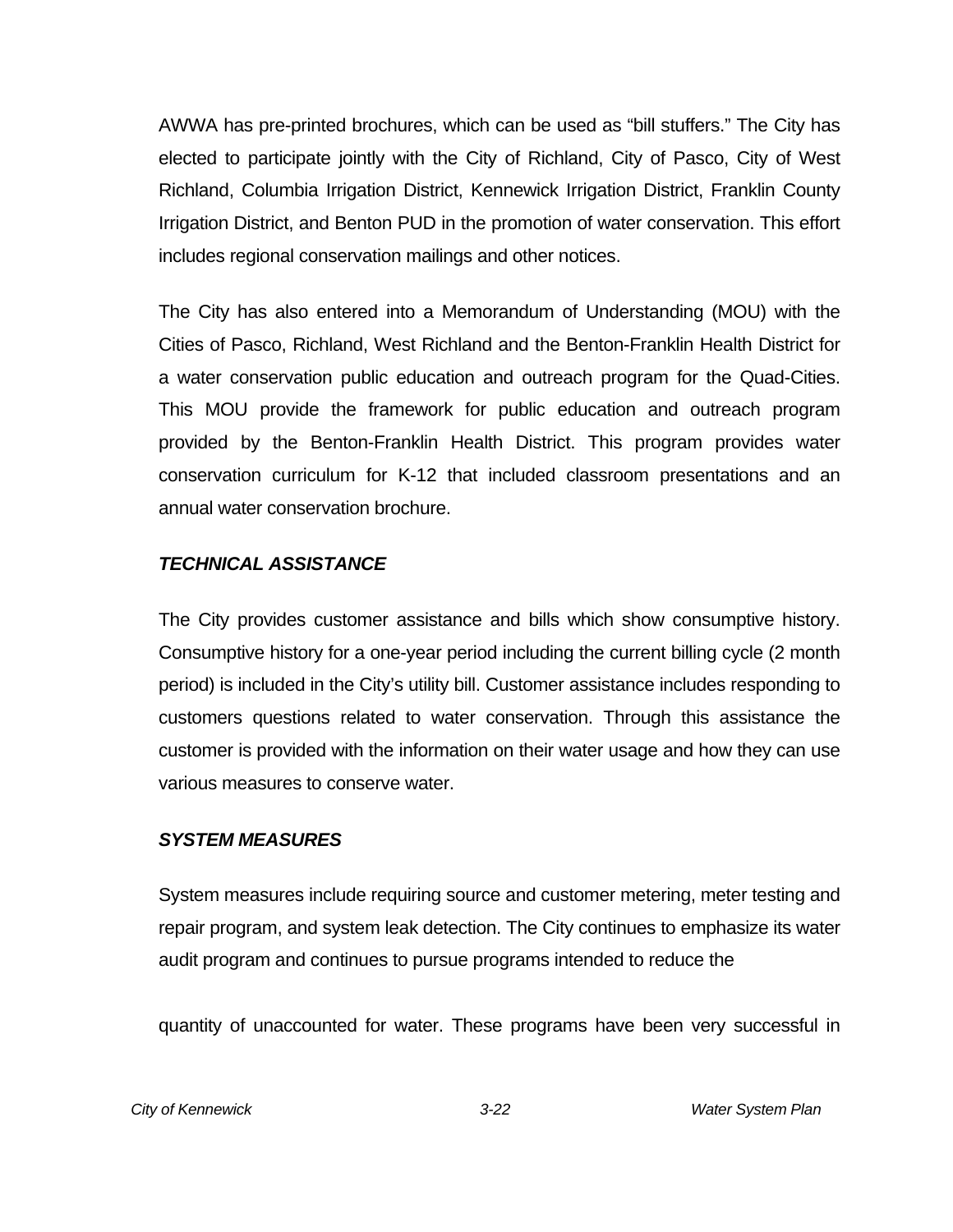reducing the City's unaccounted for water as detailed in Table 3-14.

#### *INCENTIVES/OTHER MEASURES*

Recommended incentives and other measures for medium-sized water systems (1,000 to 25,000 services) include the promotion of water saving devices for single and multi-family homes, encouragement of water saving technology for nursery and agricultural applications, the promotion of low water demand landscaping, and consideration of water rates that encourage water conservation.

#### **Water Conservation Measures**

There are generally two groups of water conservation measures. The first are the measures that the utility can implement. These include practices and programs such as establishing water rates, which encourage water conservation, and implementing ordinances and codes, which encourage water conservation. The second group is customer conservation measures. These include specific ways which individual customers can limit water usage. These would include modifications or replacement of plumbing fixtures and specific change in water use practices. This plan reviews both utility and customer conservation measures.

By reducing the quantity of water consumed, the need for overall system supply increases can be reduced, pumping costs to the pressure zones within the City can be reduced, and when the quantity of wastewater is reduced, a reduction in the wastewater treatment costs can also be achieved. Additional cost savings can be achieved in the reduction in energy costs for the heating of hot water for water saving measures which conserve hot water.

Conservation of water will extend the life of the existing water supply sources. Costs for water supply include capital cost for constructing the facility and operating cost for the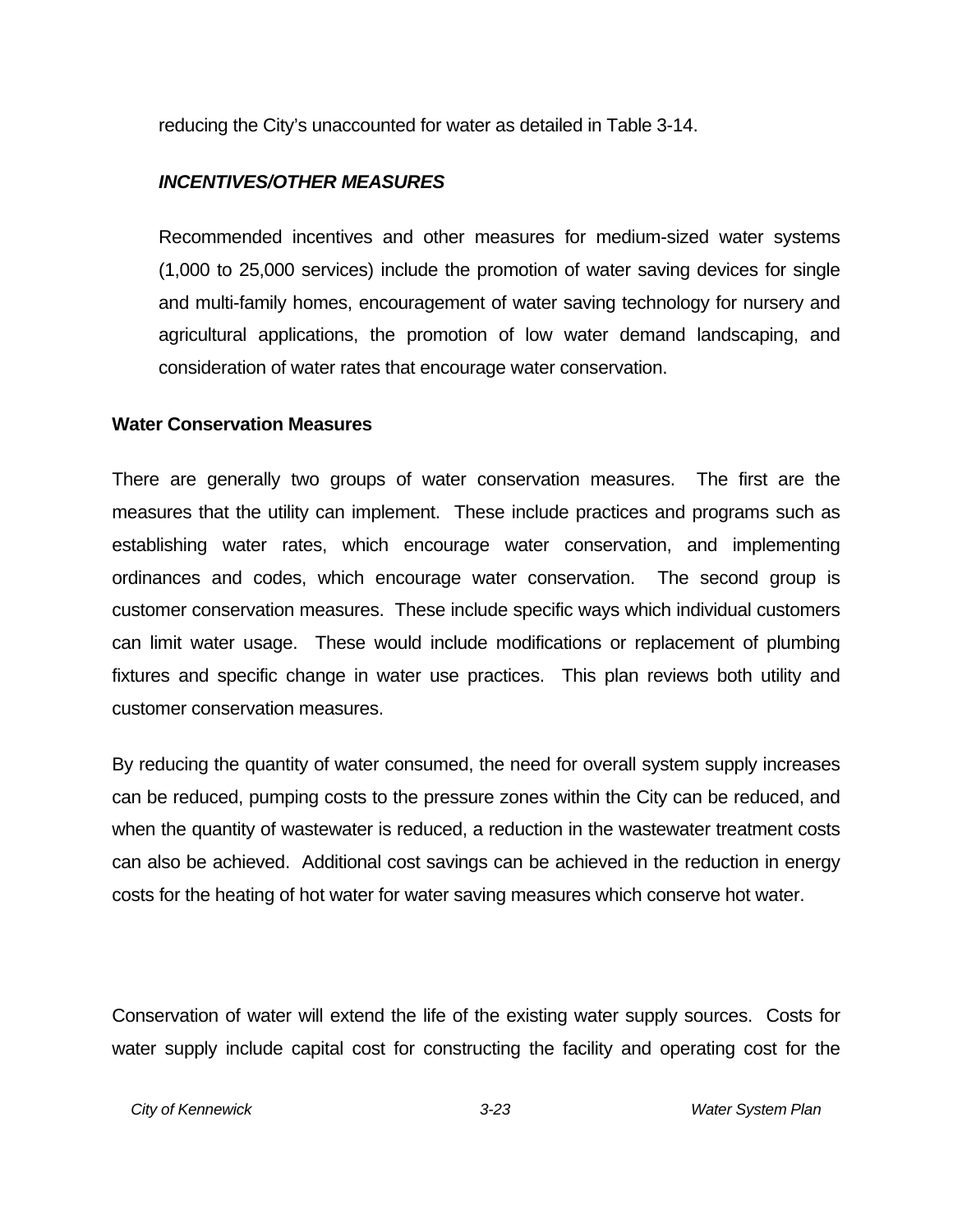production of the water. The customer pays for both the initial financing of the facility and the annual operating costs. The sum of these two costs represents the total annualized cost. The cost can vary depending on the type of water source and the amount of treatment required. Groundwater production, with minimal treatment, is typically at the low end of the range at \$0.15 per hundred cubic feet (CCF). At the high end of the range is surface water treatment with costs sometimes exceeding \$0.50 per CCF. In this analysis the low-end cost of \$0.15 was used. If annualized water production costs are greater, the conservation measures selected will be more cost effective.

Water conservation can also result in a reduction in distribution system pumping cost, since a reduced quantity of water is pumped which results in reduced electrical costs. Water is currently pumped from the Water Filtration Plant and Ranney Collectors to five pressure zones. For this analysis water was assumed to be pumped to Zone 3 (average of the pressure zones). Power costs were assumed to be \$0.06 per KWH. Based on these assumptions, the cost to deliver 1 CCF of water to Pressure Zone 3 is approximately \$0.05 per CCF.

Water conservation can also provide indirect water saving costs as a result of less flow from toilets and shower drains. This results in reduced quantities of wastewater to the wastewater treatment facility. These wastewater treatment savings are similar to the water treatment plant savings and consist of capital and operating costs. They can range from as low as \$0.10/CCF for minimal levels of treatment to in excess of \$0.80/CCF for advanced treatment requirements. The City operates two aerated lagoons to provide wastewater treatment. Operating cost for this facility is on the low end of the range. An avoided cost of \$0.20/CCF was assumed in this analysis.

Since a low flow shower device reduces the quantity of hot water used, there is also a savings in energy cost to heat that water. Based on a cost of \$0.06 per KWH for electrical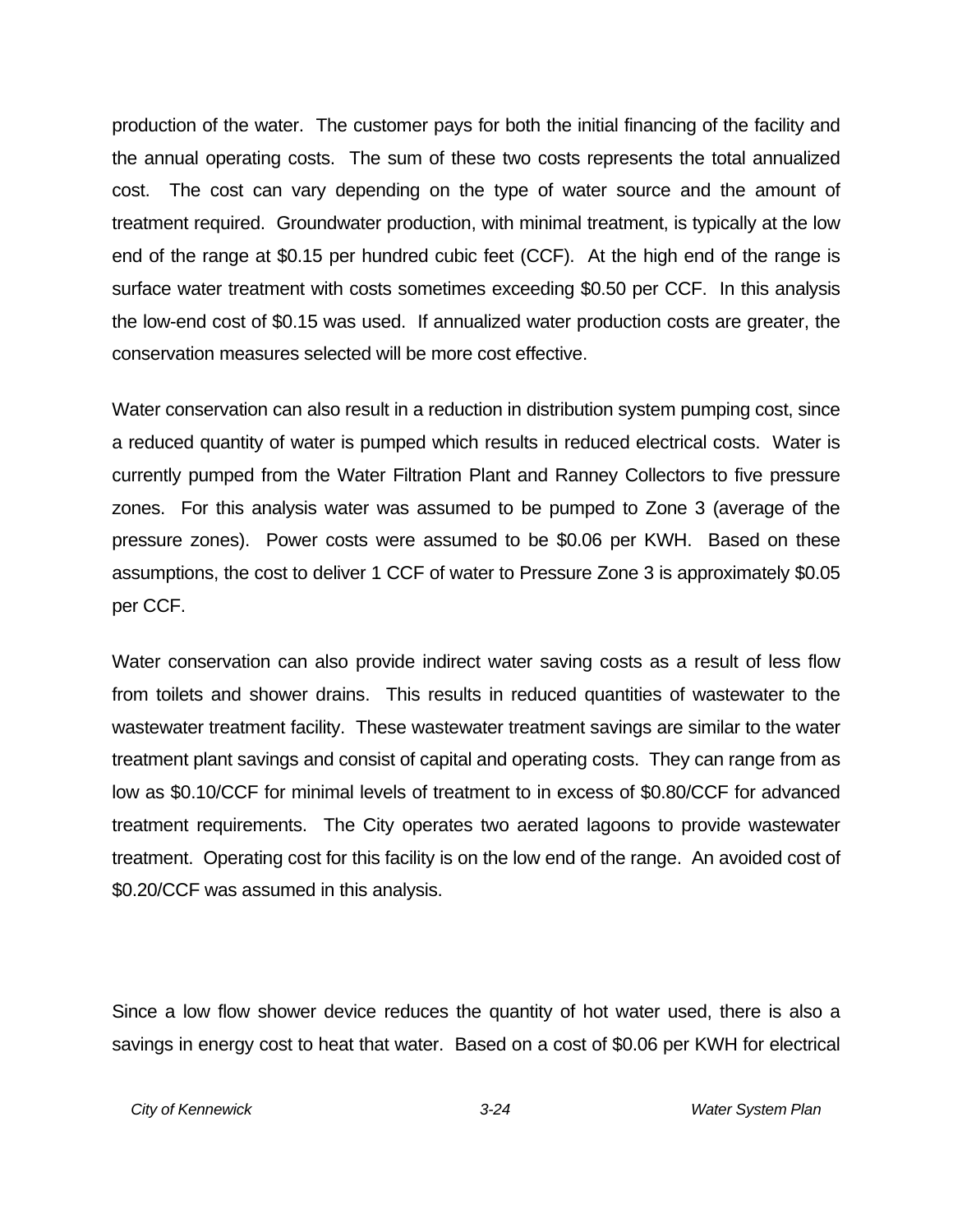energy, this relates to a savings of approximately \$0.01 per CCF.

These "avoided" costs were totaled and are summarized in Table 3-16. The total "avoided" cost of \$0.41 was used as a guide to determine if the water conservation device would be cost effective.

| Table 3-16<br><b>City of Kennewick</b><br><b>Avoided Costs</b>                                                      |        |  |  |  |  |  |
|---------------------------------------------------------------------------------------------------------------------|--------|--|--|--|--|--|
| Cost per CCF <sup>(1)</sup><br><b>Description</b>                                                                   |        |  |  |  |  |  |
| Water Supply <sup>(2)</sup>                                                                                         | \$0.15 |  |  |  |  |  |
| Distribution System Pumping <sup>(3)</sup>                                                                          | \$0.05 |  |  |  |  |  |
| <b>Wastewater Treatment</b>                                                                                         | \$0.20 |  |  |  |  |  |
| <b>Energy (Water Heating)</b>                                                                                       | \$0.01 |  |  |  |  |  |
| TOTAL                                                                                                               | \$0.41 |  |  |  |  |  |
| (1)<br>$CCF = hundred cubic feet$<br>(2)<br>Groundwater supply from well with chlorination<br>(3)<br>\$0.06 per KWH |        |  |  |  |  |  |

# *CUSTOMER MEASURES*

Customer water conservation measures which appeared practical for the City of Kennewick were evaluated as a part of the August 1995 Water System Plan. In 1998 the City implemented a program that began distributing residential water conservation items such as toilet bags, low flow showerheads, and leak detection tables. The City continues to provide these items at no cost to City utility customers.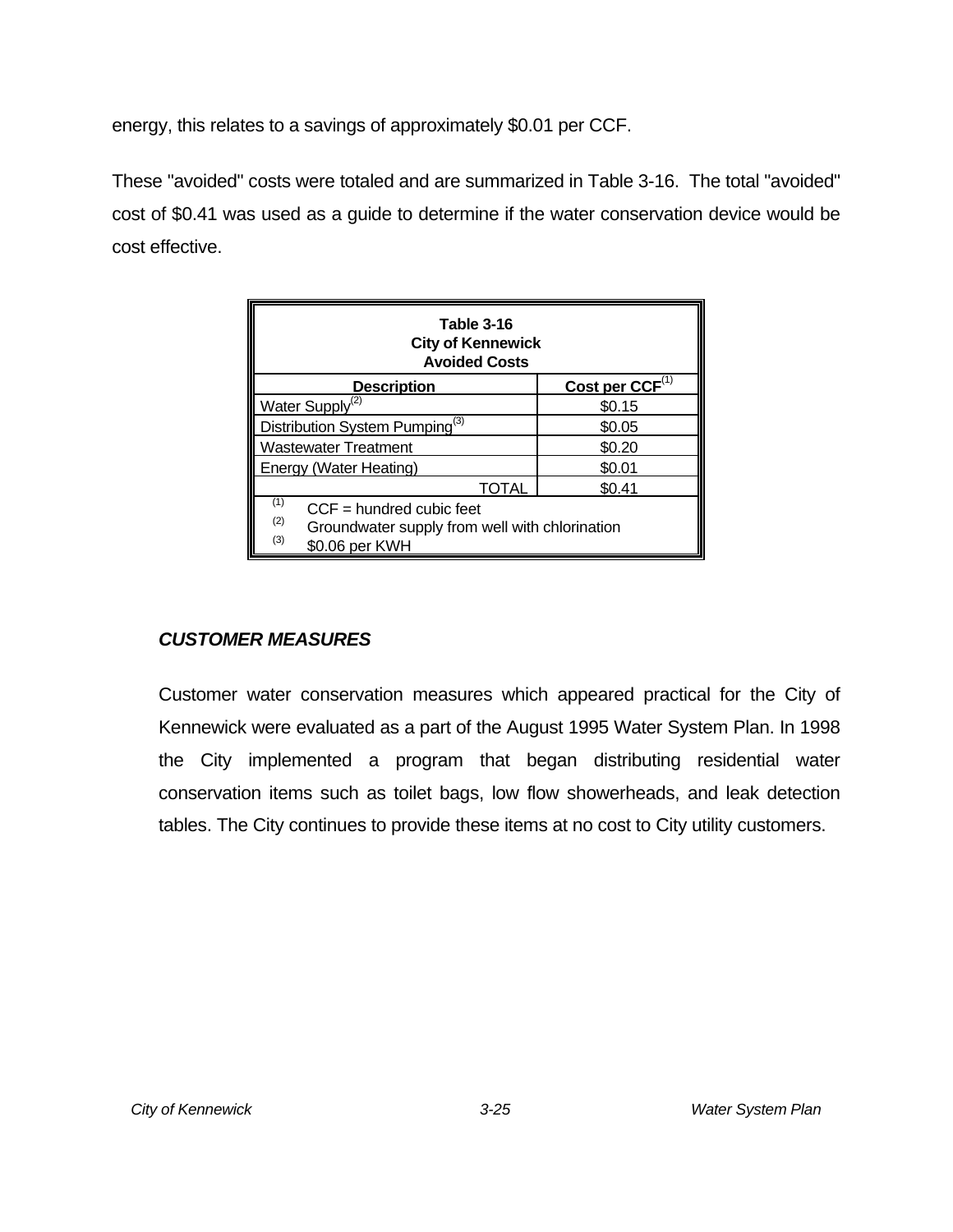| Table 3-17<br><b>City of Kennewick</b><br><b>Customer Water Conservation Measures</b>                                                                     |                                                                                                                                                                                                                                                                                                                 |      |         |         |          |    |                |  |  |  |
|-----------------------------------------------------------------------------------------------------------------------------------------------------------|-----------------------------------------------------------------------------------------------------------------------------------------------------------------------------------------------------------------------------------------------------------------------------------------------------------------|------|---------|---------|----------|----|----------------|--|--|--|
| <b>Customer Conservation Measure</b>                                                                                                                      | Life<br>Water<br><b>Annual Water</b><br><b>Total Cost</b><br>Capital<br><b>Installation</b><br>Annual<br>Cost/CCF <sup>(1)</sup><br><b>Cost Per</b><br><b>Cost Per</b><br>Per<br>(Years)<br><b>Conserved</b><br><b>Conservation</b><br>(CCF)<br>(gal/day)<br><b>Measure</b><br><b>Measure</b><br><b>Measure</b> |      |         |         |          |    |                |  |  |  |
| Toilet Tank Displacement Bag <sup>(2)</sup>                                                                                                               | 4.2                                                                                                                                                                                                                                                                                                             | 2.0  | \$0.10  | \$0.00  | \$0.10   | 5  | $$0.01^{(4)}$  |  |  |  |
| Low Flow Shower Head <sup>(2)</sup>                                                                                                                       | 12.2                                                                                                                                                                                                                                                                                                            | 6.0  | \$3.00  | \$0.00  | \$3.00   | 15 | $$0.06^{(4)}$  |  |  |  |
| <b>Toilet Tank Displacement</b><br>Dams $(2)$                                                                                                             | 6.0                                                                                                                                                                                                                                                                                                             | 2.9  | \$1.10  | \$0.00  | \$1.10   | 5  | $$0.09^{(4)}$  |  |  |  |
| Ultra Low Flow Shower Head <sup>(2)</sup>                                                                                                                 | 16.9                                                                                                                                                                                                                                                                                                            | 8.2  | \$9.00  | \$0.00  | \$9.00   | 15 | $$0.13^{(4)}$$ |  |  |  |
| Faucet Aerator <sup>(2)</sup>                                                                                                                             | .4                                                                                                                                                                                                                                                                                                              | .2   | \$0.50  | \$0.00  | \$0.50   | 7  | \$0.50         |  |  |  |
| Toilet Tank Leak Detection <sup>(3)</sup>                                                                                                                 | 10.0                                                                                                                                                                                                                                                                                                            | 4.9  | \$1.65  | \$11.25 | \$12.90  | 5  | \$0.66         |  |  |  |
| Ultra Low Flush Toilets <sup>(3)</sup>                                                                                                                    | 24.0                                                                                                                                                                                                                                                                                                            | 11.7 | \$75.00 | \$67.00 | \$142.00 | 25 | \$1.14         |  |  |  |
| Low Flush Toilets <sup>(3)</sup>                                                                                                                          | 12.0                                                                                                                                                                                                                                                                                                            | 5.9  | \$50.00 | \$67.00 | \$117.00 | 25 | \$1.87         |  |  |  |
| (1)<br>Capital recovery factor assumed annual interest rate of 8%<br>(2)<br>Assumes customer installation<br>(3)<br>Includes contractor installation cost |                                                                                                                                                                                                                                                                                                                 |      |         |         |          |    |                |  |  |  |

 $^{(3)}$  Includes contractor installation cost

(4) Cost Effective Conservation Measures (Less than preliminary avoided cost of \$0.41 CCF)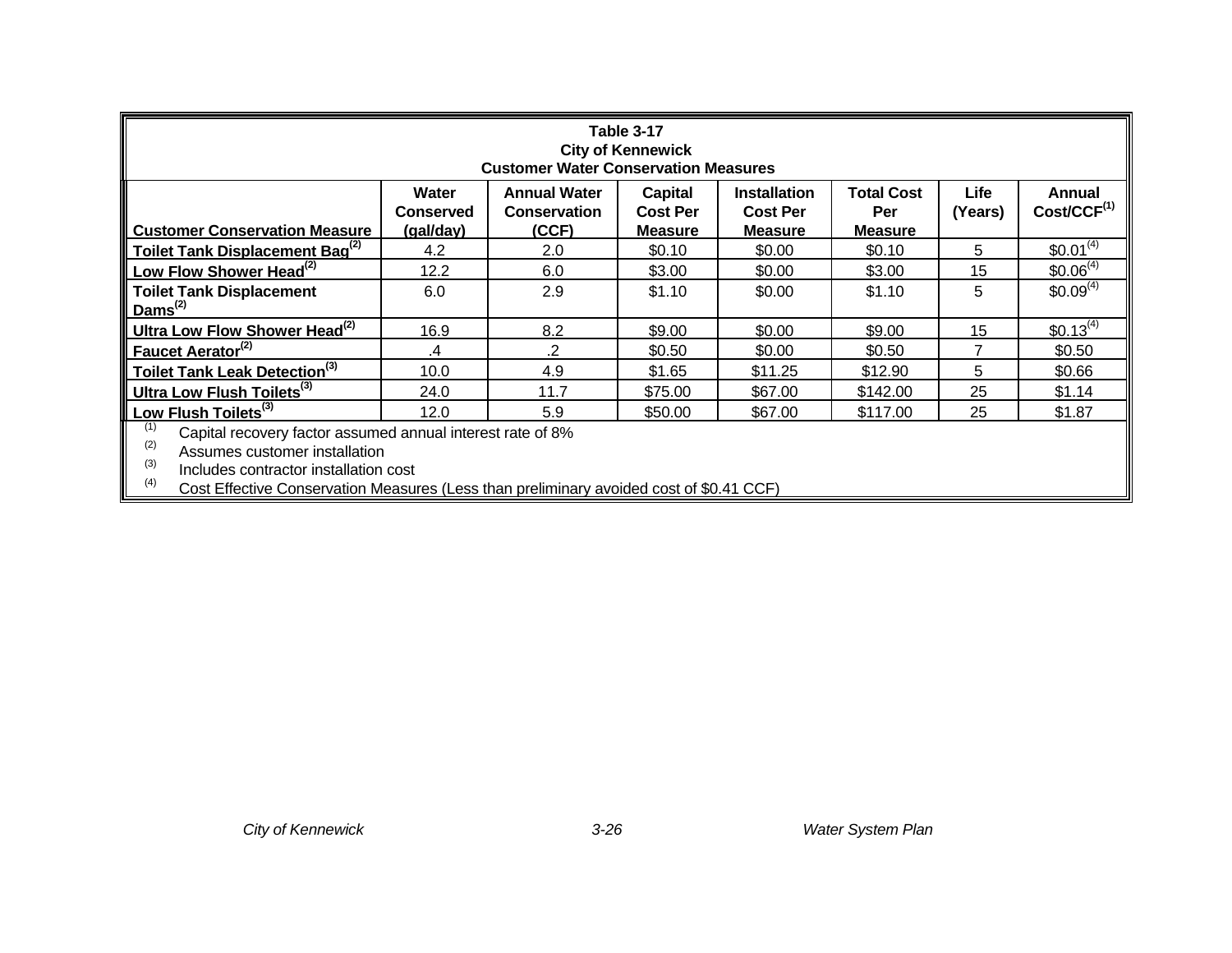The toilet tank displacement bag and toilet tank displacement dam reduces the amount of water used to flush by holding a small amount of water out of use. Nonconserving toilets fitted with tank displacement bags use 4.8 gallons per flush versus 5.5 gallons per flush. This is a low cost measure and, since the customer installs the bag, the utility incurs no labor costs for installation. Although the toilet tank displacement dam would slightly increase the total amount of water saved, installation of the dam is more difficult than the displacement bag and has not been as readily accepted by the public.

The ultra low flow showerhead and the low flow showerhead both reduce the flow of water from the showerhead. A comparison of flows is as follows:

| <b>Type of Shower Head</b> | <b>Flow Rate (gpm)</b> |
|----------------------------|------------------------|
| Non-Conserving             | $5-8$                  |
| Low Flow                   | 2.5                    |
| <b>Ultra-Low Flow</b>      | 1.5                    |

Part of the National Energy Policy Act of 1992 governs water fixtures and requires water saving plumbing fixtures for new construction. Existing fixtures do not have to be removed but new construction must include water fixtures which meet the requirements. This regulation requires a maximum flow of 2.5 gpm from a showerhead, which corresponds to the "low flow" showerhead. Although the ultralow flow showerhead conserves more water than the low flow showerhead, customer acceptance has been less than that of the low flow showerhead and since the capital cost is significantly less, the cost for water savings is less. Since the low flow showerhead is now the standard for all new construction, customer acceptance for this showerhead should be easier to achieve. For these reasons the low flow showerhead is recommended over the ultra-low low showerhead.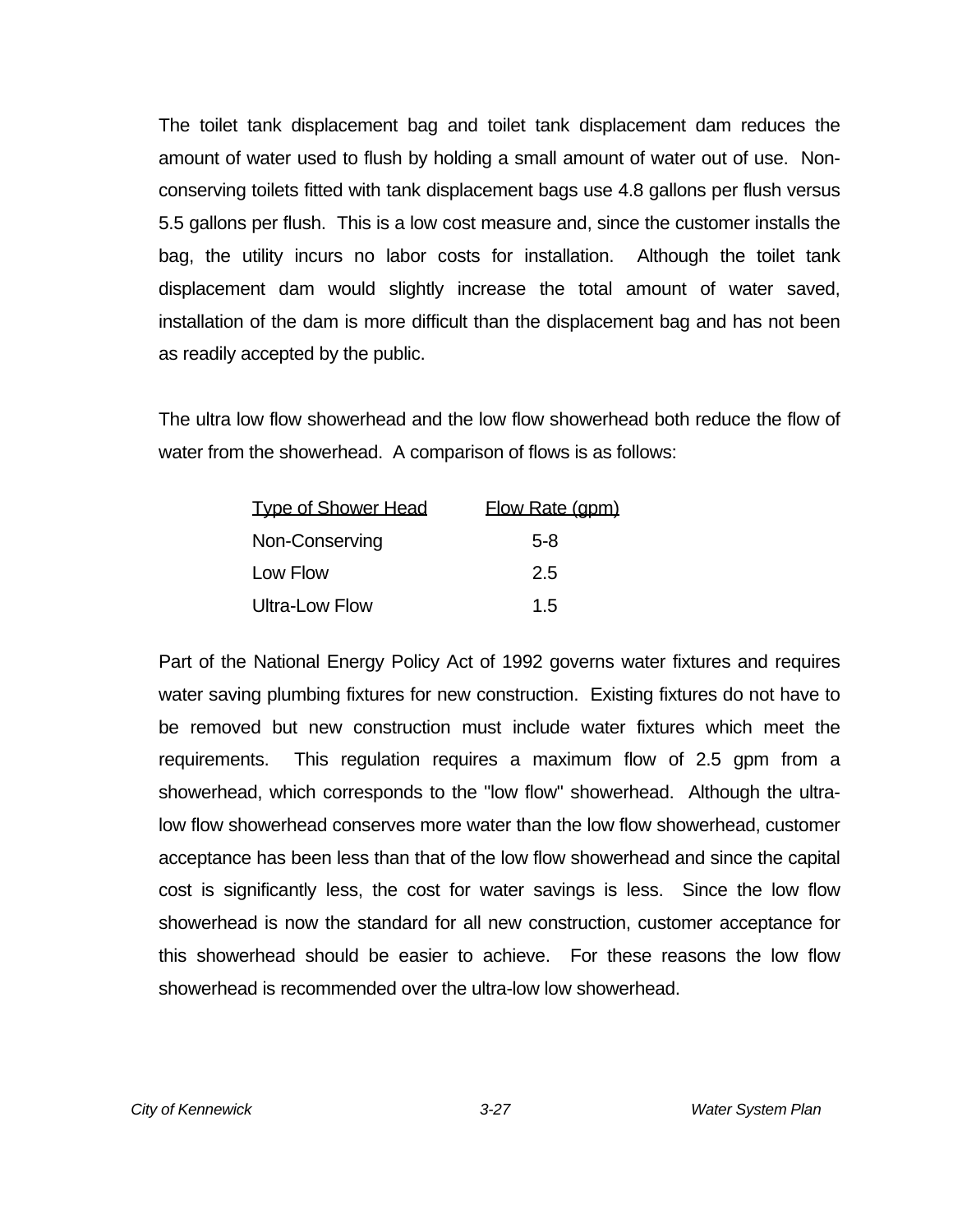#### **UTILITY MEASURES**

The City utilizes a uniform rate structure. The current rate structure was established under paragraph 14.13 of the Kennewick Municipal Code in March of 1995. Kennewick Municipal Code 14.13.100 allows annually indexing water fees and changes of up to 100% of the Consumer Price Index (U.S. Cities – Urban Wage Earners and Clerical Workers – CPI-W) for October. The most recent rate increase was 4.0%, which was 100% of the CPI for year ending October 2005. This rate increase became effective on January 1, 2006. The City elected to forgo a rate increase in 2007.

Each connection to the Water Utility is charged bimonthly for water service on the following basis:

Inside City Limits:

- 1) Single-family Dwelling Unit or Single Water Meter:
	- A) A service fee for a bi-monthly billing period of \$17.96.
	- B) A consumptive fee of \$1.019 per 100 cubic feet of metered water.
- 2) Multifamily Dwelling Unit and/or Commercial/Industrial Unit. Where all water consumption is through a single meter:
	- A) A minimum bi-monthly service fee as set forth in the following schedule: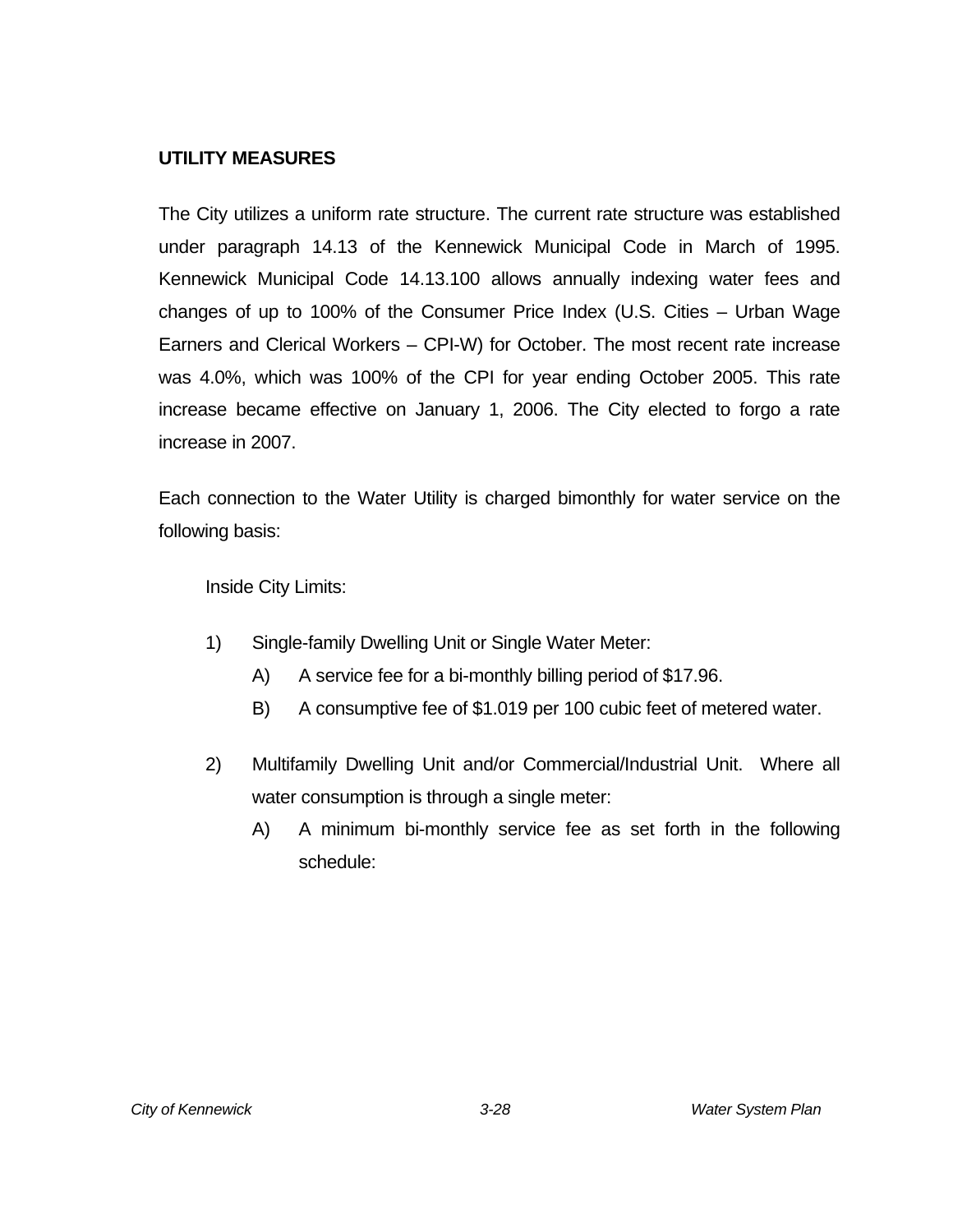| Table 3-18<br><b>City of Kennewick</b><br><b>Water Fees (Inside City Limits)</b> |                          |  |  |  |  |
|----------------------------------------------------------------------------------|--------------------------|--|--|--|--|
| <b>Meter Size</b>                                                                | <b>Rate for 2 Months</b> |  |  |  |  |
| 3/4"                                                                             | \$34.71                  |  |  |  |  |
| 1"                                                                               | \$51.93                  |  |  |  |  |
| $1 - 1/2"$                                                                       | \$92.36                  |  |  |  |  |
| 2"                                                                               | \$121.34                 |  |  |  |  |
| 3"                                                                               | \$184.86                 |  |  |  |  |
| 4"                                                                               | \$271.49                 |  |  |  |  |
| 6"                                                                               | \$410.16                 |  |  |  |  |

B) A consumptive fee of \$1.019 per 100 cubic feet of metered water.

Outside City Limits:

- 1) Single-family Dwelling Unit or Single Water Meter:
	- A) A service fee for a bi-monthly billing period of \$39.51.
	- B) A consumptive fee of \$2.242 per 100 cubic feet of metered water.
- 2) Multifamily Dwelling Unit and/or Commercial/Industrial Unit. Where all water consumption is through a single meter:
	- A) A minimum bi-monthly service fee as set forth in the following schedule: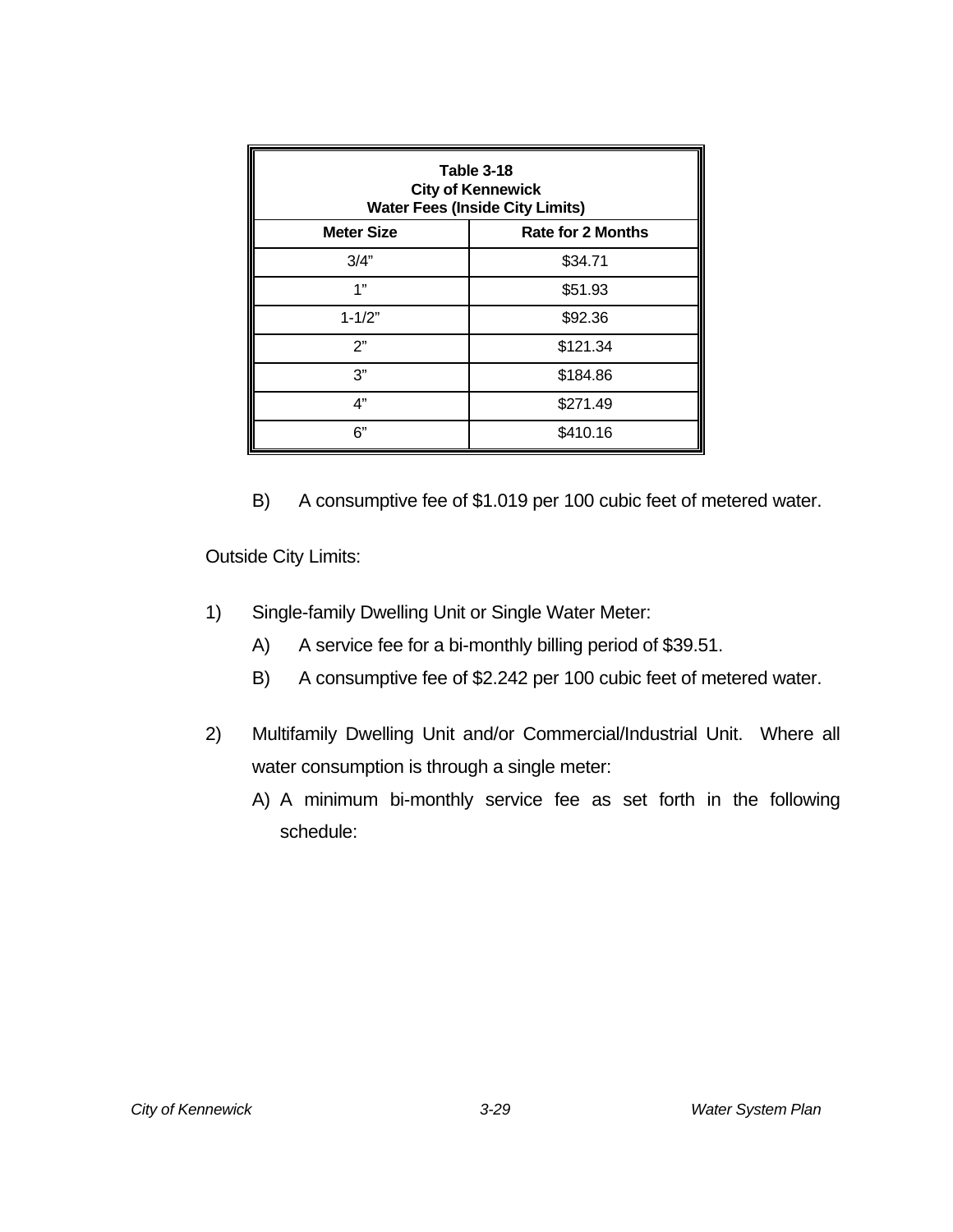| Table 3-19<br><b>City of Kennewick</b><br><b>Water Fees (Outside City Limits)</b> |                          |  |  |  |  |
|-----------------------------------------------------------------------------------|--------------------------|--|--|--|--|
| <b>Meter Size</b>                                                                 | <b>Rate for 2 Months</b> |  |  |  |  |
| 3/4"                                                                              | \$76.36                  |  |  |  |  |
| 1"                                                                                | \$114.25                 |  |  |  |  |
| $1 - 1/2"$                                                                        | \$203.19                 |  |  |  |  |
| 2"                                                                                | \$266.95                 |  |  |  |  |
| 3"                                                                                | \$406.69                 |  |  |  |  |
| 4"                                                                                | \$597.28                 |  |  |  |  |
| 6"                                                                                | \$902.35                 |  |  |  |  |

#### B) A consumptive fee of \$2.242 per 100 cubic feet of metered water.

The current water rates were designed and were implemented to send a conservation message to City customers by including a commodity charge billed for all consumption along with a basic charge. The City reviewed several rate structures prior to the implementation of the current rate structure. This evaluation included inverted block consumptive rates and seasonal rate variations. These rate structures were rejected at that time due to the extent of the water rate increase (average 40% increase).

An inclining block rate or seasonal rate adjustment the summer months of June, July, and August would reduce peak water throughout the City. This reduction in peak flow would effectively reduce operation cost by reducing treatment and pumping cost. The City's current rate structure encourages conservation and is sufficient to provide adequate financial resources for continued operation of the system. The City is not currently considering any changes to the rate structure.

Some utilities have installed pressure-regulating valves on customer services in the

*City of Kennewick 3-30 Water System Plan*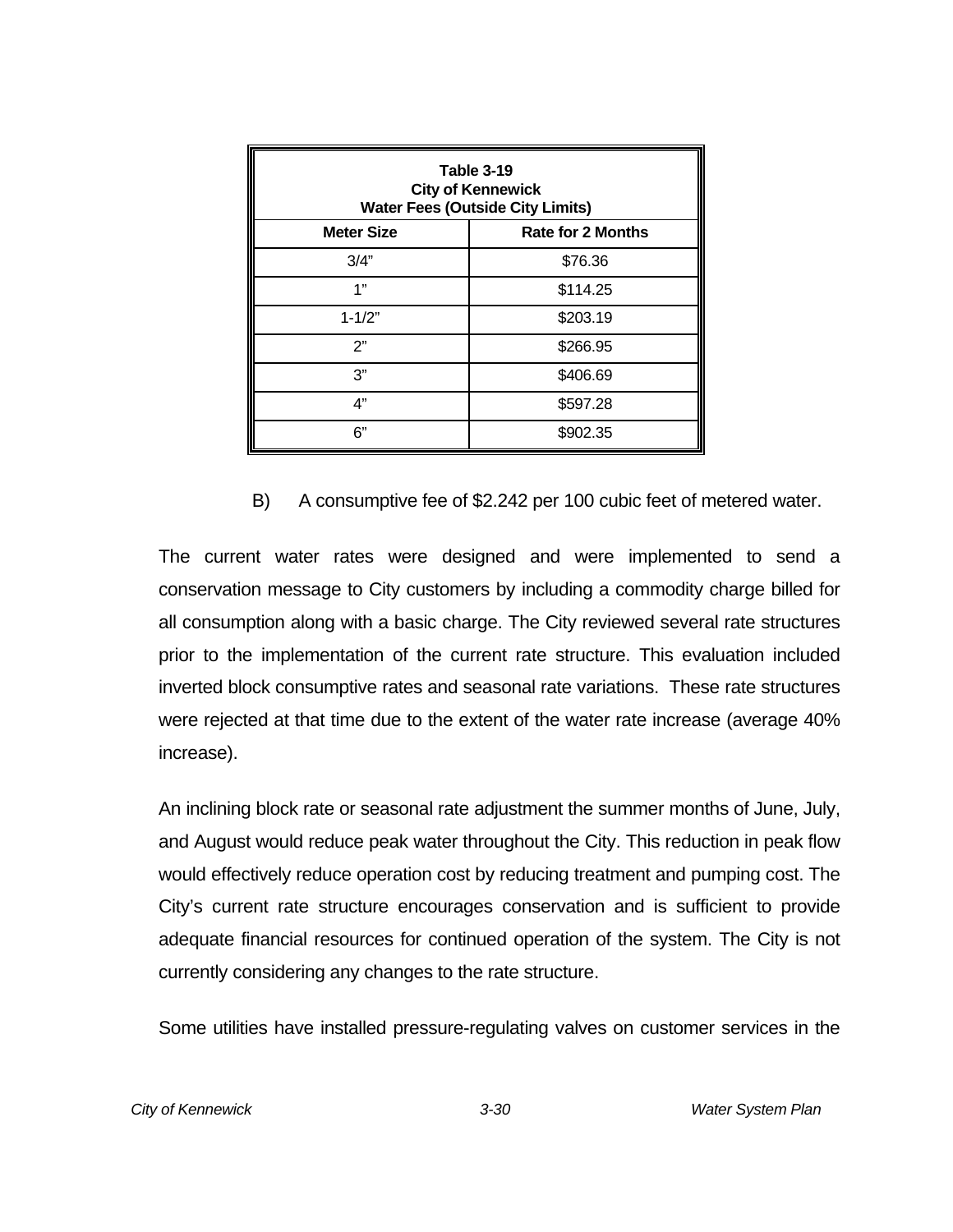lower portions of pressure zones where the pressure exceeds 50 psi. Although this can significantly reduce water consumption, there may be some residences in the service area with galvanized plumbing that may be internally restricted. Reducing the service pressure to these customers could limit effectiveness of plumbing fixtures and could be cause for customer complaints. This utility water saving measure is not recommended because of this reason. Building code now requires pressure regulating devices be installed on service lines for new structures where the pressure exceeds 80 psi.

The City of Kennewick is fortunate in having separate irrigation systems available for customer use in meeting the water demands of lawns, gardens, and shrubbery during the summer months. The Irrigation Districts (KID and CID) are able to deliver untreated river water through open and closed conduits to agricultural and residential customers throughout the planning area. Continued promotion of the use of the separate irrigation system is considered to be a part of the **Water Conservation Plan**. New and existing developments as well as commercial, industrial, schools, parks, and other high volume users of irrigation water should be connected to these separate irrigation systems. City ordinance 17.20.050 requires new development within land classified irrigable, to connect to separate irrigation systems where available. Where separate irrigation systems are not possible, restrictions to the amount of landscaping and/or property to be irrigated from the domestic water supply system could be included in the City's Zoning Ordinance.

#### **Reuse as Part of Conservation**

Included as an element of Conservation Planning is the consideration of water and/or wastewater reuse within the City of Kennewick to reduce water system demand. By utilizing reclaimed water and/or wastewater for non-domestic purposes such as irrigation, street cleaning, flushing of sanitary sewers, and industrial use, the total quantity of domestic water used may be reduced.

*City of Kennewick 3-31 Water System Plan*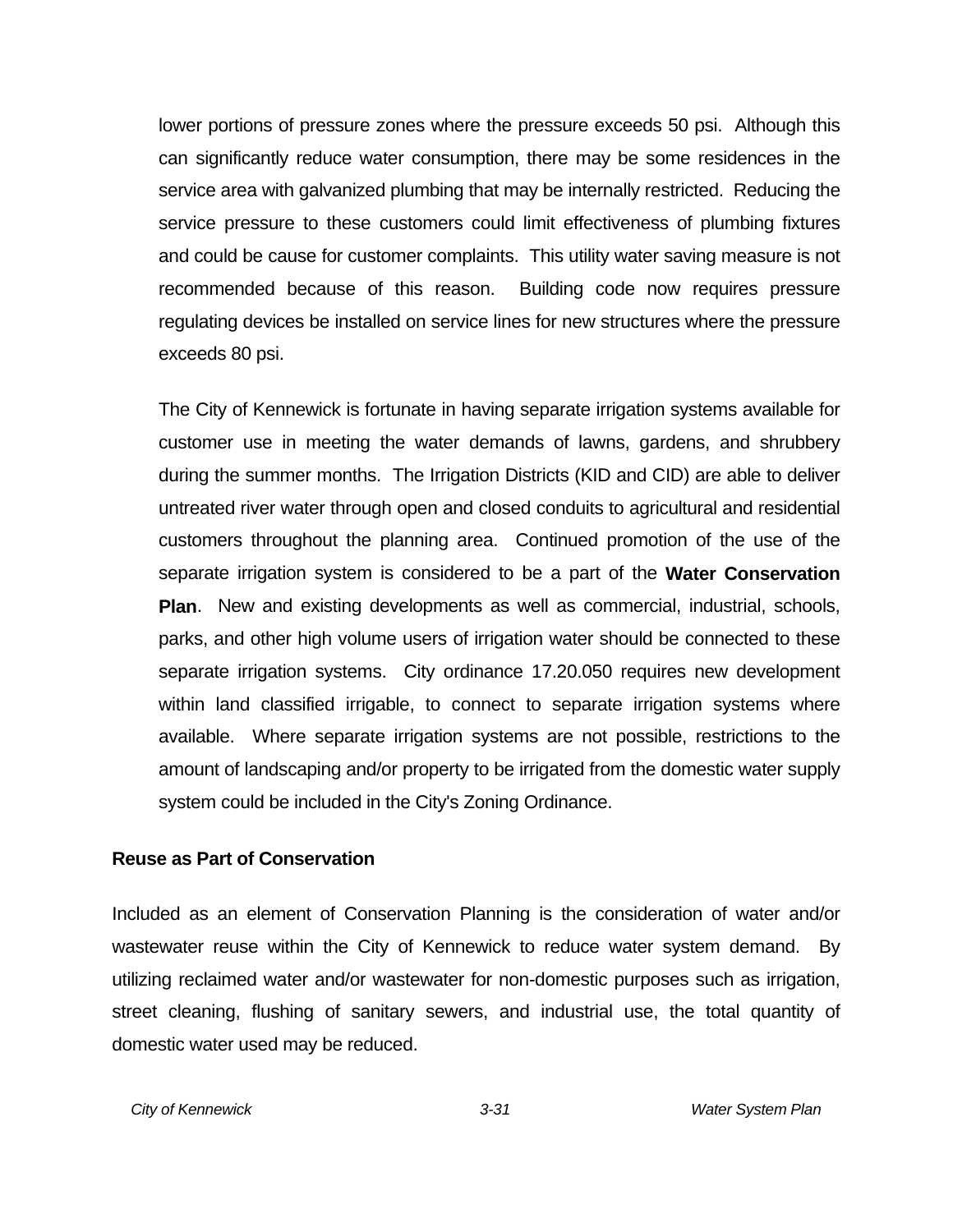The WDOE has published "Water Reclamation and Reuse Interim Standards" which defines four classes of reclaimed water and how each class may be used. The four classes of reclaimed water are defined as follows:

- 1) "Class A Reclaimed Water" means reclaimed water that, at a minimum, is at all times an oxidized, coagulated, filtered, disinfected wastewater. The wastewater shall be considered adequately disinfected if the median number of total coliform organisms in the wastewater after disinfection does not exceed 2.2 per 100 milliliters, as determined from the bacteriological results of the last 7 days for which analyses have been completed, and the number of total coliform organisms does not exceed 23 per 100 milliliters in any sample.
- 2) "Class B Reclaimed Water" means reclaimed water that, at a minimum, is at all times an oxidized, disinfected wastewater. The wastewater shall be considered adequately disinfected if the median number of total coliform organisms in the wastewater after disinfection does not exceed 2.2 per 100 milliliters, as determined from the bacteriological results of the last 7 days for which analyses have been completed, and the number of total coliform organisms does not exceed 23 per 100 milliliters in any sample.
- 3) "Class C Reclaimed Water" means reclaimed water that, at a minimum, is at all times an oxidized, disinfected wastewater. The wastewater shall be considered adequately disinfected if the median number of total coliform organisms in the wastewater after disinfection does not exceed 23 per 100 milliliters, as determined from the bacteriological results of the last 7 days for which analyses have been completed, and the number of total coliform organisms does not exceed 240 per 100 milliliters in any sample.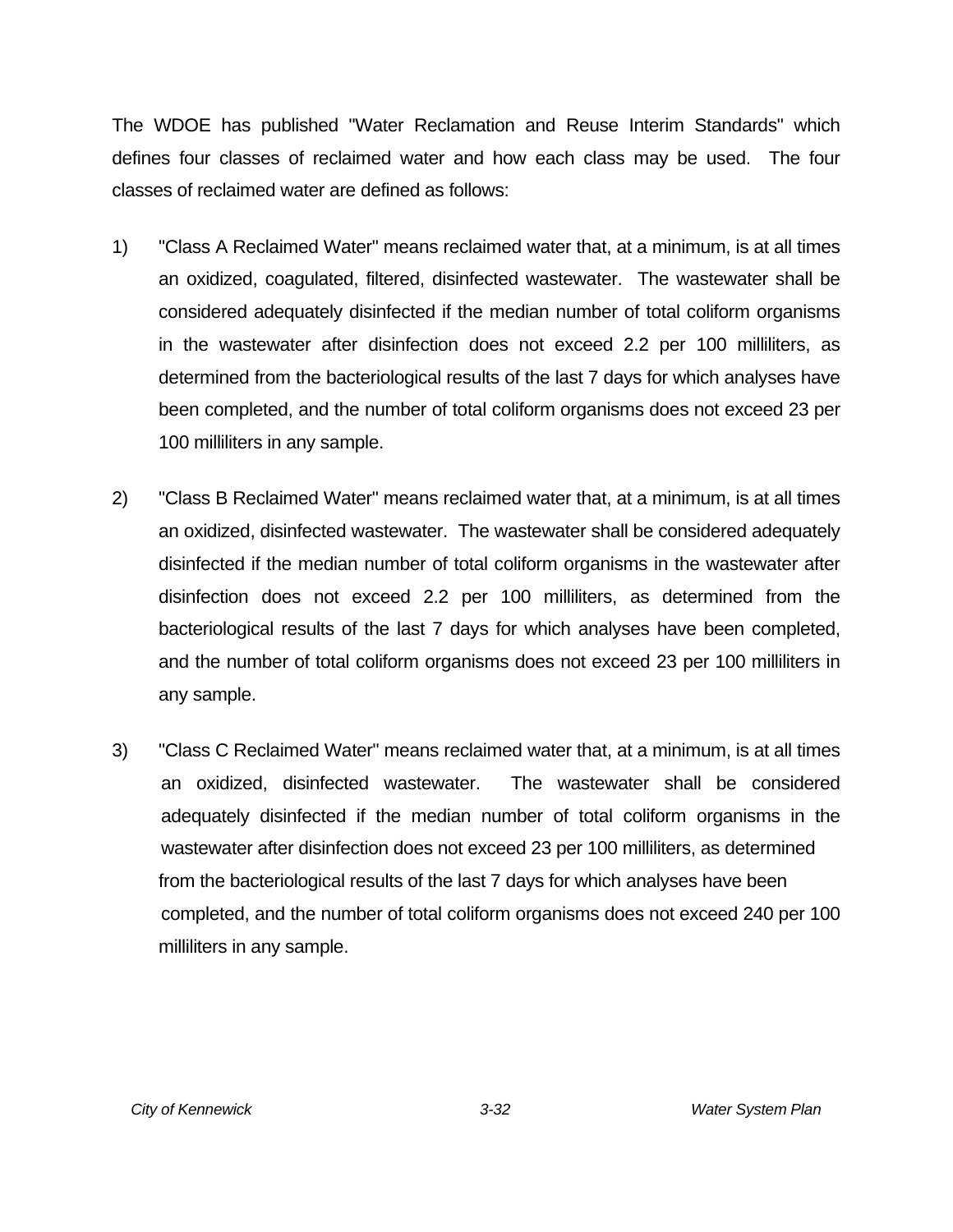4) "Class D Reclaimed Water" means reclaimed water that, at a minimum, is at all times an oxidized, disinfected wastewater. The wastewater shall be considered adequately disinfected if the median number of total coliform organisms in the wastewater after disinfection does not exceed 240 per 100 milliliters, as determined from the bacteriological results of the last 7 days for which analyses have been completed.

The City's wastewater treatment plant consistently produces Class D Reclaimed Water. Table 3-20 shows the Treatment and Quality Requirements for Reclaimed Water for WSDOE's Interim Standards.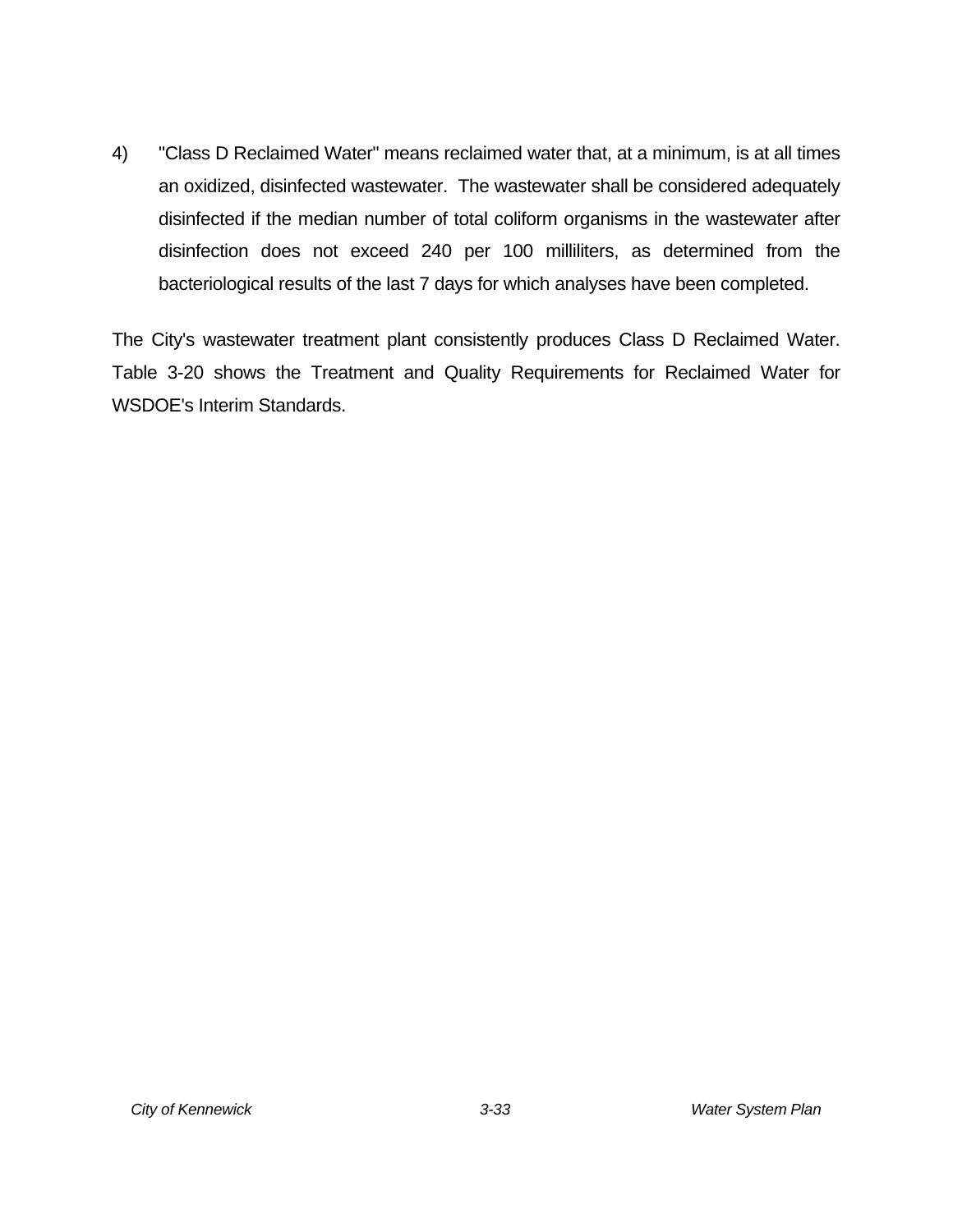| <b>Table 3-20</b><br><b>City of Kennewick</b>                        |                   |                   |                                        |                   |  |  |  |  |
|----------------------------------------------------------------------|-------------------|-------------------|----------------------------------------|-------------------|--|--|--|--|
| <b>Treatment and Quality Requirements for</b>                        |                   |                   |                                        |                   |  |  |  |  |
| <b>Reclaimed Water Use</b>                                           |                   |                   |                                        |                   |  |  |  |  |
| <b>Use</b>                                                           |                   |                   | <b>Type of Reclaimed Water Allowed</b> |                   |  |  |  |  |
|                                                                      | <b>Class</b><br>A | <b>Class</b><br>B | <b>Class</b><br>C                      | <b>Class</b><br>D |  |  |  |  |
| <b>Irrigation of Nonfood Crops</b>                                   |                   |                   |                                        |                   |  |  |  |  |
| Trees and Fodder, Fiber, and Seed Crops                              | <b>YES</b>        | <b>YES</b>        | <b>YES</b>                             | <b>YES</b>        |  |  |  |  |
| Sod, Ornamental Plats for Commercial Use, and Pasture to             |                   |                   |                                        |                   |  |  |  |  |
| Which Milking Cows or Goats Have Access                              | <b>YES</b>        | <b>YES</b>        | <b>YES</b>                             | <b>NO</b>         |  |  |  |  |
| <b>Irrigation of Food Crops</b>                                      |                   |                   |                                        |                   |  |  |  |  |
| Spray Irrigation                                                     |                   |                   |                                        |                   |  |  |  |  |
| All Food Crops                                                       | <b>YES</b>        | <b>NO</b>         | <b>NO</b>                              | <b>NO</b>         |  |  |  |  |
| Food Crops Which Undergo Physical or Chemical                        |                   |                   |                                        |                   |  |  |  |  |
| Processing Sufficient to Destroy All Pathogenic Agents               | <b>YES</b>        | <b>YES</b>        | <b>YES</b>                             | <b>YES</b>        |  |  |  |  |
| Surface Irrigation                                                   |                   |                   |                                        |                   |  |  |  |  |
| Food Crops Where Three is No Reclaimed Water Contact                 |                   |                   |                                        |                   |  |  |  |  |
| With Edible Portion of Crop                                          | <b>YES</b>        | <b>YES</b>        | <b>NO</b>                              | <b>NO</b>         |  |  |  |  |
| <b>Root Crops</b>                                                    | <b>YES</b>        | NO.               | <b>NO</b>                              | <b>NO</b>         |  |  |  |  |
| Orchards and Vineyards                                               | <b>YES</b>        | <b>YES</b>        | <b>YES</b>                             | <b>YES</b>        |  |  |  |  |
| Food Crops Which Undergo Physical or Chemical<br>$\bullet$           |                   | <b>YES</b>        |                                        |                   |  |  |  |  |
| Processing Sufficient to Destroy All Pathogenic Agents               | <b>YES</b>        |                   | <b>YES</b>                             | <b>YES</b>        |  |  |  |  |
| <b>Landscape Irrigation</b>                                          |                   |                   |                                        |                   |  |  |  |  |
| Restricted Access Areas (e.g., Cemeteries and Freeway<br>Landscapes) | <b>YES</b>        | <b>YES</b>        | <b>YES</b>                             | <b>NO</b>         |  |  |  |  |
| Open Access Areas (e.g., Golf Courses, Parks,                        |                   |                   |                                        |                   |  |  |  |  |
| Playgrounds, Schoolyards, and Residential Landscapes)                | <b>YES</b>        | <b>NO</b>         | <b>NO</b>                              | <b>NO</b>         |  |  |  |  |
| <b>Impoundments</b>                                                  |                   |                   |                                        |                   |  |  |  |  |
| Landscape Impoundments                                               | <b>YES</b>        | <b>YES</b>        | <b>YES</b>                             | <b>NO</b>         |  |  |  |  |
| <b>Restricted Recreational Impoundments</b>                          | <b>YES</b>        | <b>YES</b>        | <b>NO</b>                              | <b>NO</b>         |  |  |  |  |
| Nonrestricted Recreational Impoundments                              | <b>YES</b>        | <b>NO</b>         | <b>NO</b>                              | <b>NO</b>         |  |  |  |  |
| <b>Fish Hatchery Basins</b>                                          | <b>YES</b>        | <b>YES</b>        | <b>NO</b>                              | <b>NO</b>         |  |  |  |  |
| <b>Decorative Fountains</b>                                          | <b>YES</b>        | N <sub>O</sub>    | <b>NO</b>                              | <b>NO</b>         |  |  |  |  |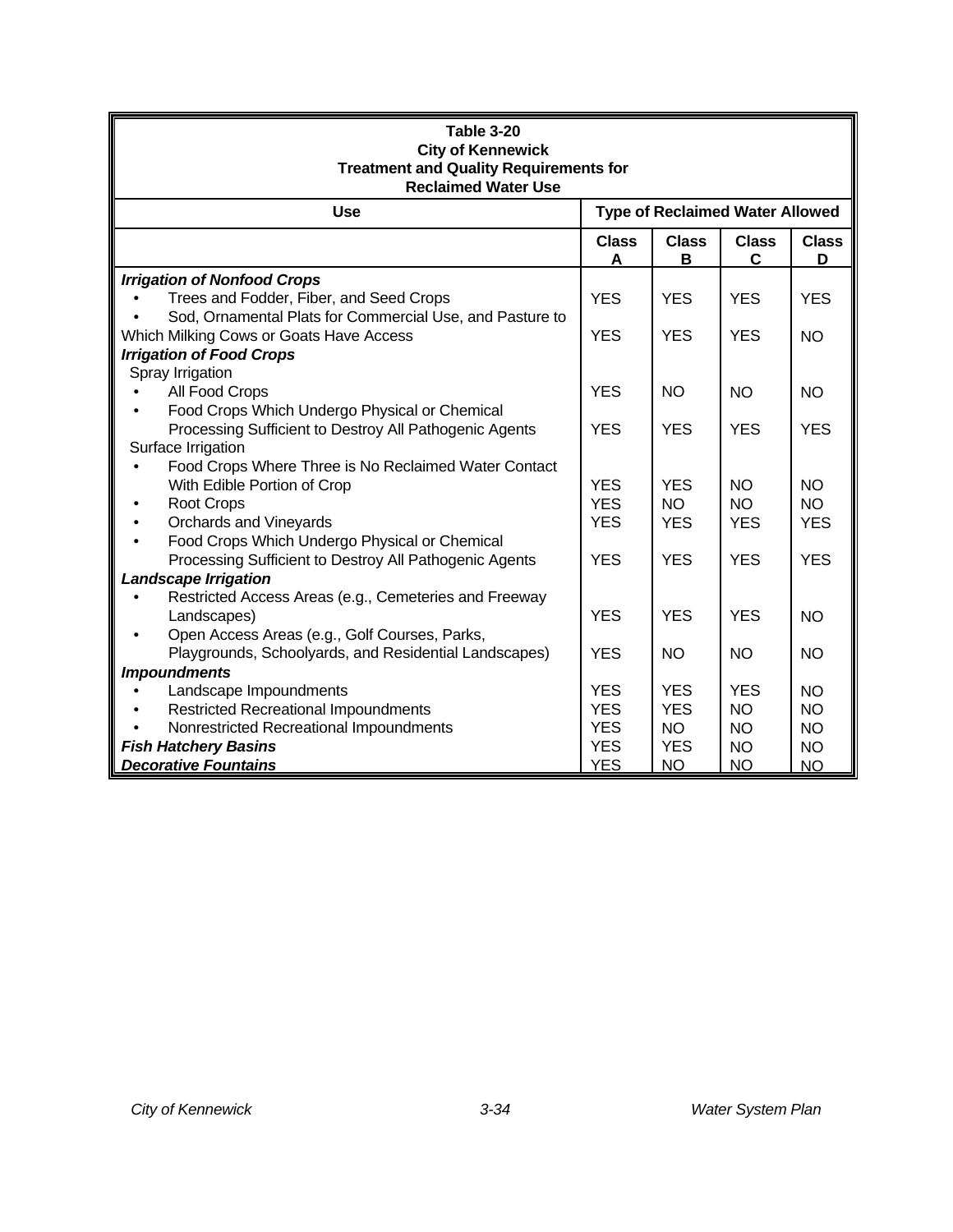| <b>Table 3-20 Continued</b><br><b>City of Kennewick</b><br><b>Treatment and Quality Requirements for</b><br><b>Reclaimed Water Use</b>                                 |                   |                   |                                        |                   |  |  |  |
|------------------------------------------------------------------------------------------------------------------------------------------------------------------------|-------------------|-------------------|----------------------------------------|-------------------|--|--|--|
| <b>Use</b>                                                                                                                                                             |                   |                   | <b>Type of Reclaimed Water Allowed</b> |                   |  |  |  |
|                                                                                                                                                                        | <b>Class</b><br>A | <b>Class</b><br>В | <b>Class</b><br>$\mathbf C$            | <b>Class</b><br>D |  |  |  |
| <b>Flushing of Sanitary Sewers</b>                                                                                                                                     | <b>YES</b>        | <b>YES</b>        | <b>YES</b>                             | <b>YES</b>        |  |  |  |
| <b>Street Cleaning</b>                                                                                                                                                 |                   |                   |                                        |                   |  |  |  |
| Street Sweeping, Brush Dampening                                                                                                                                       | <b>YES</b>        | <b>YES</b>        | <b>YES</b>                             | <b>NO</b>         |  |  |  |
| Street Washing, Spray                                                                                                                                                  | <b>YES</b>        | <b>NO</b>         | <b>NO</b>                              | <b>NO</b>         |  |  |  |
| <b>Washing of Corporation Yards, Lots, and Sidewalks</b>                                                                                                               | <b>YES</b>        | <b>YES</b>        | <b>NO</b>                              | <b>NO</b>         |  |  |  |
| <b>Dust Control (Dampening Unpaved Roads and Other</b>                                                                                                                 |                   |                   |                                        |                   |  |  |  |
| Surfaces)                                                                                                                                                              | <b>YES</b>        | <b>YES</b>        | <b>YES</b>                             | <b>NO</b>         |  |  |  |
| Dampening of Soil for Compaction (at Construction Sites,                                                                                                               |                   |                   |                                        |                   |  |  |  |
| Landfills, etc.)                                                                                                                                                       | <b>YES</b>        | <b>YES</b>        | <b>YES</b>                             | <b>NO</b>         |  |  |  |
| <b>Water Jetting for Consolidation of Backfill around Pipelines</b><br>Pipelines for Reclaimed Water, Sewage, Storm Drainage,<br>and Gas, and Conduits for Electricity | <b>YES</b>        | <b>YES</b>        | <b>YES</b>                             | <b>NO</b>         |  |  |  |
| <b>Fire Fighting and Protection</b>                                                                                                                                    |                   |                   |                                        |                   |  |  |  |
| Dumping from Aircraft                                                                                                                                                  | <b>YES</b>        | <b>YES</b>        | <b>YES</b>                             | <b>NO</b>         |  |  |  |
| Hydrants or Sprinkler Systems in Buildings                                                                                                                             | <b>YES</b>        | <b>NO</b>         | <b>NO</b>                              | <b>NO</b>         |  |  |  |
| <b>Toilet and Urinal Flushing</b>                                                                                                                                      | <b>YES</b>        | <b>NO</b>         | <b>NO</b>                              | <b>NO</b>         |  |  |  |
| <b>Ship Ballast</b>                                                                                                                                                    | <b>YES</b>        | <b>YES</b>        | <b>YES</b>                             | <b>NO</b>         |  |  |  |
| <b>Washing Aggregate and Making Concrete</b>                                                                                                                           | <b>YES</b>        | <b>YES</b>        | <b>YES</b>                             | <b>NO</b>         |  |  |  |
| <b>Industrial Boiler Feed</b>                                                                                                                                          | <b>YES</b>        | <b>YES</b>        | <b>YES</b>                             | <b>NO</b>         |  |  |  |
| <b>Industrial Cooling</b>                                                                                                                                              |                   |                   |                                        |                   |  |  |  |
| Aerosols or Other Mist Not Created                                                                                                                                     | <b>YES</b>        | <b>YES</b>        | <b>YES</b>                             | <b>NO</b>         |  |  |  |
| Aerosols or Other Mist Created (e.g., Use in Cooling                                                                                                                   |                   |                   |                                        |                   |  |  |  |
|                                                                                                                                                                        | <b>YES</b>        | <b>NO</b>         | <b>NO</b>                              | <b>NO</b>         |  |  |  |
| Towers, Forced Air Evaporation, or Spraying)<br><b>Industrial Process</b>                                                                                              |                   |                   |                                        |                   |  |  |  |
|                                                                                                                                                                        | <b>YES</b>        |                   |                                        |                   |  |  |  |
| <b>Without Exposure of Workers</b>                                                                                                                                     |                   | <b>YES</b>        | <b>YES</b>                             | <b>NO</b>         |  |  |  |
| With Exposure of Workers                                                                                                                                               | <b>YES</b>        | <b>NO</b>         | <b>NO</b>                              | <b>NO</b>         |  |  |  |

Based on the WDOE Treatment and Quality Requirements, the City's wastewater treatment plant effluent may be suitable for:

- 1) Trees and Fodder, Fiber, and Seed Crops.
- 2) Spray and Surface irrigation of Food Crops which undergo physical or chemical processing sufficient to destroy all pathogenic agents.
- 3) Surface irrigation of orchards and vineyards.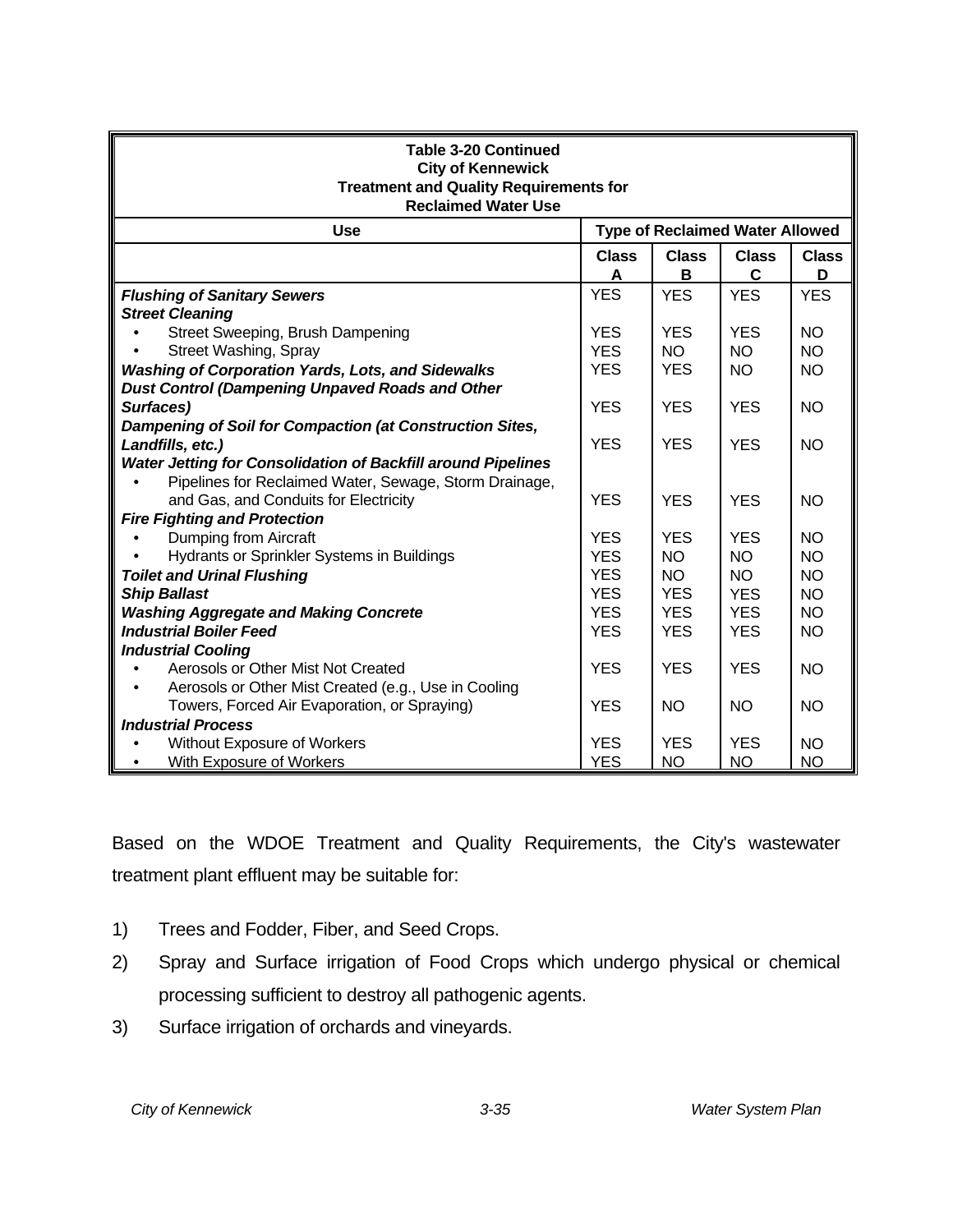#### 4) Flushing of Sanitary Sewers.

An initial evaluation of potential sites available for reuse of wastewater treatment plant effluent indicates that only item 4), Flushing of Sanitary Sewers, would be feasible at this time. Large land areas for agricultural use are located at 5-miles or more from the wastewater treatment plant site, and either the land is currently not-irrigated (which would not reduce current domestic water usage) or is irrigated with untreated irrigation water currently delivered from the KID or CID irrigation systems, or from individual groundwater well sources. Although substituting wastewater treatment plant effluent for untreated irrigation water or groundwater would result in a reduction of water diverted from the Yakima River or the water aquifer, the restrictions to crop production, public access limitations, and estimated cost of transport and pumping of the wastewater effluent would preclude feasibility of this alternate. Further, reduction of untreated surface water or the reduction in use of individual groundwater wells would not result in a reduction of domestic water produced by the City of Kennewick in supplying its customers.

The City will continue to look at opportunities to reuse the wastewater treatment plant effluent for cleaning of its sewer system.

#### **Regional Conservation Program**

The Quad-Cities (Kennewick, Pasco, Richland, and West Richland) were issued Surface Water Permit No. S4-30976 on September 15, 2003 (Quad-Cities Permit). This permit required the preparation of a Regional Water Forecast and Conservation Plan (RWFCP). The Quad-Cities are in the process of preparing the RWFCP. The RWFCP will provide a common demand forecast for the four cities and details of the regional conservation program activities that are required as a condition of the permit.

The following is a summary of the conservation program elements that were include in the

*City of Kennewick 3-36 Water System Plan*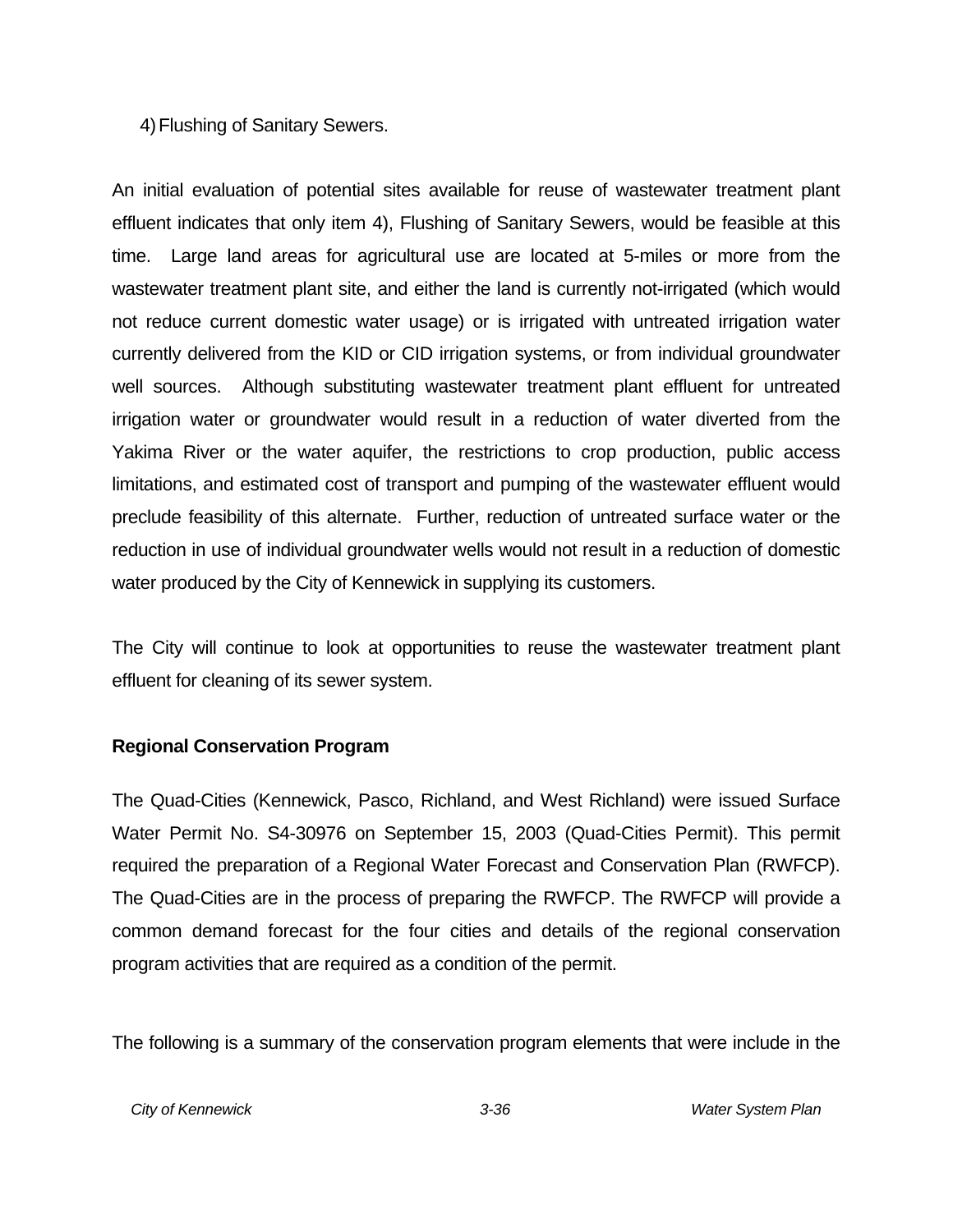Quad-Cities permit:

- Leak Detection Program
- Large Meter Testing Program
- Residential Meter Repair/Replacement Program
- Residential Retrofit Program
- Source Metering Replacement and Improvement
- Develop a Water Audit Program for Large Water Users
- Develop a Joint Plan with Irrigation District to Address Urban Area Irrigation **Needs**
- Develop an Integrated Water Shortage and Drought Response Plan
- Develop a recommended School Education Program
- Develop a General Public Education Program

The Cities of Kennewick, Pasco, Richland, and West Richland (Quad-Cities) are actively engaged in efforts to promote a regional approach to water supply in the Quad-Cities area and to meet the requirements of the Quad-Cities permit. The Cities will continue to coordinate their future conservation in an effort to achieve consistency in the Quad-Cities area and to help share conservation program cost when possible.

# **Summary of Water Conservation Plan**

The following water conservation measures have been implemented by the City of Kennewick:

# Public Education:

- Publicize conservation news articles, service area mailings, Consumer Confidence Reports, school education programs, and utility bill inserts.
- Joined forces with Richland, Pasco, and West Richland on the joint distribution of water conservation guides that were distributed through the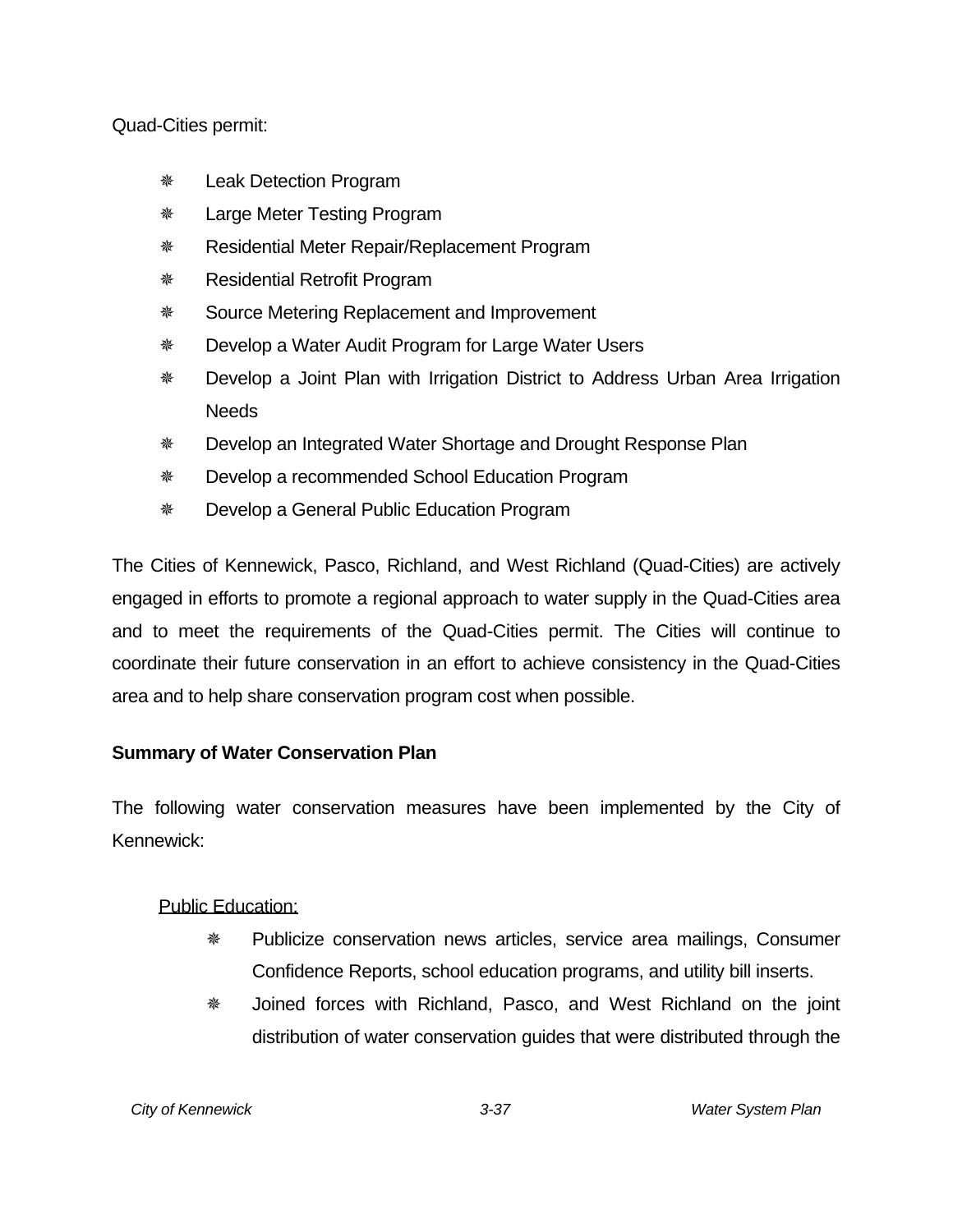Quad-Cities area.

 The Benton-Franklin Health District, though an MOU with the Quad-Cities, provides a public education and outreach program on water conservation for schools in grades K-12.

#### Technical Assistance:

- **EXECUTE:** Respond to customer questions on conservation.
- **EXECUTE:** Provide consumption history on customer billings.
- **\*** Water audit program for large water users.

# System Measures:

- **Existing meter testing and repair program.**
- **KROUT ASSERVIER CHARGIST RESERVIER AT A READ FOCULT AT A READ FIGURE**
- Leak detection program and systematic elimination of identified leaks.

#### Incentives/Other Measures:

- Provide toilet tank displacement bags, low flow showerheads, and leak detection tablets.
- Continue to promote use of the separate Irrigation District's for nonpotable water use.

The City prepares an Annual Water Conservation Summary Report that provides a summary of the City's current water conservation actions and measures for the past year. This report provides additional information on the individual program elements that have been implemented as part of the City's **Water Conservation Plan** and provides data on the Water Conservation Data Collection Elements that have been utilized to ascertain the effectiveness of the City's program. A copy of the most recent report is included as an attachment to this plan.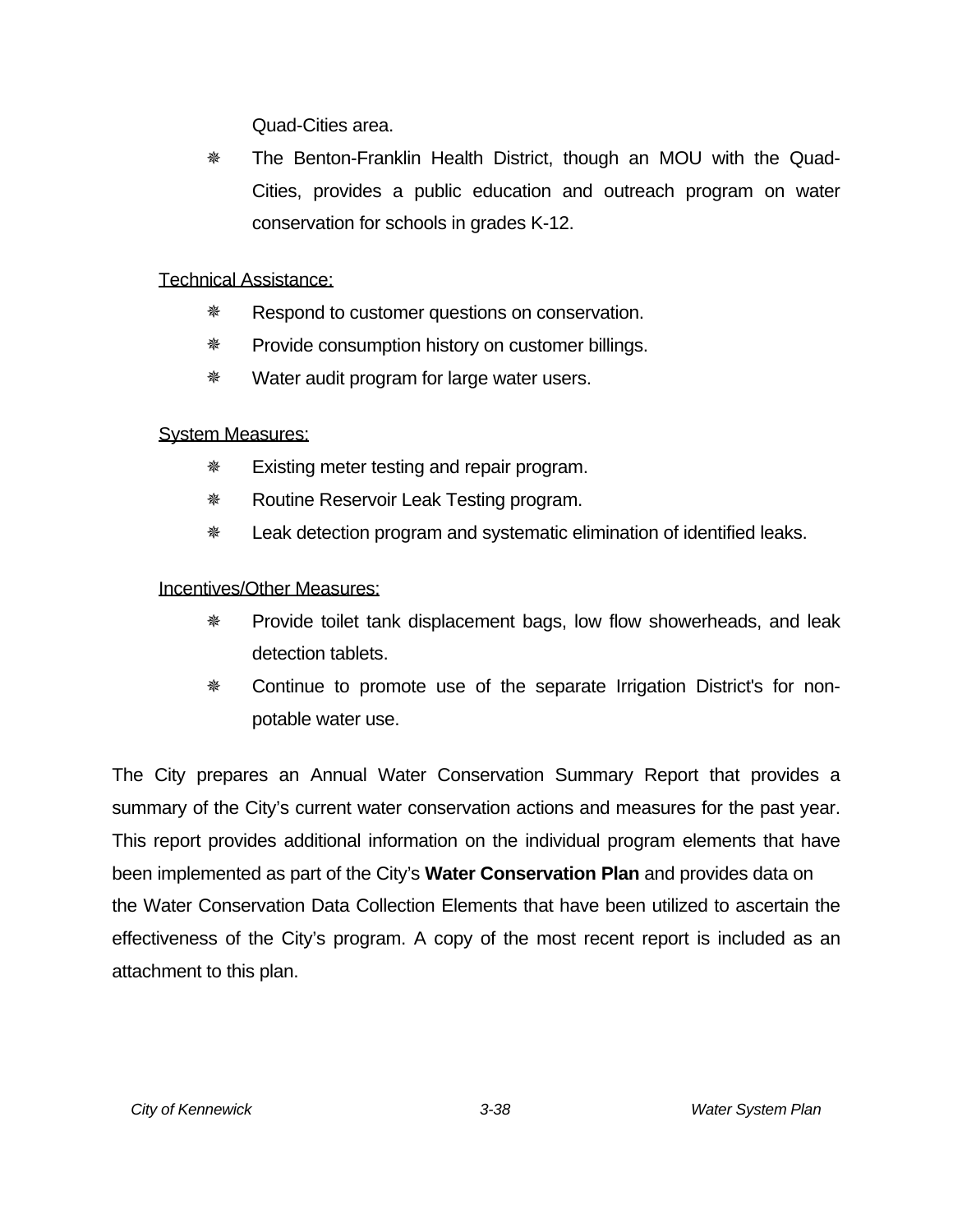#### **Water Use Efficiency Goal**

Since 1994, total annual production has remained below the 1994 high of 3,757 million gallons. The City has been able to keep total annual production from rising above this volume due to ongoing conservation efforts described in this plan. Annual production is expected to resume a proportional increase once the effects of continued connection growth begins to outpace the volume reduction that can be obtained through conservation.

Since 1994, annual average per capita water demand has gone from a high of 186 gallons per day in 1994 to a low 136 gallons per day in 1997. The annual average per capita demand represents all customer classes and would increase with the addition of a large industrial customer or a change in climatic conditions. Although, this water use measure is problematic it is anticipated that continued conservation efforts will keep the annual average per capita demand below 170 gallons per day. The measure will be averaged over the six-year planning period in an effort to reduce the effects of climatic or industrial use changes.

The water use efficiency goal will be met by continuing with water conservation efforts have previously been implemented, conservation efforts required by the Quad-Cities permit, and by expanding the following programs:

#### *LEAK DETECTION*

Locating and repairing leaks throughout the system has returned the greatest overall benefit as a water conservation program element. A total of 288.35 million gallons of conserved water can be attributed to this program since it was initiated in 1994. As of 2006, a total of 296 miles of water main has been surveyed since 1994. The 2006 survey inspected 343,715 linear feet of water main and identified a total of 3.1 million gallons of water or 1.2% of the total unaccounted for water. Although, this is a small percentage of the total unaccounted for water continued yearly efforts of surveying

*City of Kennewick 3-39 Water System Plan*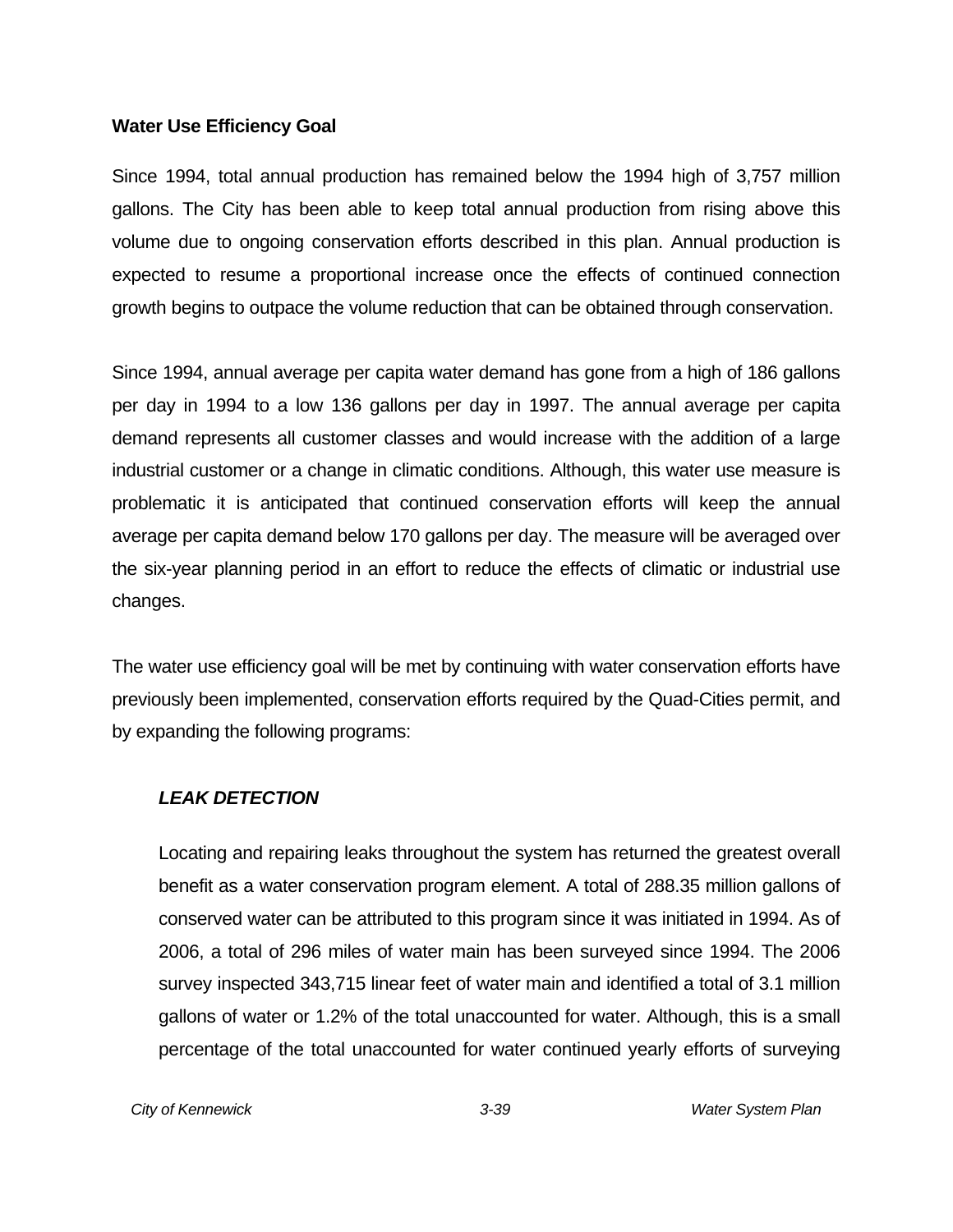and locating leaks would ultimately reduce the unaccounted for water.

#### *WATER MAIN REPLACEMENTS*

The City's Water Main Capital Improvement Program list identifies water mains that have a history of requiring repairs due the deteriorated condition of the pipe. These mains leak a much greater volume of water that what was found as part of the 2006 survey. Replacement of these mains as part of the City's Renewals and Replacement program would be effective in reducing the unaccounted for water percent.

#### *RESIDENTIAL METER REPLACEMENT PROGRAM*

Residential water meter will continue to be replaced when found to be defective or inaccurately measuring water use. It is also expected that some area will be selected for replacement as part of a conversion to water meters that have the capability of being read through an automated system.

#### **Water Supply Characteristics**

The City operates two Ranney Collector wells. These wells, which have been in operation since 1960, have a total production capacity of 14 mgd. The City also operates a surface water membrane filtration plant. This plant has a total production capacity of 15 mgd. This plant has typically only been operated from April through October to meet peak demands. The City is planning to operate the plant year round now that recent improvements have been made that will facilitate year round operation of the facility. These sources provide a present peak capacity of 29 mgd.

The Ranney wells are horizontal collector wells that produce groundwater from a shallow aquifer that is partially recharged from upgradient regional groundwater and from local